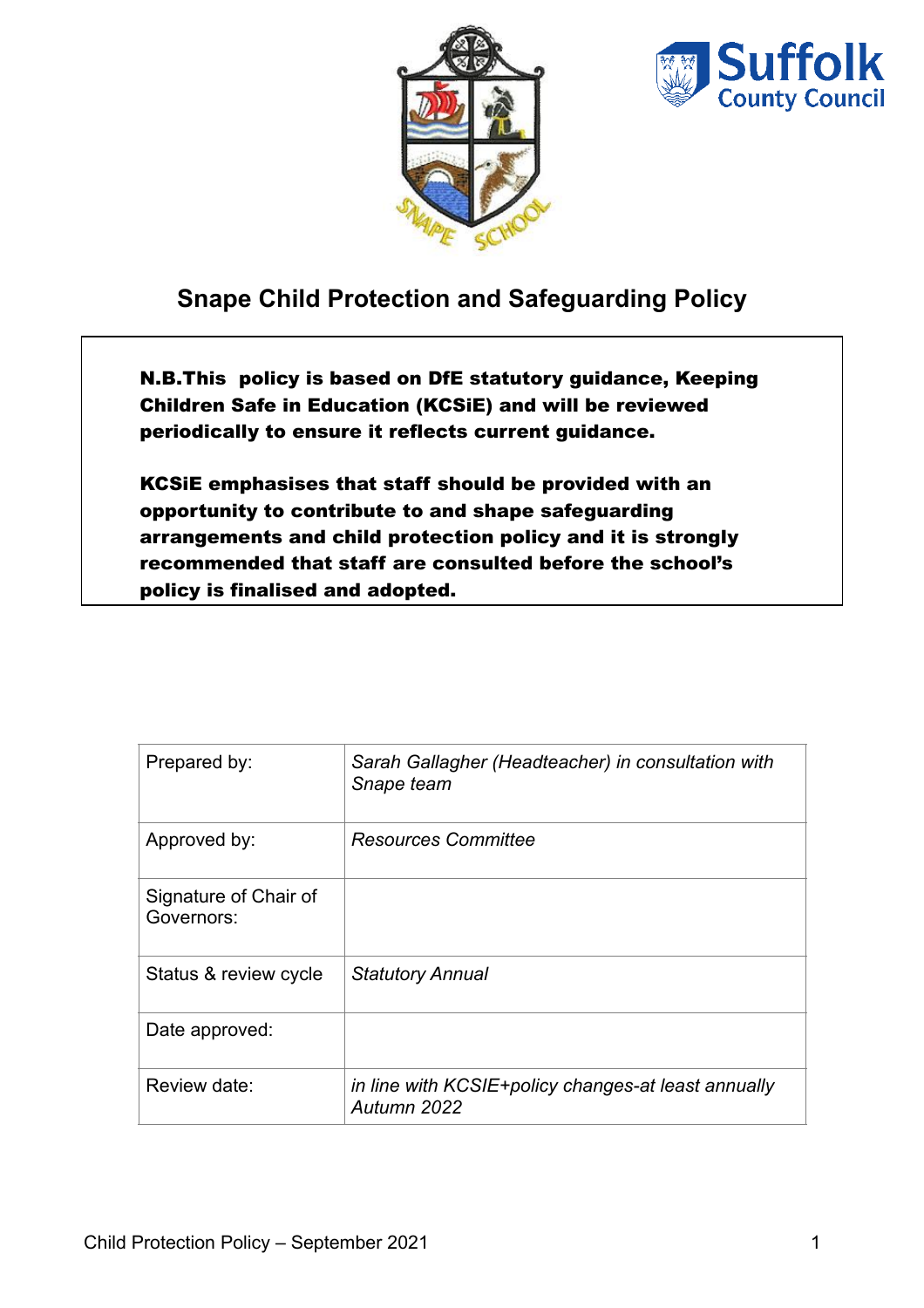# **Table of Contents**

- **1. Ethos statement**
- **2. Introduction**
- **3. Statutory framework**
- **4. Key roles and responsibilities**
- **5. Training**
- **6. Recognising concerns signs and indicators of abuse**
- **7. Specific safeguarding issues**
- **8. Children potentially at greater risk of harm**
- **9. Curriculum**
- **10.Online safety**
- **11.Peer on peer abuse**
- **12.Procedures**
- **13.Information sharing, record keeping and confidentiality**
- **14.Managing allegations made against teachers, including supply teachers, other staff, volunteers and contractors.**
- **15.Use of school premises for non-school activities**
- **16.Whistleblowing**
- **17.Useful contacts and links**
- **18.Appendix A further information on specific safeguarding issues**
- **19.Appendix B recording form for safeguarding concerns**
- **20.Appendix C body map**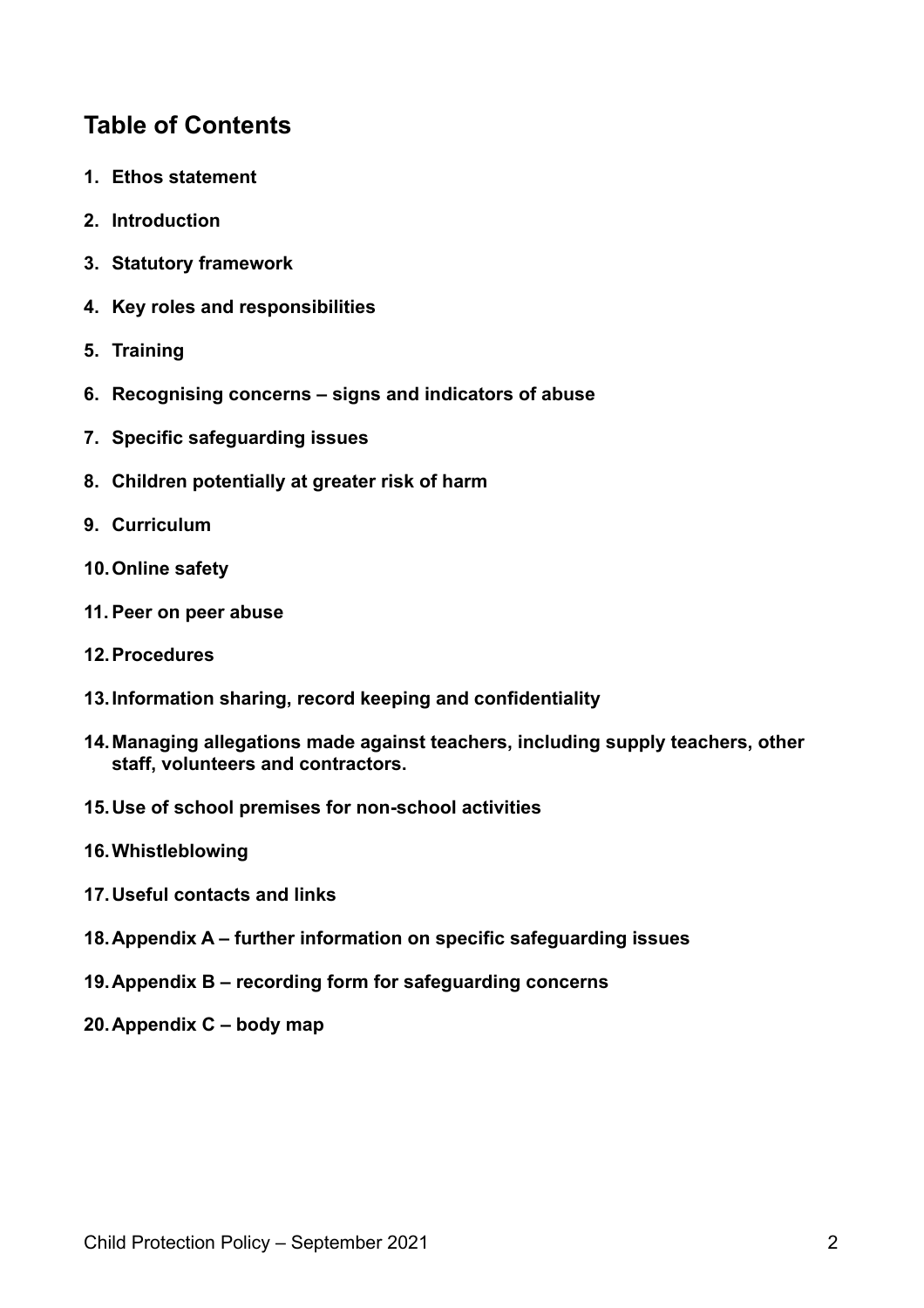# **School Child Protection and Safeguarding Policy Framework**

Safeguarding and promoting the welfare of children is **everyone's** responsibility. **Everyone** who comes into contact with children and their families has a role to play. In order to fulfil this responsibility effectively, all practitioners should make sure their approach is childcentred. This means that they should consider, at all times, what is in the **best interests** of the child.

<span id="page-2-1"></span>(Keeping Children Safe in Education)

#### **1. Ethos statement**

We recognise the moral and statutory responsibility placed on all staff to safeguard and promote the welfare of all children. We aim to provide a safe and welcoming environment, underpinned by a culture of openness where both children and adults feel secure, are able to raise concerns and believe they are being listened to, and that appropriate action will be taken to keep them safe.

### **2. Introduction**

The governing body/proprietor<sup>[1](#page-2-0)</sup> recognises the need to ensure that it complies with its duties under legislation and this policy has regard to statutory guidance, Keeping Children Safe in Education (KCSiE), Working Together to Safeguard Children and locally agreed inter-agency procedures put in place by Suffolk Safeguarding Partnership Board.

This policy will be reviewed annually, as a minimum, and will be made available publicly via the school website or on request.

Safeguarding and promoting the welfare of children is defined as: protecting children from maltreatment; preventing impairment of children's mental and physical health or development; ensuring that children grow up in circumstances consistent with the provision of safe and effective care; and taking action to enable all children to have the best outcomes.

This policy is for all staff, parents, governors, volunteers and the wider school community. It forms part of the child protection and safeguarding arrangements for our school and is one of a suite of policies and procedures which encompass the safeguarding responsibilities of the school *(school to include appendix detailing school specific linked policies and procedures)*. In particular, this policy should be read in conjunction with the school's Code of Conduct/Staff Behaviour Policy (including Acceptable Use of ICT), Safer Recruitment Policy, E-Safety Policy, Anti-Bullying Policy, and Department for Education (DfE) guidance Sexual Violence and Sexual Harassment Between Children in Schools and College.

<span id="page-2-0"></span><sup>&</sup>lt;sup>[1](#page-2-1)</sup> In maintained schools the governing body is responsible for ensuring their functions are exercised with a view to safeguarding and promoting the welfare of children in accordance with section 175 of the Education Act 2002, for pupil referral units it is the management committee, in independent schools, including academies and free schools, and 16-19 academies, this duty sits with the proprietor. References to the governing body throughout this policy framework includes management committees.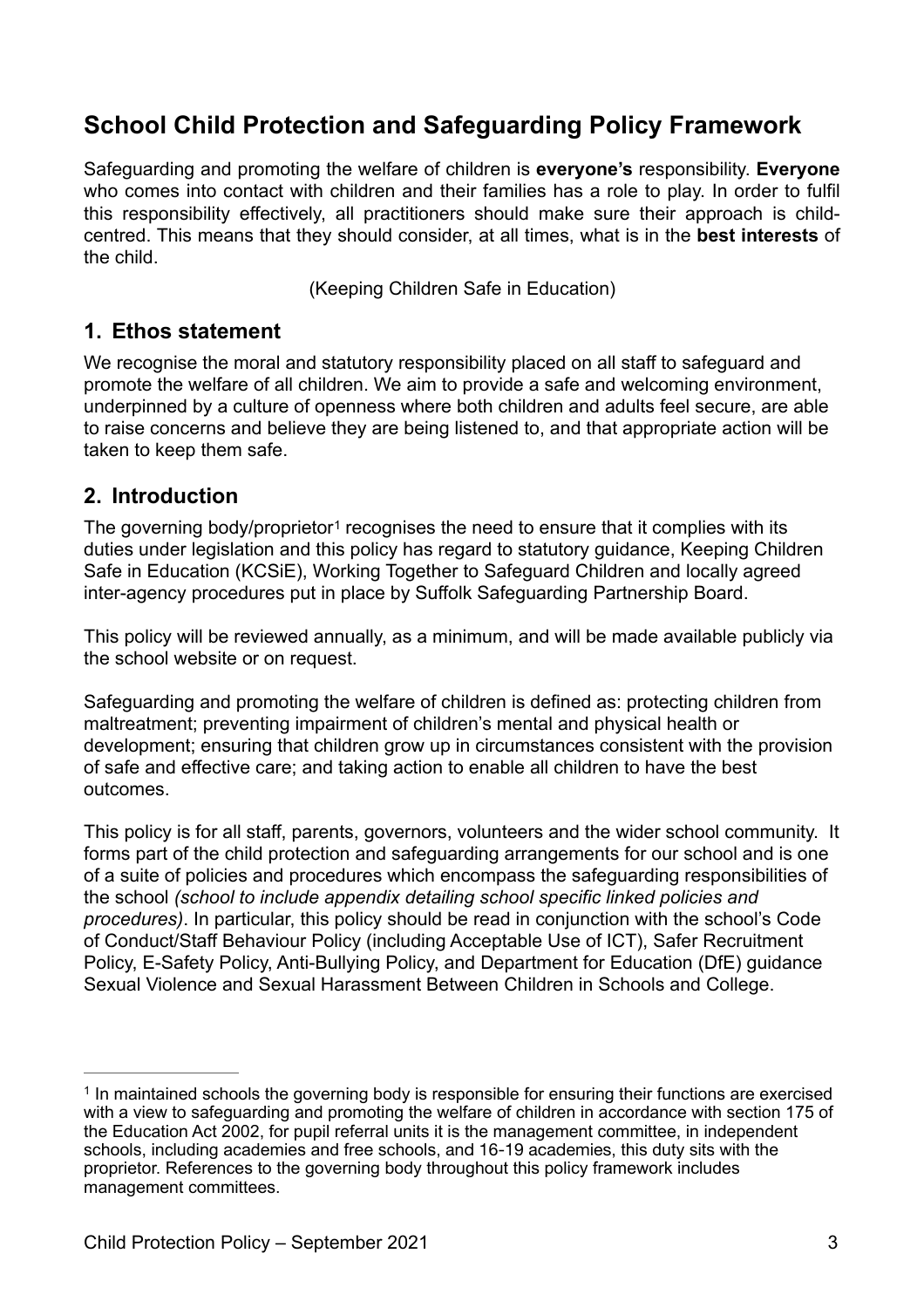The aims of this policy are to:

- Provide staff with a framework to promote and safeguard the wellbeing of children and young people, and ensure that they understand and meet their statutory responsibilities;
- Ensure consistent good practice across the school.

The governing body/proprietor expects that all staff will know and understand this child protection and safeguarding policy and their responsibility to implement it. Staff working directly with children must, as a minimum, have read and understand [Part One of KCSiE.](https://www.gov.uk/government/publications/keeping-children-safe-in-education--2) Governors/the proprietor will ensure that they and senior leaders have read and understand [Parts One and Two of KCSiE.](https://www.gov.uk/government/publications/keeping-children-safe-in-education--2) The governing body/proprietor will ensure that those staff who do not work directly with children will read either Part One or Annex A of KCSiE<sup>2</sup>[.](#page-3-0)

<span id="page-3-2"></span>The governing body/proprietor will ensure that arrangements are in place for all staff members to receive appropriate safeguarding and child protection training which is regularly updated.

Compliance with the policy will be monitored by Sarah Gallagher:Headteacher/Designated safeguarding lead (DSL) and Elaine Peasey:named safeguarding governor.

### **3. Statutory framework**

<span id="page-3-3"></span>Section 175 of the Education Act 2002 in the case of maintained schools and pupil referral unit[s3](#page-3-1), Section 157 of the Education Act and the Education (Independent Schools) Regulations 2014 for independent schools (including academies and free schools), and the Education and Training (Welfare of Children) Act 2021 for post 16 education providers, place a statutory duty on governing bodies and proprietors to have policies and procedures in place that safeguard and promote the welfare of children and young people who are pupils of the school which must have regard to any guidance given by the Secretary of State.

In accordance with statutory guidance, Working Together to Safeguard Children 2018, local safeguarding arrangements must be established for every local authority area by the three safeguarding partners (Local Authority, Police and Clinical Commissioning Groups). All three partners have equal and joint responsibility for a range of roles and statutory functions including developing local safeguarding policy and procedures and scrutinising local arrangements. In Suffolk, all schools have been named by the Suffolk Safeguarding Partnership (SSP) as relevant agencies, this means staff in schools must work in accordance with the multi-agency procedures developed by the Suffolk Safeguarding Partnership (SSP) which can be found on their website at: <https://suffolksp.org.uk/>.

<span id="page-3-0"></span>Annex A of KCSiE is a condensed version of Part One of KCSiE. Whilst it is a matter for schools, based on their [2](#page-3-2) assessment, SCC and Suffolk Safeguarding Partnership take the view that it should only be those staff that do not have regular contact with children in school, e.g. cleaners who come in out of school hours, who are expected to only read the condensed version of Part One of KCSiE.

<span id="page-3-1"></span><sup>&</sup>lt;sup>[3](#page-3-3)</sup> Section 175, Education Act 2002 – for management committees of pupil referral units, this is by virtue of regulation 3 and paragraph 19A of Schedule 1 to the Education (Pupil Referral Units) (Application of Enactments) (England) Regulations 2007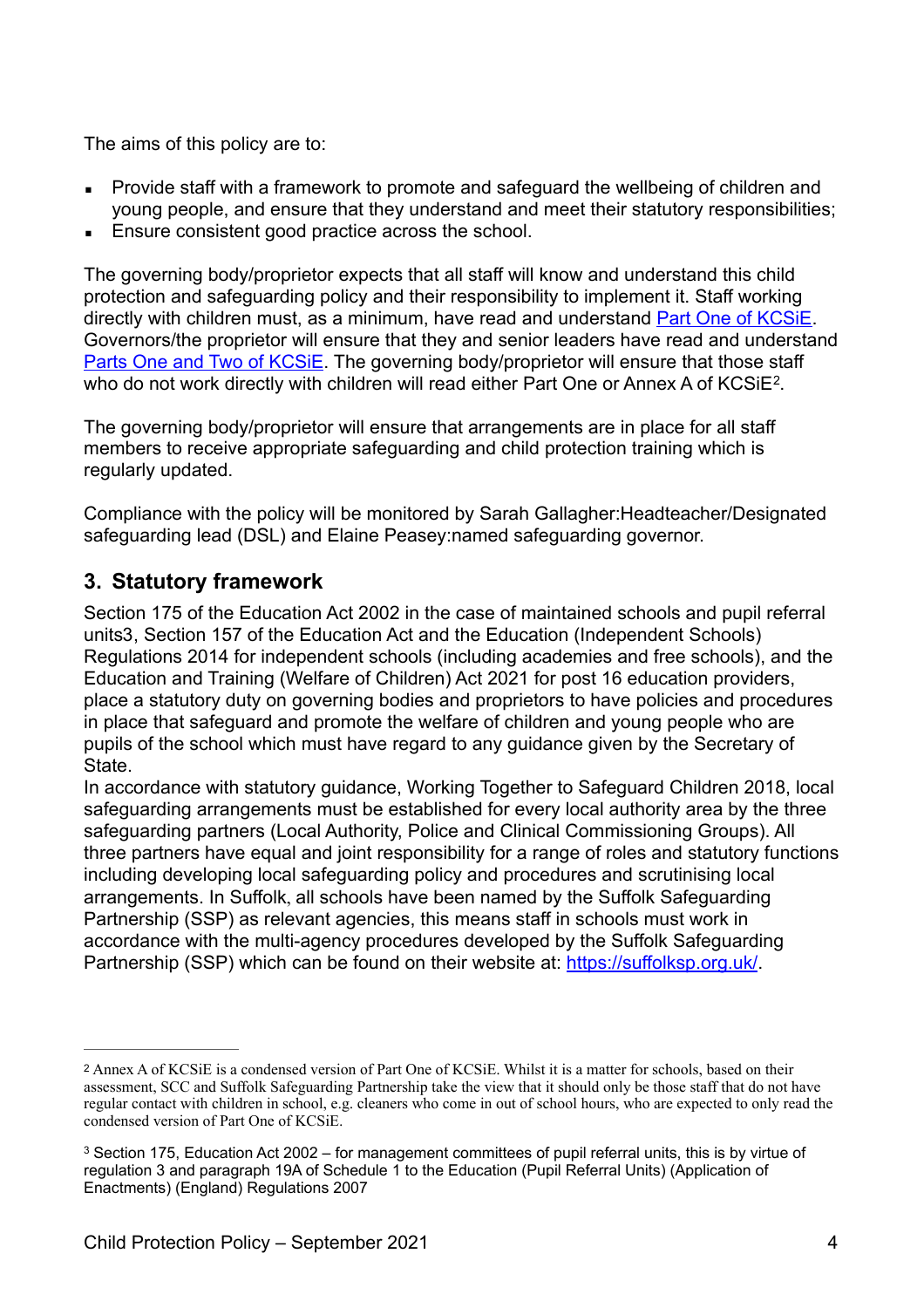### **4. Key roles and responsibilities**

**Governing Body**The governing body has a strategic leadership responsibility for the school's safeguarding arrangements and must ensure that they comply with their duties under legislation. The governing body has a legal responsibility to make sure that there are appropriate policies and procedures in place, which have regard to statutory guidance, in order for appropriate action to be taken in a timely manner to safeguard and promote children and young people's welfare. The governing body will also ensure that the policy is made available to parents and carers by publishing this on the school website, in a public policy folder or in writing if requested.

The governing body will ensure they facilitate a whole school approach to safeguarding. This means ensuring safeguarding and child protection are at the forefront and underpin all relevant aspects of process and policy development, and that all systems, processes and policies operate with the best interests of the child at their heart.

The governing body will ensure that where there is a safeguarding concern school leaders will make sure the child's wishes and feelings are taken into account when determining what action to take and what services to provide. Systems will be in place that are well promoted, easily understood and easily accessible for children to confidently report abuse, knowing their concerns will be treated seriously, and knowing they can safely express their views and give feedback.

The governing body will ensure that the school contributes to multi-agency working in line with statutory guidance Working Together to Safeguard Children and that the school's safeguarding arrangements take into account the procedures and practice of the locally agreed multi-agency safeguarding arrangements in place.

The governing body will ensure that policies for special educational needs and disability, and supporting pupils in school with medical conditions, are in place and are reflective of safeguarding as appropriate.

It is the responsibility of the governing body to ensure that staff and volunteers are properly vetted to make sure they are safe to work with the pupils who attend our school and that the school has procedures for appropriately managing allegations of abuse made against members of staff (including the headteacher, supply teachers, contractors, and volunteer helpers).

The governing body will ensure that there is a named governor for safeguarding, a Designated Safeguarding Lead (DSL) who has lead responsibility for safeguarding and child protection, and a designated teacher to promote the educational achievement of children who are looked after, or previously looked after, and will ensure that these people have the appropriate training.

The governing body will inform Suffolk County Council annually about the discharge of their safeguarding duties by completing the safeguarding self-assessment audit.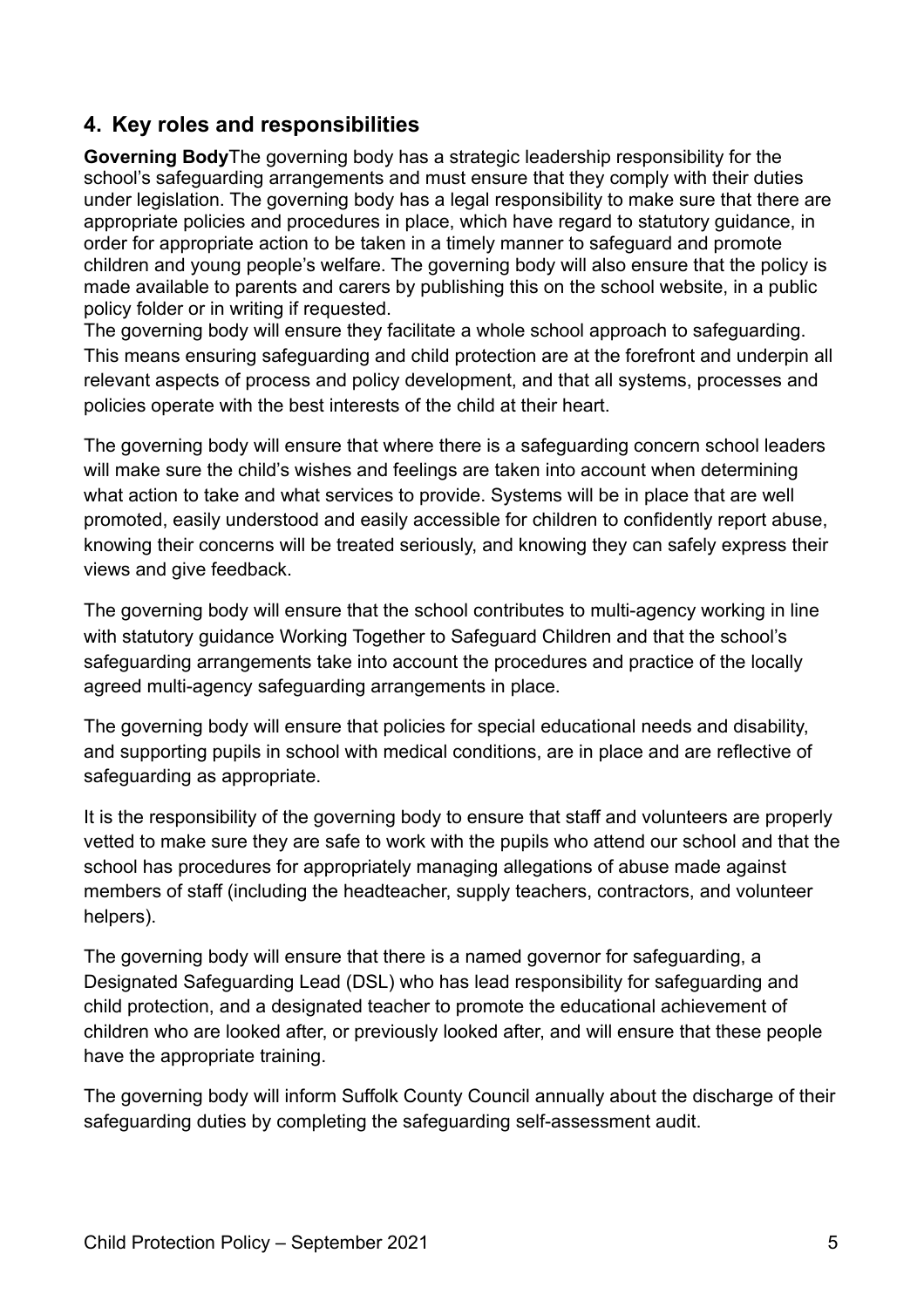#### **Designated Safeguarding Lead (DSL)**

The DSL should take lead responsibility for safeguarding and child protection (including online safety). This should be explicit in the role-holder's job description. (The broad areas of responsibility and activities related to the role of the DSL are set out in Annex C of KCSiE).

The DSL will have the appropriate status, authority, and time to carry out the duties of the post.

The DSL and any alternate DSLs should liaise with the local authority and work with other agencies in line with Working Together to Safeguard Children.

During term time, the DSL and/or an alternate should always be available during school hours for staff to discuss any safeguarding concerns. The DSL will make arrangements for adequate and appropriate cover arrangements for any out of hours/out of term time activities.

The DSL will undergo training to provide them with the knowledge and skills to carry out the role. This training will be updated every two years.

#### **Headteacher**

The headteacher will ensure that the policies and procedures adopted by the governing body are fully implemented and that sufficient resources and time are allocated to enable staff members to discharge their safeguarding responsibilities.

#### **All staff**

All staff have a responsibility to provide a safe environment in which children can learn.

All staff working directly with children must read and ensure they understand at least Part One of KCSiE. Those staff that do not work directly with children must read and ensure they understand either at least Part One or Annex A of KCSiE.

All staff must ensure they are familiar with the systems within school which support safeguarding, including the child protection and safeguarding policy, the code of conduct/ staff behaviour policy, the behaviour policy, the safeguarding response to children who go missing from education, and the role of the DSL (including the identity of the DSL and any deputies).

All staff should be aware of indicators of abuse and neglect so that they are able to identify cases of children who may be in need of help or protection.

All staff should be able to reassure victims that they are being taken seriously and that they will be supported and kept safe. A victim should never be given the impression that they are creating a problem by reporting abuse, sexual violence or sexual harassment. Nor should a victim ever be made to feel ashamed for making a report.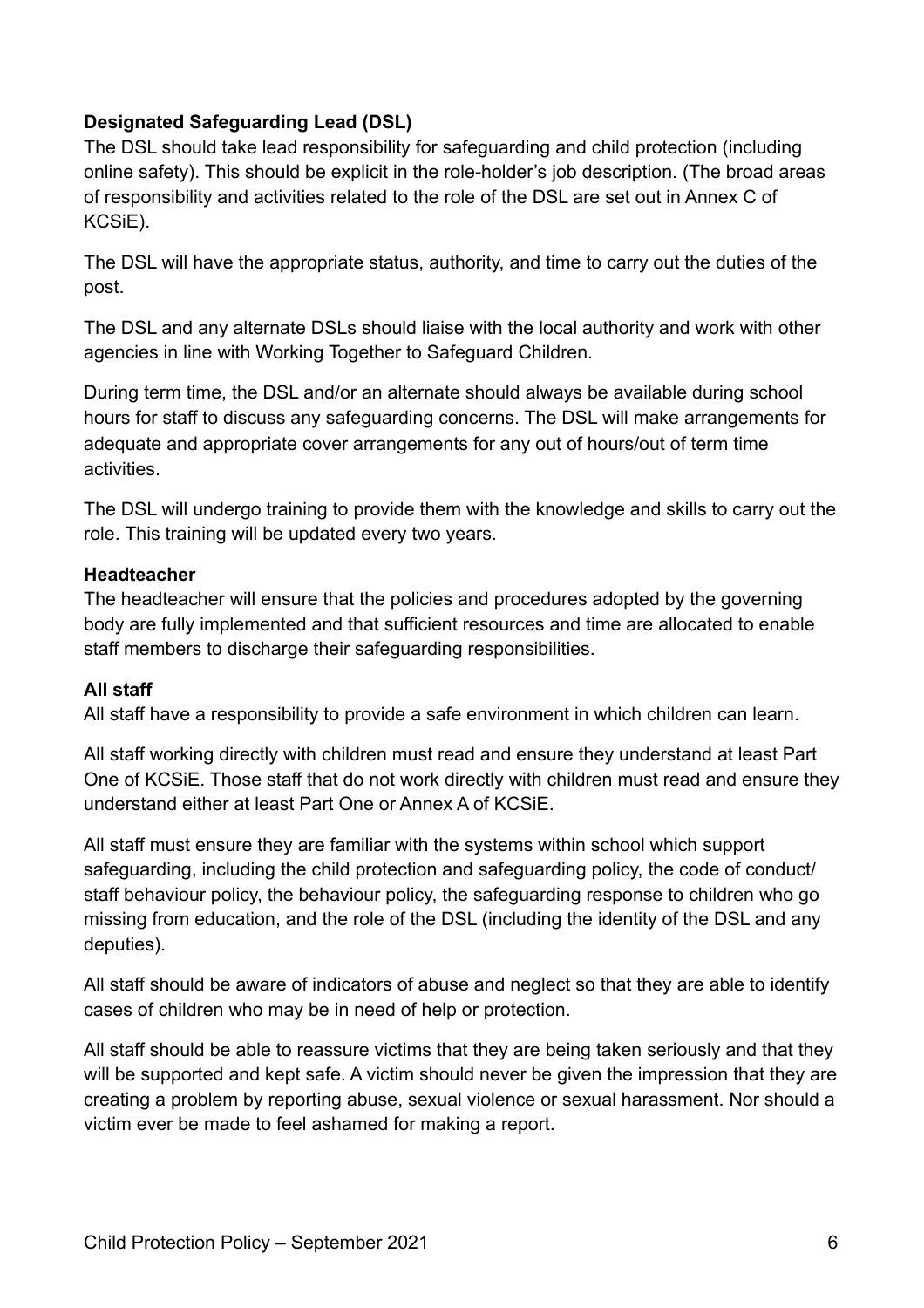All staff should know what to do if a child tells them he/she is being abused, neglected or exploited, and/or is otherwise at risk of involvement in criminal activity, such as knife crime, or involved in county lines drug dealing.

All staff should be aware of the process for making referrals to children's social care and for statutory assessments under the Children Act 1989 that may follow a referral, especially section 17 (children in need) and section 47 (a child suffering, or likely to suffer, significant harm) along with the role they might be expected to play in such assessments.

All staff should be aware of the [early help process](https://suffolksp.org.uk/working-with-children-and-adults/children/early-help/) and understand their role within it. This includes providing support as soon as a problem emerges, liaising with the DSL, and sharing information with other professionals in order to support early identification and assessment, focussing on providing interventions to avoid escalation of worries and needs (see Section 12: Information Sharing). In some cases, staff may be asked to act as the lead professional in undertaking an early help assessment. Before undertaking the Early help referral process we offer a variety of support within school. See below:



Any child may benefit from early help, but all school and college staff should be particularly alert to the potential need for early help for a child who:

- is disabled or has certain health conditions and has specific additional needs
- has special educational needs (SEN) (whether or not they have a statutory Education, Health and Care Plan)
- has a mental health need
- is a young carer
- is showing signs of being drawn in to anti-social or criminal behaviour, including gang involvement and association with organised crime groups or county lines
- **EXECUTE:** is frequently missing/goes missing from care or from home
- **EXEDER** is at risk of modern slavery, trafficking or sexual or criminal exploitation
- is at risk of being radicalised or exploited
- has a family member in prison, or is affected by parental offending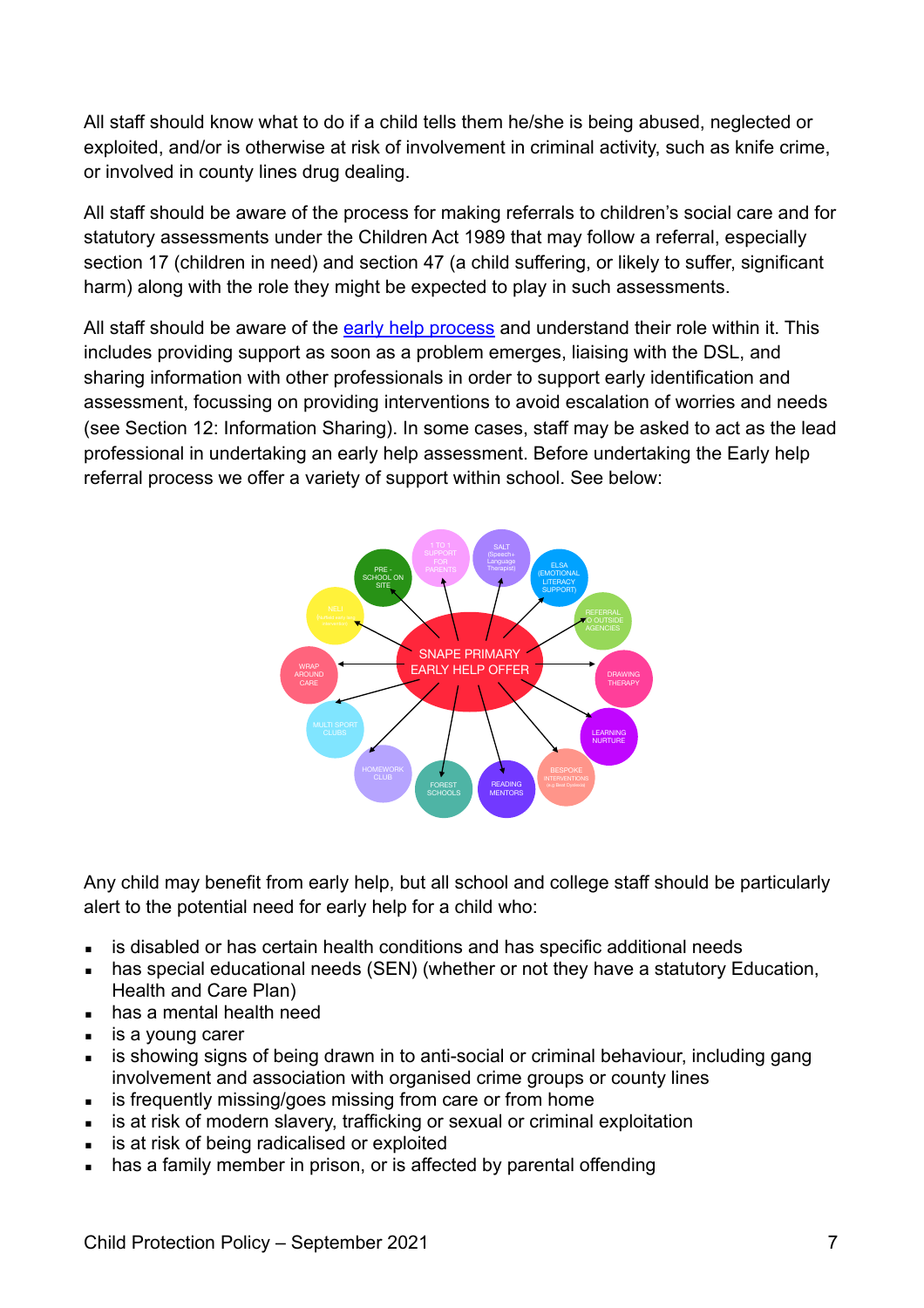- **EXEDENT IS in a family circumstance presenting challenges for the child, such as drug and alcohol** misuse, adult mental health issues or domestic abuse
- **EXEC** is misusing drugs or alcohol themselves
- has returned home to their family from care
- is at risk of 'honour'-based abuse such as Female Genital Mutilation (FGM) or forced marriage
- **EXECUTE:** is a privately fostered child
- is persistently absent from education, including persistent absences for part of the school day

Knowing what to look out for is vital to the early identification of abuse and neglect and specific safeguarding issues such as child criminal exploitation and child sexual exploitation. If staff are unsure, they should always speak to the DSL (or deputy). If in exceptional circumstances the DSL (or deputy) is not available, this should not delay appropriate action being taken. Staff should consider speaking to a member of the senior leadership team and/or take advice from children's social care. In these circumstances, any action taken should be shared with the DSL as soon as is practically possible.

| Role:                                                                            | <b>Name and contact details:</b>            |  |  |
|----------------------------------------------------------------------------------|---------------------------------------------|--|--|
| Designated Safeguarding Lead (DSL)                                               | Sarah Gallagher 01728 688373                |  |  |
| <b>Alternate DSL</b>                                                             | 01728 688373<br><b>Tracy Clinton</b>        |  |  |
| Named safeguarding governor                                                      | epeasey@snapeprimary.co.uk<br>Elaine Peasey |  |  |
| <b>Chair of Governors</b>                                                        | epeasey@snapeprimary.co.uk<br>Elaine Peasey |  |  |
| School e-Safety Lead                                                             | 01728 688373<br><b>Tracy Clinton</b>        |  |  |
| Designated teacher for Children in Care<br>and children previously in care (CiC) | Sarah Gallagher 01728 688373                |  |  |

## **5. Training**

The governing body will ensure that all staff receive appropriate safeguarding and child protection training which is regularly updated and [in line with advice from SSP.](https://suffolksp.org.uk/working-with-children-and-adults/children/early-help/) In addition, all staff members will receive regular safeguarding and child protection (including online safety) updates via full inset, emails and weekly staff meeting agenda 'slots'. At least annually staff will also have a longer 'full' training session to provide them with relevant skills and up to date knowledge of emerging and evolving safeguarding issues to safeguard children effectively.

All new staff members will undergo safeguarding and child protection training at induction. This will include training on the school's safeguarding and child protection policy, online safety, the staff code of conduct, the behaviour policy, the safeguarding response to children who go missing from education, and the role of the designated safeguarding lead. Copies of the school's policies, procedures and Part One of KCSiE will be provided to new staff as part of the staff handbook. Staff then sign to say they have read and understood these documents and hand their form into the office where this is recorded.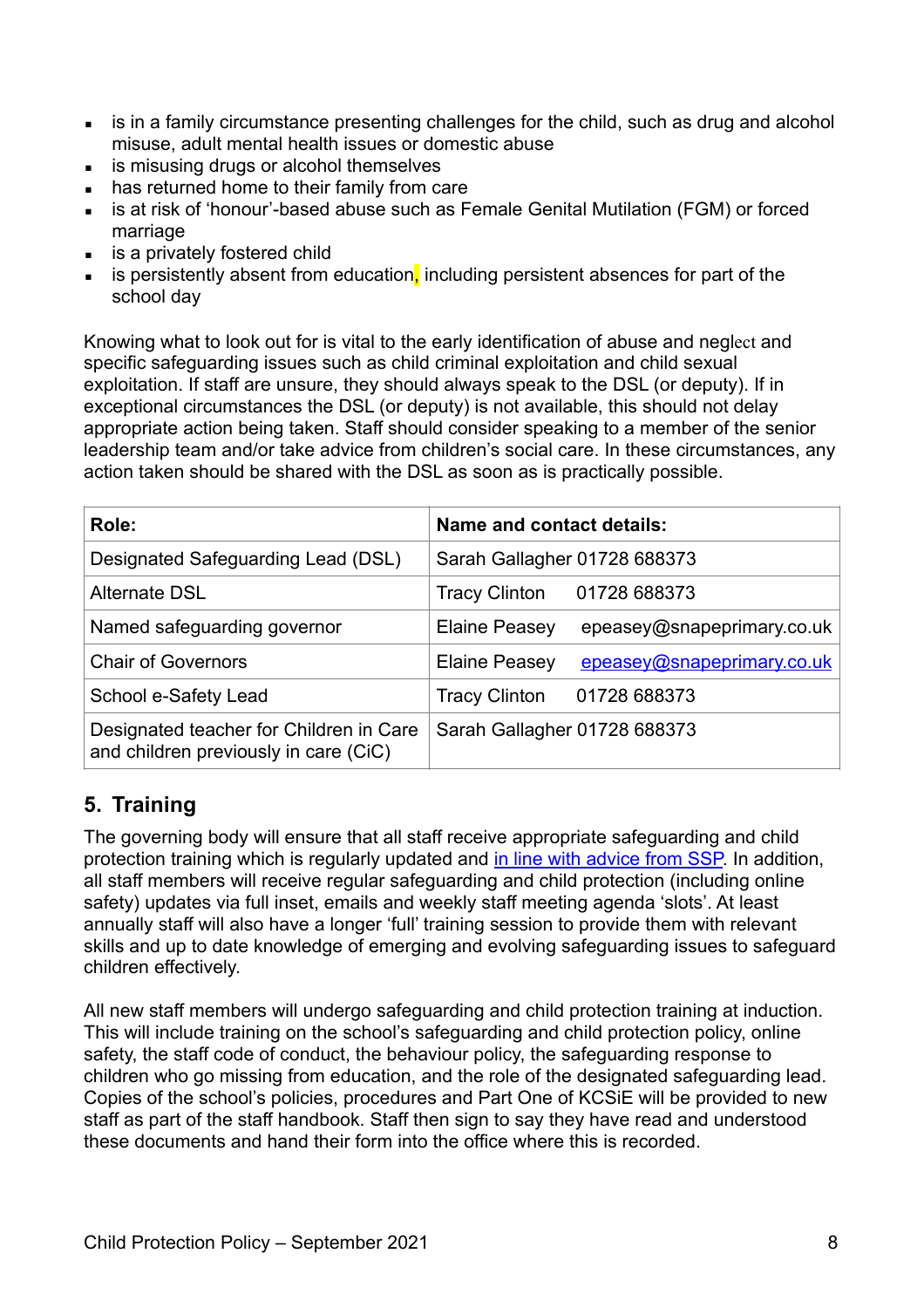The governing body will ensure that safeguarding training for staff, including online safety training, is integrated, aligned and considered as part of the whole school safeguarding approach and wider staff training and curriculum planning.

The Headteacher will ensure that an accurate record of safeguarding training undertaken by all staff is maintained and updated regularly.

In considering safeguarding training arrangements the governing body/proprietor will also have regard to the Teachers' Standards which set out the expectation that all teachers manage behaviour effectively to ensure a good and safe educational environment, and require teachers to have a clear understanding of the needs of all pupils.

### **6. Recognising concerns - signs and indicators of abuse.**

All staff should be aware of indicators of abuse and neglect, and specific safeguarding issues such as child criminal exploitation and child sexual exploitation, so that they are able to identify cases of children who may be in need of help or protection.

All staff should be aware that abuse, neglect and safeguarding issues are rarely standalone events that can be covered by one definition or label. In most cases, multiple issues will overlap with one another, therefore staff should always be vigilant and always raise any concerns with their DSL.

All staff should be aware that technology is a significant component in many safeguarding and wellbeing issues. Children are at risk of abuse online as well as face to face. In many cases abuse will take place concurrently via online channels and in daily life. Children can also abuse their peers online, this can take the form of abusive, harassing, and misogynistic messages, the non-consensual sharing of indecent images, especially around chat groups, and the sharing of abusive images and pornography, to those who do not want to receive such content.

All staff should be aware that safeguarding incidents and/or behaviours can be associated with factors outside the school and/or can occur between children outside of this environment. All staff, but especially the DSL (and deputies), should consider whether children are at risk of abuse or exploitation in situations outside their families. Extra-familial harms take a variety of different forms and children can be vulnerable to multiple harms including (but not limited to) sexual exploitation, criminal exploitation, sexual abuse, serious youth violence and county lines.

#### **Indicators of abuse and neglect**

**Abuse** is defined as a form of maltreatment of a child. Somebody may abuse or neglect a child by inflicting harm or by failing to act to prevent harm. Children may be abused in a family or in an institutional or community setting by those known to them or, more rarely, by others. Abuse can take place wholly online, or technology may be used to facilitate offline abuse. They may be abused by an adult or adults or another child or children.

The following indicators listed under the categories of abuse are not an exhaustive list: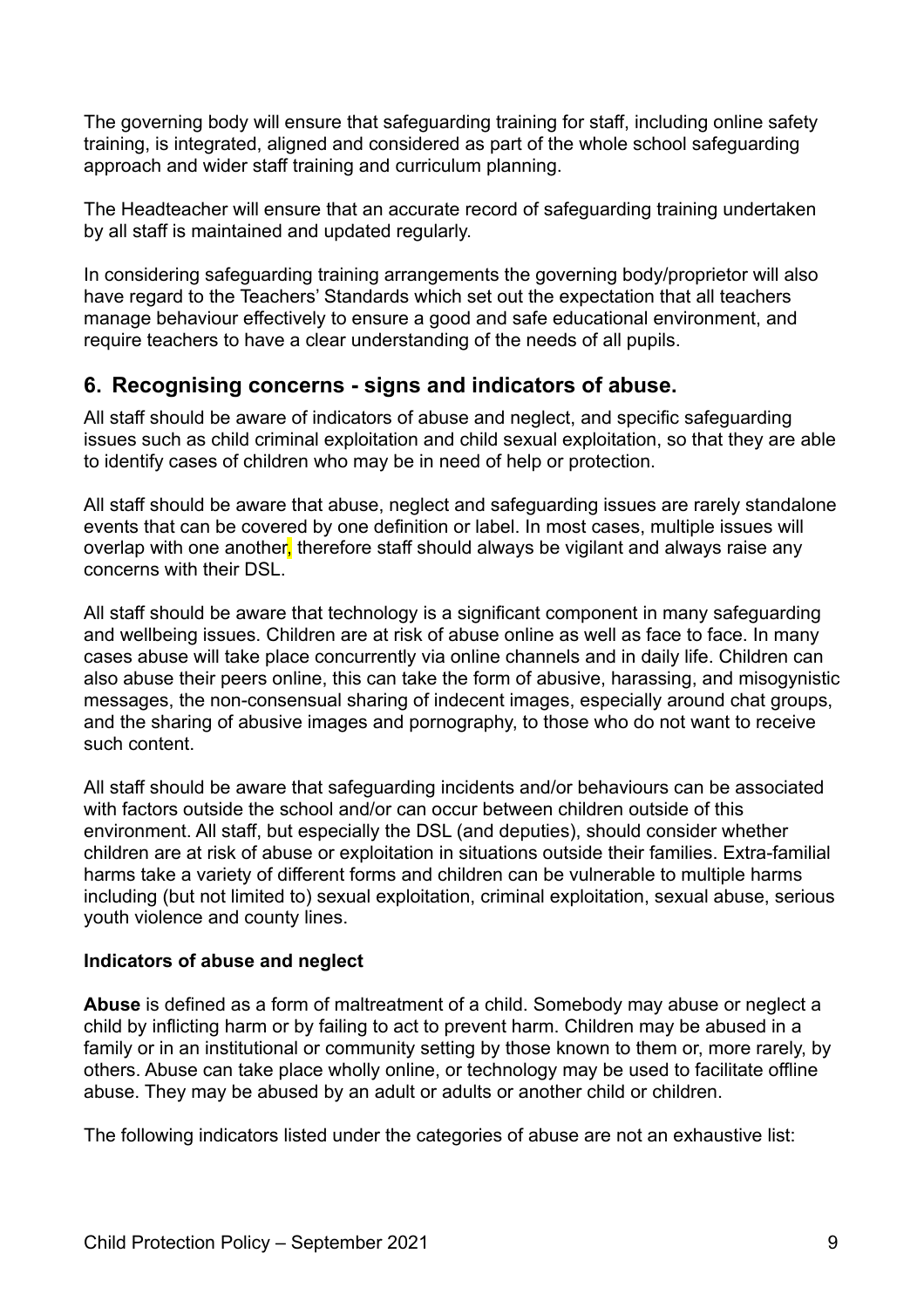**Physical abuse:** a form of abuse which may involve hitting, shaking, throwing, poisoning, burning or scalding, drowning, suffocating or otherwise causing physical harm to a child. Physical harm may also be caused when a parent or carer fabricates the symptoms of, or deliberately induces, illness in a child.

**Emotional abuse:** the persistent emotional maltreatment of a child such as to cause severe and adverse effects on the child's emotional development. It may involve conveying to a child that they are worthless or unloved, inadequate, or valued only insofar as they meet the needs of another person. It may include not giving the child opportunities to express their views, deliberately silencing them or 'making fun' of what they say or how they communicate. It may feature age or developmentally inappropriate expectations being imposed on children. These may include interactions that are beyond a child's developmental capability as well as overprotection and limitation of exploration and learning, or preventing the child participating in normal social interaction. It may involve seeing or hearing the ill-treatment of another. It may involve serious bullying (including cyberbullying), causing children frequently to feel frightened or in danger, or the exploitation or corruption of children. Some level of emotional abuse is involved in all types of maltreatment of a child, although it may occur alone.

**Sexual abuse**: involves forcing or enticing a child or young person to take part in sexual activities, not necessarily involving violence, whether or not the child is aware of what is happening. The activities may involve physical contact, including assault by penetration (for example rape or oral sex) or non-penetrative acts such as masturbation, kissing, rubbing and touching outside of clothing. They may also include non-contact activities, such as involving children in looking at, or in the production of, sexual images, watching sexual activities, encouraging children to behave in sexually inappropriate ways, or grooming a child in preparation for abuse (including via the internet). Sexual abuse is not solely perpetrated by adult males. Women can also commit acts of sexual abuse, as can other children. The sexual abuse of children by other children is a specific safeguarding issue (also known as peer on peer abuse) in education. We have cross referenced this our Peer on Peer abuse policy as well as our Behaviour policy.

**Neglect**: the persistent failure to meet a child's basic physical and/or psychological needs, likely to result in the serious impairment of the child's health or development. Neglect may occur during pregnancy as a result of maternal substance abuse. Once a child is born, neglect may involve a parent or carer failing to: provide adequate food, clothing and shelter (including exclusion from home or abandonment); protect a child from physical and emotional harm or danger; ensure adequate supervision (including the use of inadequate care-givers); or ensure access to appropriate medical care or treatment. It may also include neglect of, or unresponsiveness to, a child's basic emotional needs.

(Source Keeping Children Safe in Education)

### **7. Specific safeguarding issues**

All staff should have an awareness of safeguarding issues that can put children at risk of harm. Behaviours linked to issues such as of drug taking, alcohol abuse, deliberately missing education and consensual and non-consensual sharing of nudes and semi-nudes images and/or videos can be signs that children are at risk. Other safeguarding issues all staff should be aware of include: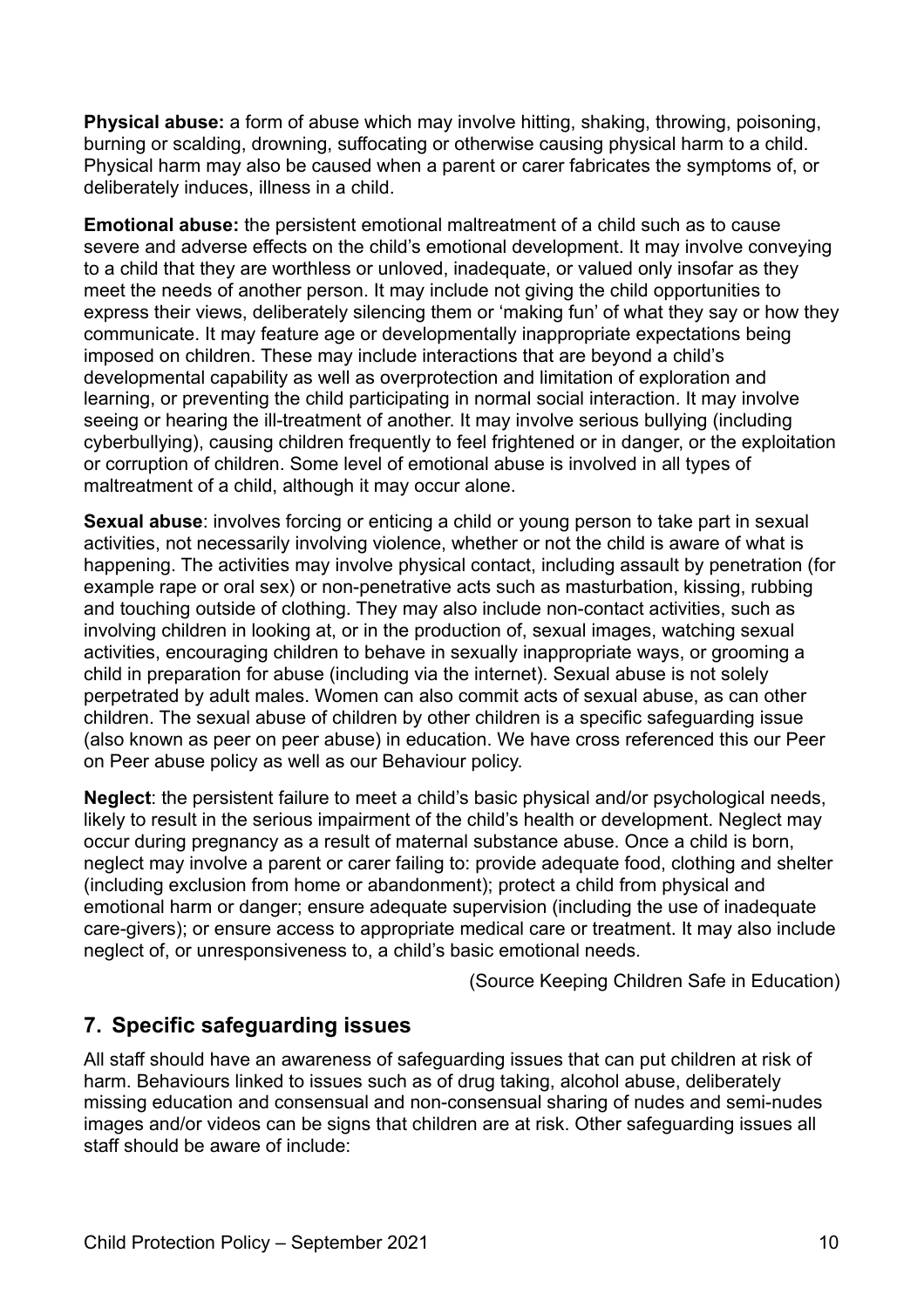#### **Child sexual exploitation (CSE) and Child Criminal Exploitation (CCE)**

Both CSE and CCE are forms of abuse and both occur where an individual or group takes advantage of an imbalance of power to coerce, manipulate or deceive a child into taking part in sexual or criminal activity, in exchange for something the victim needs or wants, and/ or for the financial advantage or increased status of the perpetrator or facilitator and/or through violence or the threat of violence. CSE and CCE can affect children, both male and female and can include children who have been moved (commonly referred to as trafficking) for the purpose of exploitation.

#### Child Criminal Exploitation (CCE)

Some specific forms of CCE can include children being forced or manipulated into transporting drugs or money through county lines, working in cannabis factories, shoplifting or pickpocketing. They can also be forced or manipulated into committing vehicle crime or threatening/committing serious violence to others.

Children can become trapped by this type of exploitation as perpetrators can threaten victims (and their families) with violence, or entrap and coerce them into debt. They may be coerced into carrying weapons such as knives or begin to carry a knife for a sense of protection from harm from others. As children involved in criminal exploitation often commit crimes themselves, their vulnerability as victims is not always recognised by adults and professionals (particularly older children), and they are not treated as victims despite the harm they have experienced. They may still have been criminally exploited even if the activity appears to be something they have agreed or consented to.

It is important to note that the experience of girls who are criminally exploited can be very different to that of boys. The indicators may not be the same, however staff should be aware that girls are at risk of criminal exploitation too. It is also important to note that both boys and girls being criminally exploited may be at higher risk of sexual exploitation.

Further information about CCE including definitions and indicators in included in Appendix A

#### Child Sexual Exploitation (CSE)

CSE is a form of child sexual abuse. Sexual abuse may involve physical contact, including assault by penetration (for example, rape or oral sex) or nonpenetrative acts such as masturbation, kissing, rubbing, and touching outside clothing. It may include non-contact activities, such as involving children in the production of sexual images, forcing children to look at sexual images or watch sexual activities, encouraging children to behave in sexually inappropriate ways or grooming a child in preparation for abuse including via the internet.

CSE can occur over time or be a one-off occurrence, and may happen without the child's immediate knowledge e.g. through others sharing videos or images of them on social media.

CSE can affect any child, who has been coerced into engaging in sexual activities. This includes 16 and 17 year olds who can legally consent to have sex. Some children may not realise they are being exploited e.g. they believe they are in a genuine romantic relationship.

Further information about CSE including definitions and indicators is included in Appendix A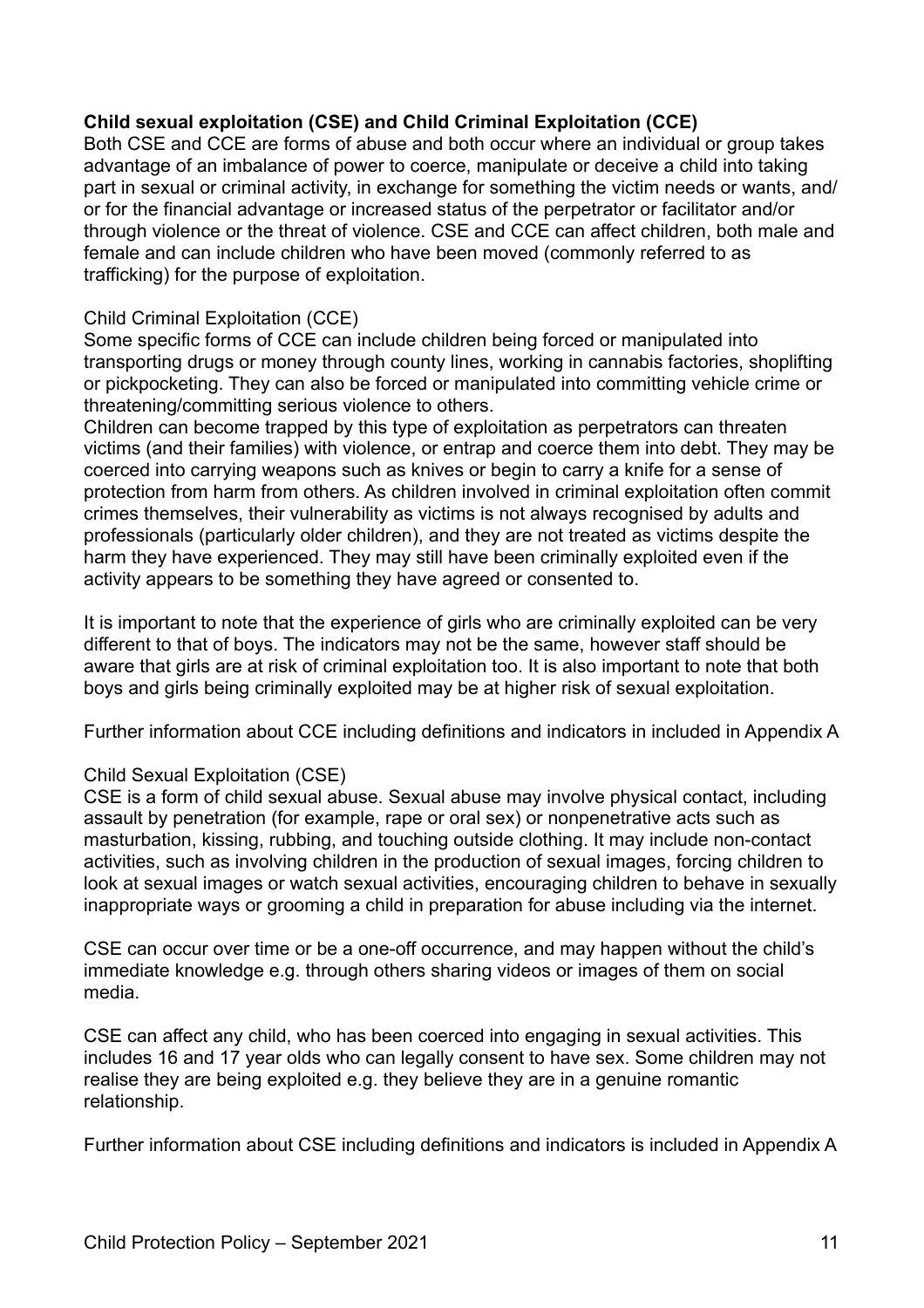#### Female Genital Mutilation (FGM)

<span id="page-11-1"></span>Whilst all staff should speak to the DSL (or deputy) with regard to any concerns about FGM, there is a specific legal duty on teacher[s4](#page-11-0). If a teacher, in the course of their work in the profession, discovers that an act of FGM appears to have been carried out on a girl under the age of 18, the teacher must report this to the police. See Appendix A for further details.

#### Mental Health

All staff should be aware that mental health problems can, in some cases, be an indicator that a child has suffered or is at risk of suffering abuse, neglect or exploitation.

Only appropriately trained professionals should attempt to make a diagnosis of a mental health problem. Education staff, however, are well placed to observe children day-to-day and identify those whose behaviour suggests that they may be experiencing a mental health problem or be at risk of developing one.

Where children have suffered abuse and neglect, or other potentially traumatic adverse childhood experiences, this can have a lasting impact throughout childhood, adolescence and into adulthood. It is key that staff are aware of how these children's experiences can impact on their mental health, behaviour and education.

Staff can access a range of advice to help them identify children in need of extra mental health support, this includes working with external agencies. More information can be found in the mental health and behaviour in schools guidance. [Secondary schools only] Public Health England has produced a range of resources to support secondary teachers to promote positive health, wellbeing and resilience among children. See Rise Above for links to all materials and lesson plans.

If staff have a mental health concern about a child that is also a safeguarding concern, immediate action should be taken, following the school's policy, and speaking to the DSL or a deputy.

#### Peer on peer abuse

All staff should be aware that children can abuse other children (often referred to as peer on peer abuse). And that it can happen both inside and outside of school and online. It is important that all staff recognise the indicators and signs of peer on peer abuse and know how to identify it and respond to reports.

All staff should understand, that even if there no reports in school it does not mean it's not happening, it may be the case that it is just not being reported. As such, it is important if staff have any concerns regarding peer on peer abuse they should speak to the DSL (or deputy).

It is essential that all staff understand the importance of challenging inappropriate behaviours between peers, many of which are listed below, that are actually abusive in nature. Downplaying certain behaviours, for example dismissing sexual harassment as "just banter", "just having a laugh", "part of growing up" or "boys being boys" can lead to a culture

<span id="page-11-0"></span>[<sup>4</sup>](#page-11-1) Under section 5B(11) (a) of the Female Genital Mutilation Act 2003, 'teacher' means, in relation to England, a person within section 141A(1) of the Education Act 2002 (persons employed or engaged to carry out teaching work at schools and other institutions in England)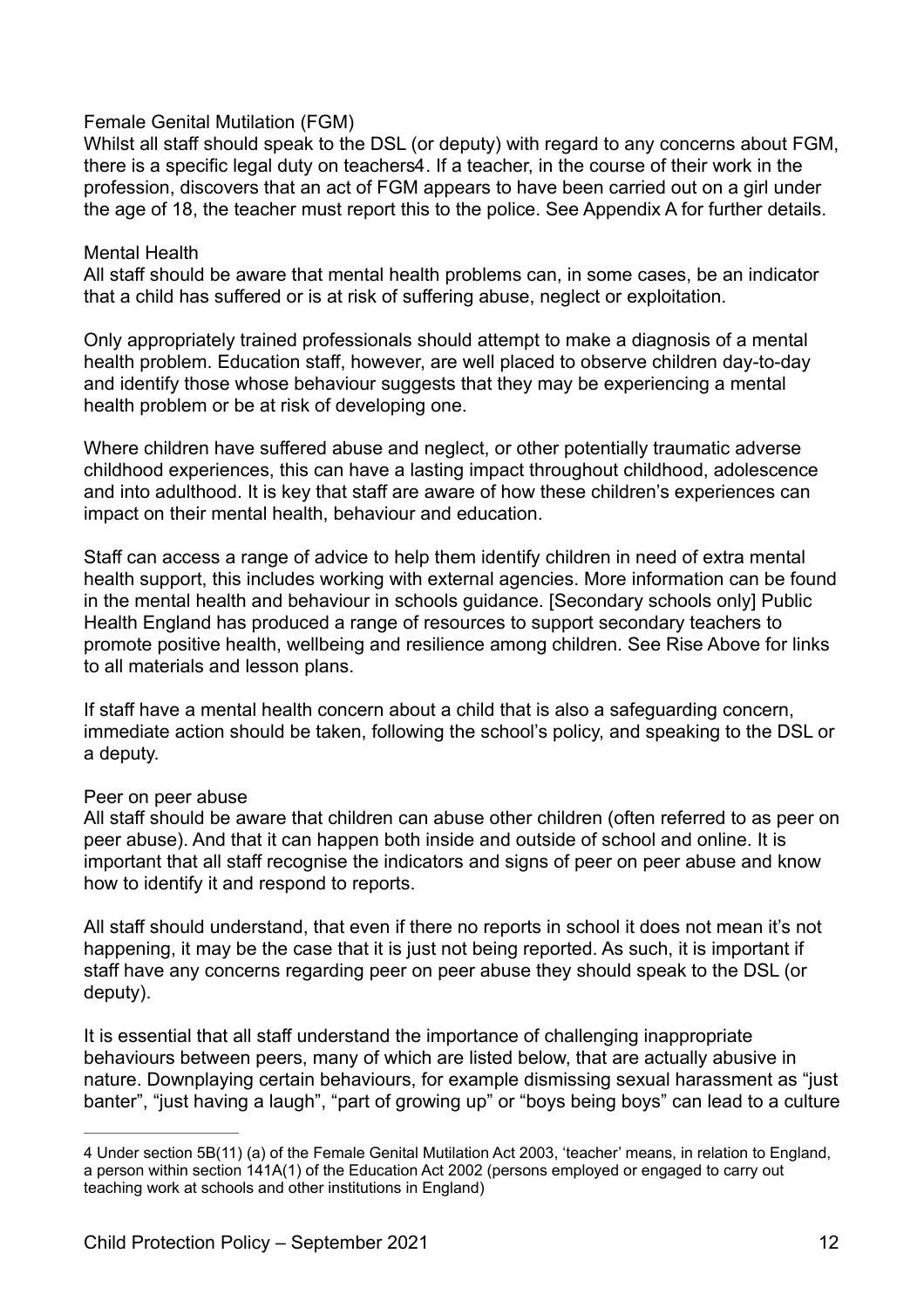of unacceptable behaviours, an unsafe environment for children and in worst case scenarios a culture that normalises abuse leading to children accepting it as normal and not coming forward to report it.

Peer on peer abuse is most likely to include, but may not be limited to:

- bullying (including cyberbullying, prejudice-based and discriminatory bullying)
- Abuse in intimate personal relationships between peers
- physical abuse such as hitting, kicking, shaking, biting, hair pulling, or otherwise causing physical harm (this may include an online element which facilitates, threatens and/or encourages physical abuse)
- sexual violence, such as rape, assault by penetration and sexual assault (this may include an online element which facilitates, threatens and/or encourages sexual violence)
- **EXECT** sexual harassment, such as sexual comments, remarks, jokes and online sexual harassment, which may be stand-alone or part of a broader pattern of abuse.
- Causing someone to engage in sexual activity without consent, such as forcing someone to strip, touch themselves sexually, or to engage in sexual activity with a third party.
- <span id="page-12-1"></span>■ Consensual and non-consensual sharing of nudes and semi nudes images and or videos[5](#page-12-0) (also known as sexting or youth produced sexual imagery)
- upskirting, which typically involves taking a picture under a person's clothing without their permission, with the intention of viewing their genitals or buttocks to obtain sexual gratification, or cause the victim humiliation, distress or alarm; and
- initiation/hazing type violence and rituals (this could include activities involving harassment, abuse or humiliation used as a way of initiating a person into a group and may also include an online element)

All staff should be clear about the school's policy and procedures with regards to peer on peer abuse and the important role they have to play in preventing it and responding where they believe a child may be at risk from it.

#### Serious violence

All staff should be aware of the indicators which may signal that children are at risk from, or involved with, serious violent crime. These may include increased absence from school, a change in friendships or relationships with older individuals or groups, a significant decline in performance, signs of self-harm or a significant change in wellbeing, or signs of assault or unexplained injuries. Unexplained gifts or new possessions could also indicate that children have been approached by, or are involved with, individuals associated with criminal networks or gangs and may be at risk of criminal exploitation.

All staff should be aware of the range of risk factors which increase the likelihood of involvement in serious violence, such as being male, having been frequently absent or permanently excluded from school, having experienced child maltreatment and having been involved in offending, such as theft or robbery.

<span id="page-12-0"></span>UKCIS guidance: Sharing nudes and semi-nudes advice for education settings. [5](#page-12-1)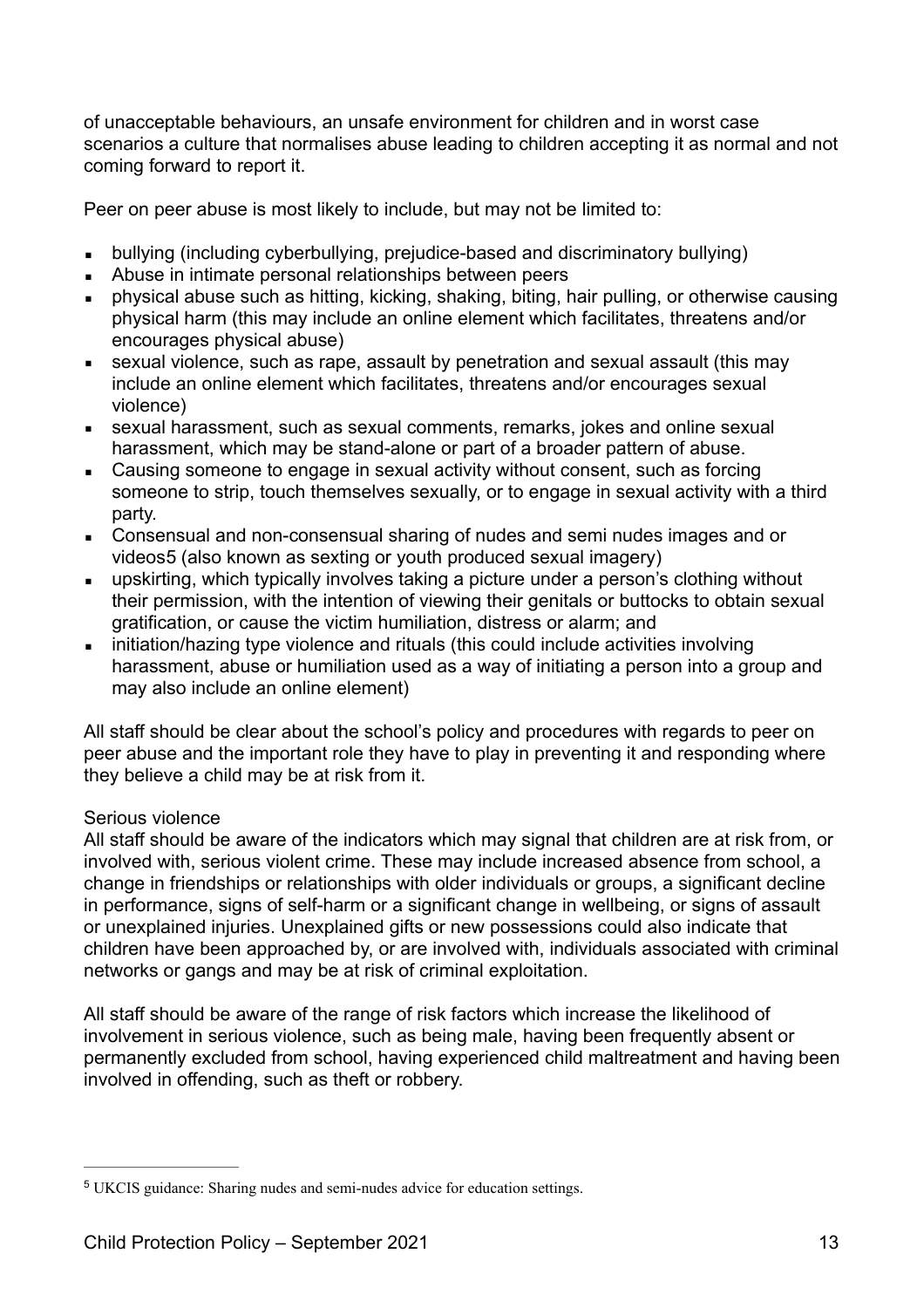Advice for schools is provided in the [Home Office's Preventing youth violence and gang](https://assets.publishing.service.gov.uk/government/uploads/system/uploads/attachment_data/file/418131/Preventing_youth_violence_and_gang_involvement_v3_March2015.pdf)  [involvement](https://assets.publishing.service.gov.uk/government/uploads/system/uploads/attachment_data/file/418131/Preventing_youth_violence_and_gang_involvement_v3_March2015.pdf) and its [Criminal exploitation of children and vulnerable adults: county lines](https://www.gov.uk/government/publications/criminal-exploitation-of-children-and-vulnerable-adults-county-lines)  [guidance](https://www.gov.uk/government/publications/criminal-exploitation-of-children-and-vulnerable-adults-county-lines) 

Further information about specific forms of abuse and safeguarding issues can be found in Appendix A. All staff should familiarise themselves with this.

### **8. Children potentially at greater risk of harm**

.

The governing body recognise that whilst all children should be protected there are some groups of children who are potentially at greater risk of harm and, in some cases, these children may find it difficult to communicate what is happening to them.

#### **Children who need a social worker (Child in Need and Child Protection Plans)**

Children may need a social worker due to complex safeguarding or welfare needs. Children may need this help due to abuse, neglect and complex family circumstances. A child's experiences of adversity and trauma can leave them vulnerable to further harm, as well as educationally disadvantaged in facing barriers to attendance, education, behaviour and mental health

The governing body expects that the Local Authority will share the fact a child has a social worker, and the DSL will hold and use this information so that decisions can be made in the best interests of the child's safety, welfare and educational outcomes. This should be considered as a matter of routine. There are clear powers to share this information under existing duties on both LAs and school to safeguard and promote the welfare of children.

Where children need a social worker, this should inform decisions about safeguarding (for example, responding to unauthorised absence or missing education where there are known safeguarding risks) and about promoting welfare (for example, considering the provision of pastoral and/or academic support, alongside action by statutory services.

#### **Children missing from education**

Children missing education, particularly persistently, can indicate a warning sign to a range of safeguarding issues including neglect, sexual abuse and child sexual and criminal exploitation.

It is important that the school's response to children missing from education supports identifying such abuse and also helps prevent the risk of them going missing in the future. This includes when problems are first emerging but also where children are already known to LA children's social care and need a social worker (such as on a child in need or child protection plan, or as a looked after child), where going missing from education may increase known safeguarding risks within the family or in the community. As such, all staff should be aware of the school's safeguarding response to children missing from education.

Further information and support includes:

schools' duties regarding children missing education, including information schools must provide to the LA when removing a child from the school roll at standard and non-standard transition points can be found in the DfE's statutory guidance: [Children](https://assets.publishing.service.gov.uk/government/uploads/system/uploads/attachment_data/file/550416/Children_Missing_Education_-_statutory_guidance.pdf)  **[Missing Education](https://assets.publishing.service.gov.uk/government/uploads/system/uploads/attachment_data/file/550416/Children_Missing_Education_-_statutory_guidance.pdf)**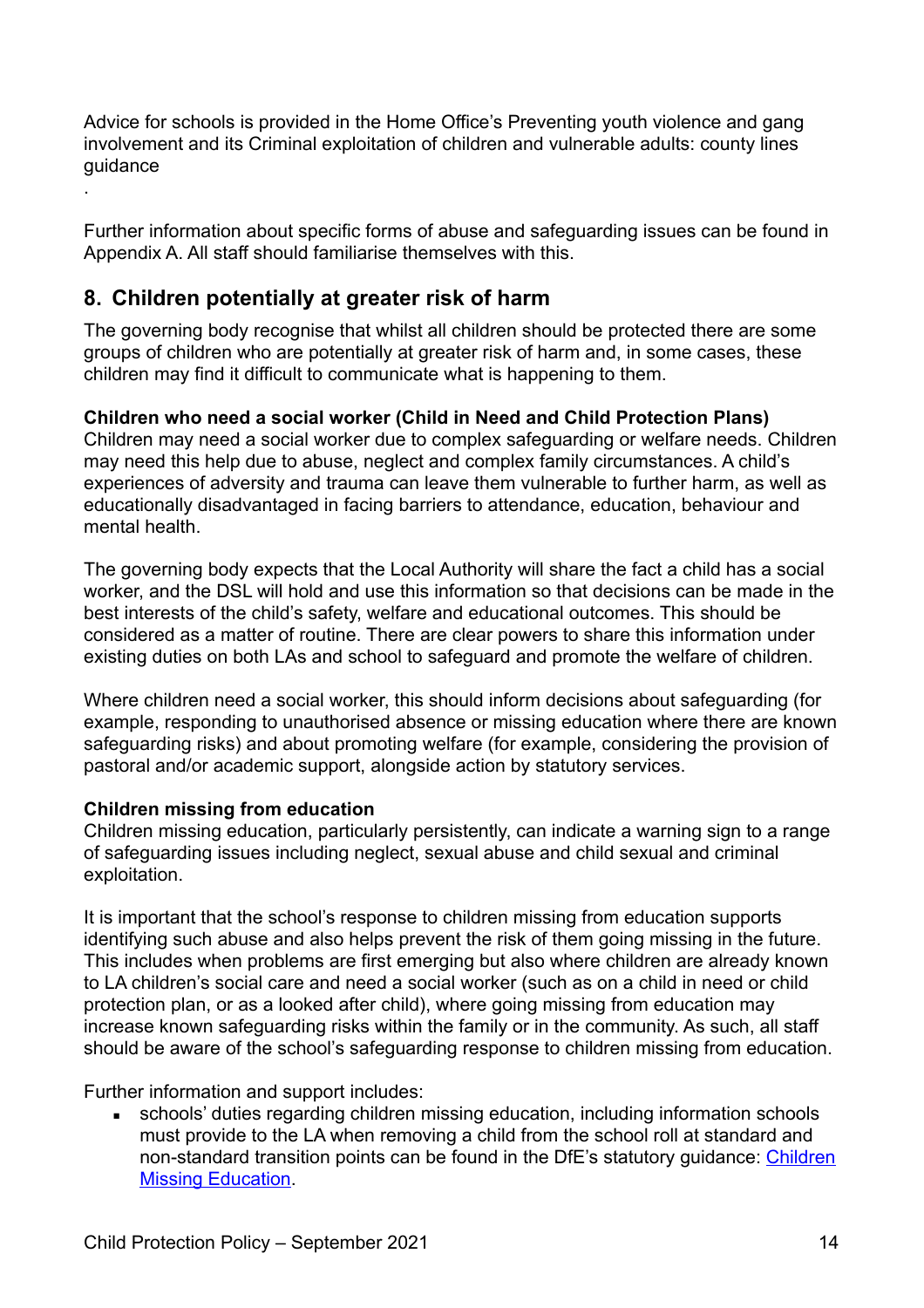▪ General information and advice for schools can be found in the Government's [Missing Children and Adults Strategy.](https://assets.publishing.service.gov.uk/government/uploads/system/uploads/attachment_data/file/117793/missing-persons-strategy.pdf)

#### Elective Home Education

Many home education children have an overwhelmingly positive learning experience. We would expect the parents' decision to home educate to be made with their child's best education at the heart of the decision. However, this is not the case for all, and home education can mean some children are less visible to the services that are there to keep them safe and supported in line with their needs.

Where a parent/carer has expressed their intention to remove a child from school with a view to educating at home, the school will work together with the LA and other key professionals to coordinate a meeting with parents/carers where possible.

Ideally this would be before a final decision has been made to, to ensure the parents/carers have considered what is in the best interests of each child. This is particularly important where a child has SEND, is vulnerable, and/or has a social worker.

#### **Children requiring mental health support**

Mental health problems can, in some cases, be an indicator that a child has suffered or is at risk of suffering abuse, neglect or exploitation.

The governing body/proprietor will ensure there is a clear system and process in place for identifying possible mental health problems, including routes to escalate, and a clear referral and accountability system. *[school systems and processes for identification and routes to escalation should be included in the Procedures section of your CP policy].* 

Staff can access further advice in a DfE guidance documents [Preventing and tackling](https://assets.publishing.service.gov.uk/government/uploads/system/uploads/attachment_data/file/623895/Preventing_and_tackling_bullying_advice.pdf)  [bullying, mental health and behaviour in schools](https://assets.publishing.service.gov.uk/government/uploads/system/uploads/attachment_data/file/623895/Preventing_and_tackling_bullying_advice.pdf) and [mental health and behaviour in](https://assets.publishing.service.gov.uk/government/uploads/system/uploads/attachment_data/file/755135/Mental_health_and_behaviour_in_schools__.pdf)  [schools](https://assets.publishing.service.gov.uk/government/uploads/system/uploads/attachment_data/file/755135/Mental_health_and_behaviour_in_schools__.pdf) which set out how staff can help prevent mental health problems by promoting resilience as part of an integrated, whole school approach to social and emotional wellbeing, which is tailored to the needs of pupils.

[where there is a senior mental health lead role in your school] The school's senior mental health lead will be a member of, or be supported by, the senior leadership team.

Looked after children and previously looked after children.

The most common reason for children becoming looked after is as a result of abuse and/or neglect. The governing body/proprietor will ensure staff have the skills, knowledge and understanding to keep looked after children safe.

The governing body/proprietor will ensure there are arrangements in place so that appropriate staff have the information they need in relation to a child's looked after legal status (whether they are looked after under voluntary arrangements with consent of parents, or on an interim or full care order) and the child's contact arrangements with birth parents or those with parental responsibility.

Appropriate staff will also have information about the child's care arrangements and the levels of authority delegated to the carer by the authority looking after the child.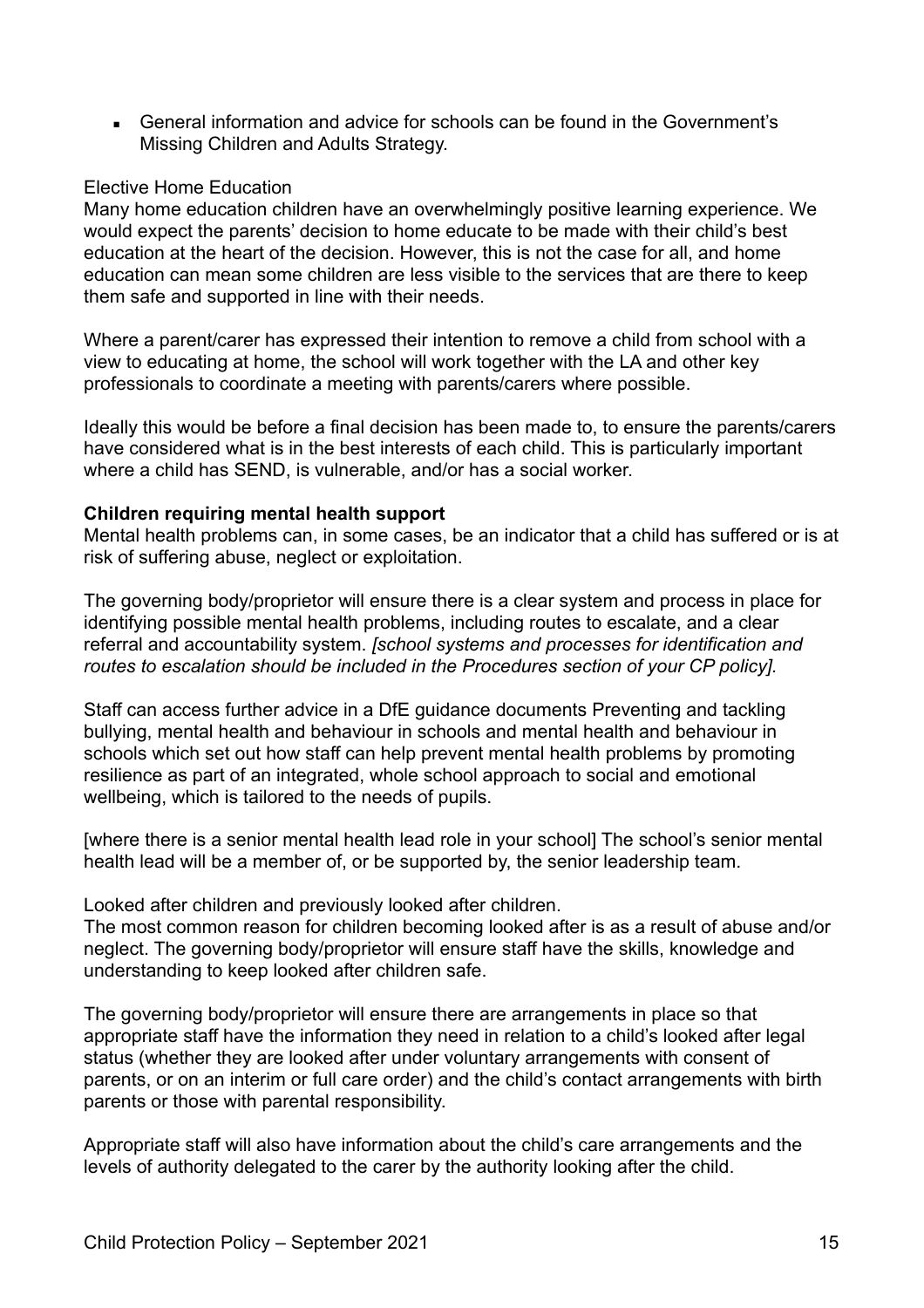The DSL should have the details of the child's social worker and the name of the virtual school head in the authority that looks after the child.

 A previously looked after child potentially remains vulnerable and all staff should have the skills, knowledge and understanding to keep previously looked after children safe. The governing body/proprietor recognise that when dealing with looked after children and previously looked after children, it is important that all agencies work together and prompt action is taken when necessary to safeguard these children, who are a particularly vulnerable group.

**Children with SEN and disabilities, and/or physical health issues** can face additional safeguarding challenges, both in terms of their vulnerability and also in terms of being able to report abuse.

Staff should avoid making assumptions that indicators of possible abuse such as behaviour, mood and injury may relate to the child's disability or medical condition without further exploration.

Staff should also be aware that these children may be more prone to peer group isolation or bullying (including prejudice-based bullying) than other children. Similarly, staff should be aware of the potential for children with SEND or certain medical conditions being disproportionately impacted by behaviours such as bullying without outwardly showing signs or being able to communicate how they are feeling.

### **9. Curriculum**

The governing body/proprietor will ensure that children and young people are taught about safeguarding, including online safety, through teaching and learning opportunities as part of a broad and balanced curriculum. This is in order to help children stay safe, recognise when they do not feel safe and identify who they might or can talk to. Staff recognise that a one size fits all approach may not be appropriate for all children, and a more personalised or contextualised approach for more vulnerable children, victims of abuse and some SEND children might be needed.

Opportunities to teach safeguarding may include covering relevant issues through Relationships Education *(primary schools)* and Relationships and Sex Education (also known as Sex and Relationship Education) *(secondary schools)* and through Health Education *(all pupils in state funded schools) and/or* Personal, Social, Health and Economic education (PHSE)[.6](#page-15-0)

<span id="page-15-1"></span>The governing body will also ensure there is a comprehensive curriculum response to esafety issues, enabling children and young people and their parents to learn about the risks of new technologies, communication and social media and how to use these responsibly.

The school will ensure that there are appropriate filters and monitoring systems in place to safeguard children and young people from potentially harmful and inappropriate online material.

<span id="page-15-0"></span><sup>&</sup>lt;sup>[6](#page-15-1)</sup> The government has made regulations which will make the subjects of Relationships Education (for all primary pupils) and Relationships and Sex Education (for all secondary pupils) and Health Education (for all pupils in state funded schools) mandatory from September 2020.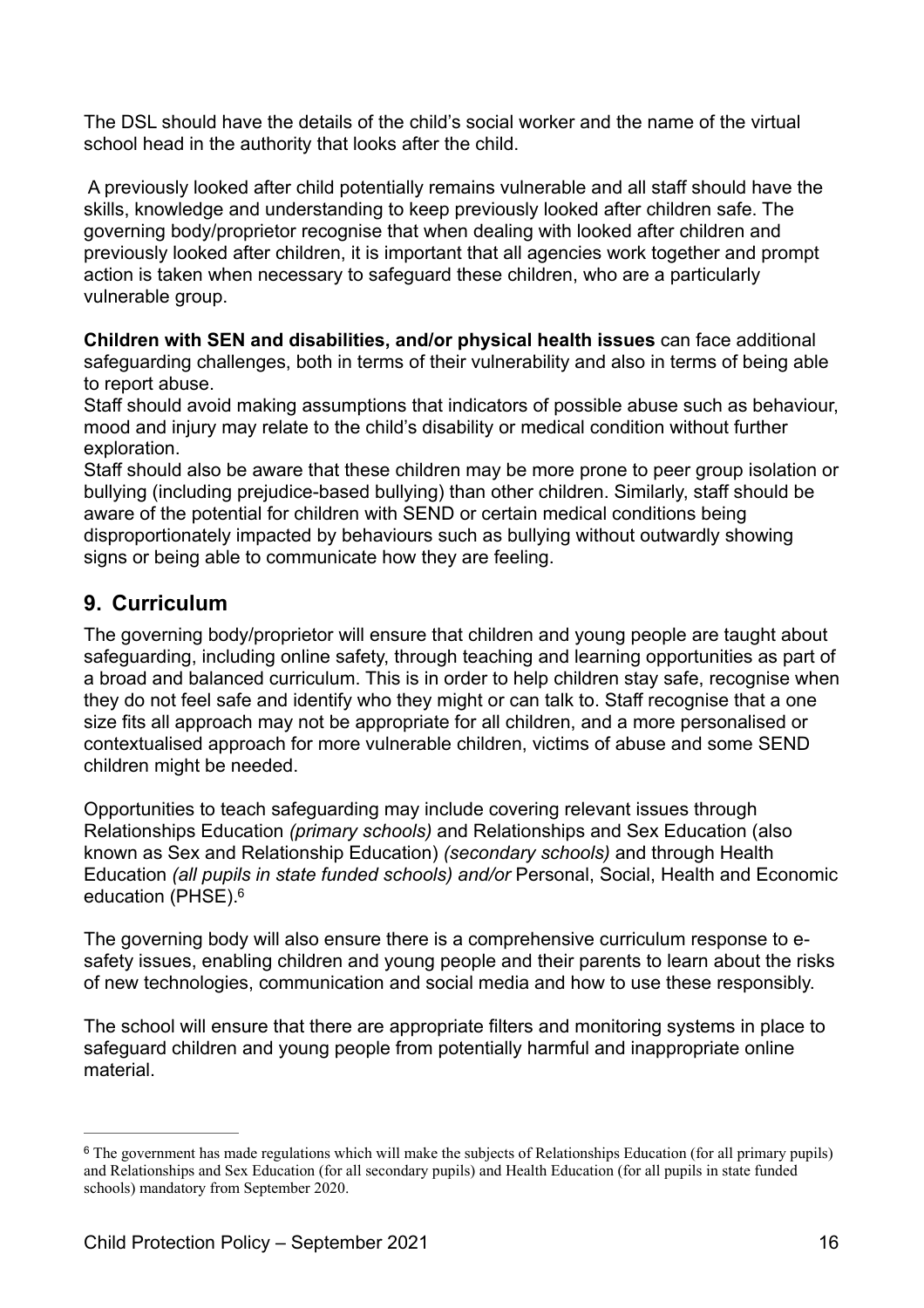### **10.Online safety**

The use of technology has become a significant component of many safeguarding issues such as child sexual exploitation, radicalisation and sexual predation and technology often provides the platform that facilitates such harm.

The governing body/proprietor has had due regard to the additional information and support set out in KCSiE and ensures that the school has a whole school approach to online safety and has a clear policy on use of communications technology in school. Online safety will be a running and interrelated theme when devising and implementing policies and procedures. This will include considering how online safety is reflected in all relevant policies and whilst planning the curriculum, any teacher training, the role of the DSL and any parental engagement.

It is essential that children are safeguarded from potentially harmful and inappropriate online material. The school adopts a whole school approach to online safety to protect and educate pupils and staff in their use of technology, and establishes mechanisms to identify, intervene in, and escalate any concerns as appropriate.

Online safety issues can be categorised into four areas of risk:

- Content: being exposed to illegal, inappropriate or harmful content, for example, pornography, fake news, racism, misogyny, self-harm, suicide, anti-Semitism, or radicalisation or extremism;
- Contact: being exposed to harmful online interaction with other users, for example, peer to peer pressure, commercial advertising, and adults posing as children or young adults with the intention to groom or exploit them for sexual, criminal, financial or other purposes;
- Conduct: personal online behaviour that increases the likelihood of, or causes, harm, for example, making, sending and receiving explicit images (e.g. consensual and nonconsensual sharing of nudes and semi-nudes and/or pornography, sharing other explicit images, and online bullying); and
- Commerce: risks such as online gambling, inappropriate advertising, phishing and/or financial scams. If staff feel that either they or pupils are at risk this should be reported to the Anti-Phishing Working Group (https://apwg.org/).

The governing body/proprietor will ensure that an annual review is undertaken of the school's approach to online safety, supported by an annual risk assessment that considers and reflects the risks pupils face online.

School staff can access resources, information and support as set out in Annex D of KCSiE.

### **11.Procedures**

If staff notice any indicators of abuse/neglect or signs that a child or young person may be experiencing a safeguarding issue they should record their concerns on a school recording form for safeguarding concerns and pass it to the DSL without delay. A suggested recording form is included at Appendix B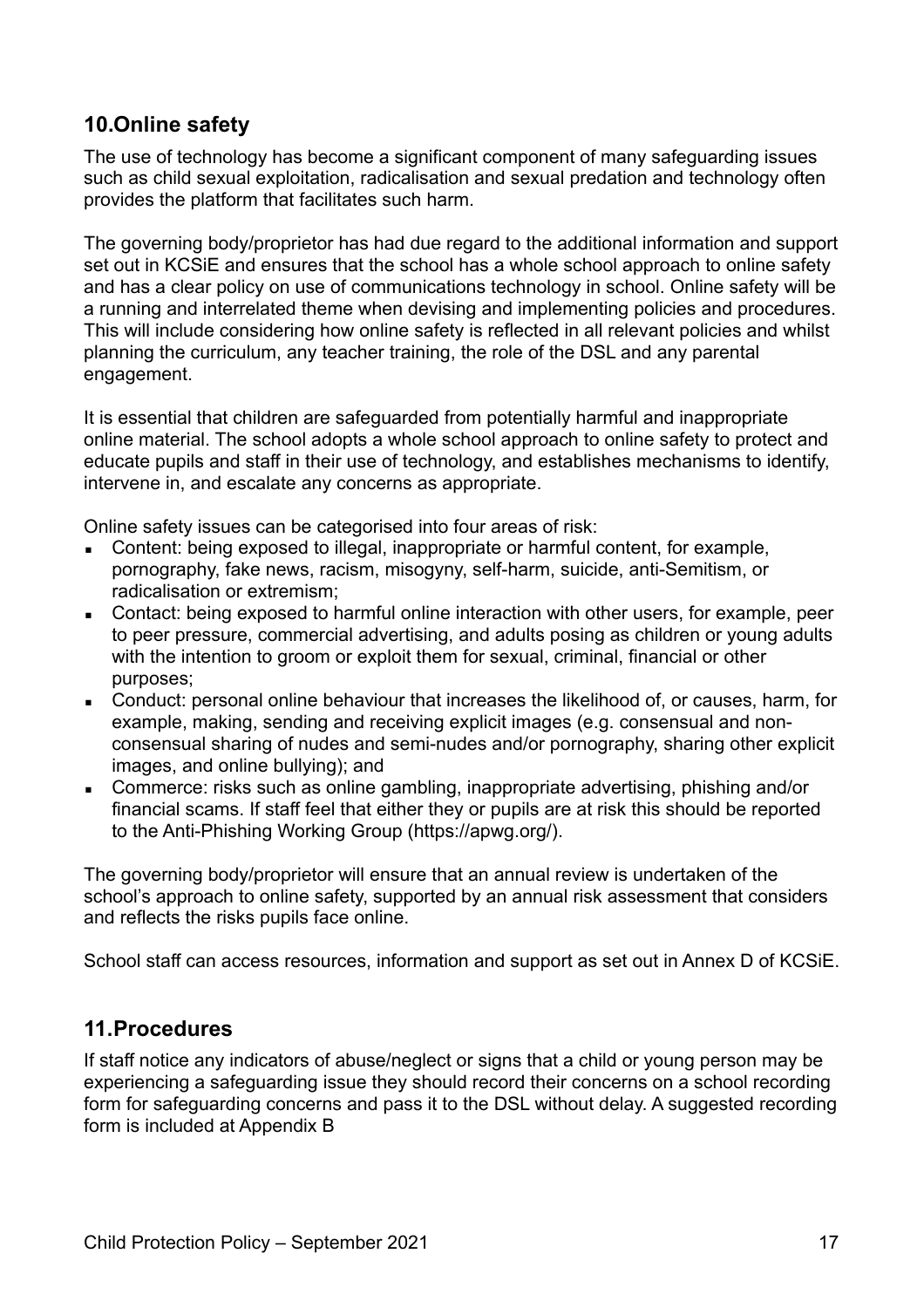#### **What to do if you are concerned.**

If a child makes an allegation or disclosure of abuse against an adult or other child or young person, it is important that you:

- **EXECT** Stay calm and listen carefully;
- Accept what is being said;
- **EXECUTE:** Allow the child/young person to talk freely  $-$  do not interrupt or put words in the child/ young person's mouth;
- Only ask questions when necessary to clarify, do not investigate or ask leading questions;
- Reassure the child, but don't make promises which it might not be possible to keep;
- Do not promise confidentiality;
- Emphasise that it was the right thing to tell someone;
- Reassure them that what has happened is not their fault;
- Do not criticise the perpetrator;
- Explain what has to be done next and who has to be told:
- Make a written record, which should be signed and include the time, date and your position in school;
- Do not include your opinion without stating it is your opinion;
- Pass the information to the DSL or alternate without delay
- Consider seeking support for yourself and discuss this with the DSL as dealing with a disclosure can be distressing.

When a record of a safeguarding concern is passed to the DSL, the DSL will record the time and date the record of concern was received. The DSL will assess the concern and, taking into account any other safeguarding information known about the child/young person, consider whether it suggests that the threshold of significant harm, or risk of significant harm, has been reached. If the DSL is unsure whether the threshold has been met, they will contact the MASH Professional Consultation Line for advice (0345 606 1499). Where appropriate, the DSL will complete and submit the SSP multi agency referral form (MARF) [\(available on the SSP website\)](https://earlyhelpportal.suffolk.gov.uk/web/portal/pages/marf#h1)<sup>7</sup>[.](#page-17-0)

<span id="page-17-1"></span>As well as above please see Snape's separate Peer on Peer abuse policy which also forms part of our over arching Child Protection policy.

Where the DSL believes that a child or young person may be at imminent and significant harm risk of harm they should call Customer First immediately and then complete the SSP MARF within 24 hours to confirm the referral. In these circumstances, it is important that any consultation should not delay a referral to Customer First.

Where a safeguarding concern does not meet the threshold for completion of a MARF, the DSL should record how this decision has been reached and should consider whether additional needs of the child have been identified that might be met by a coordinated offer of early help.

<span id="page-17-0"></span> $\frac{7}{1}$  $\frac{7}{1}$  $\frac{7}{1}$  N.B. The exception to this process will be in those cases of known FGM where there is a mandatory requirement for the teacher to report directly to the police, although the DSL should also be made aware.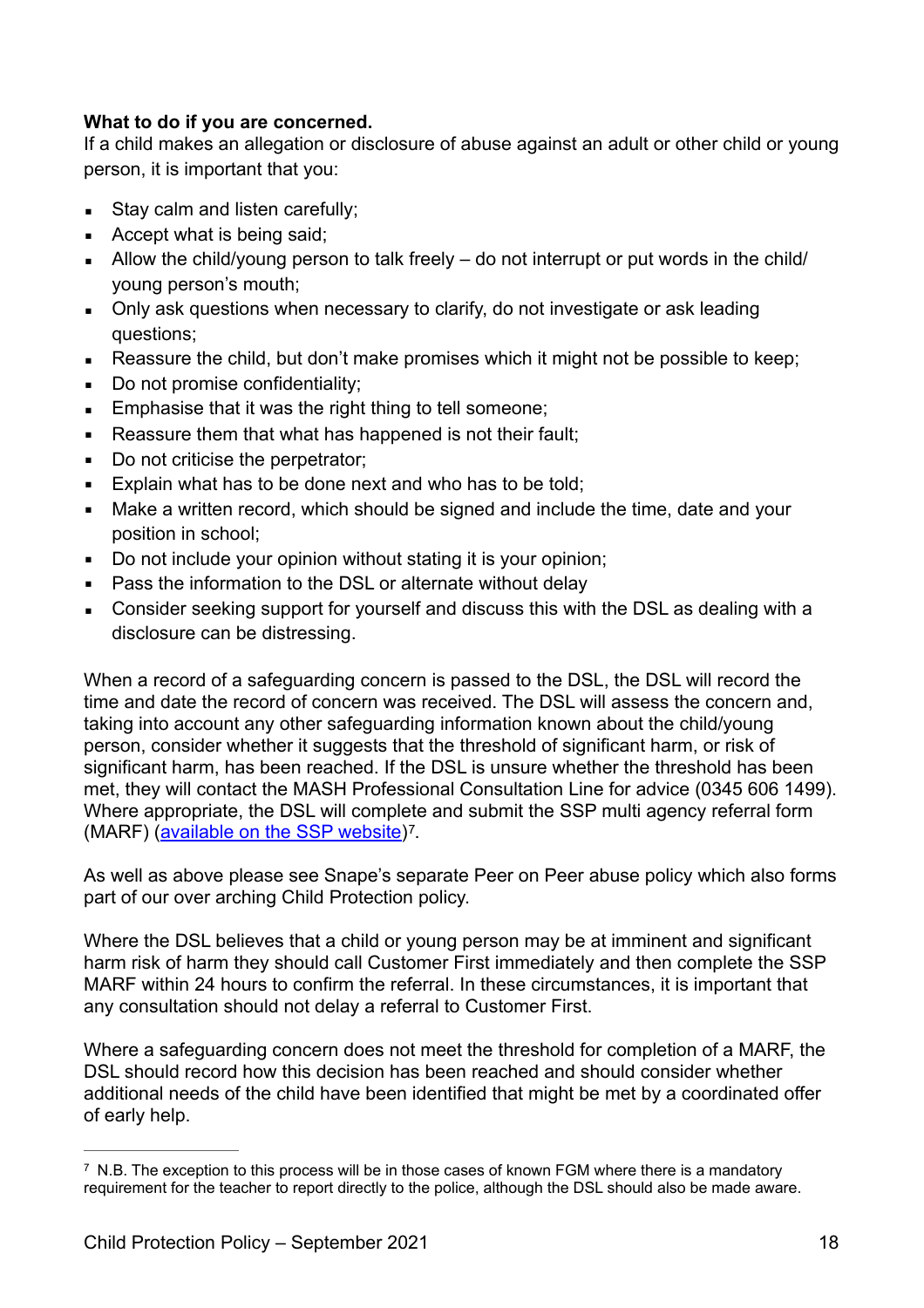School staff might be required to contribute to multi-agency plans to provide additional support to children. This might include attendance at child protection conferences or core group meetings. The school is committed to providing as much relevant up to date information about the child as possible, including submitting reports for child protection conferences in advance of the meeting in accordance with SSP procedures and timescales.

Where reasonably possible, the school is committed to obtaining more than one emergency contact number for each pupil.

School staff must ensure that they are aware of the procedure to follow when a child goes missing from education. Further information can be found in Appendix A.

### **12.Information sharing, record keeping and confidentiality**

Information sharing is vital in safeguarding children by identifying and tacking all forms of abuse and neglect, and in promoting children's welfare, including their educational outcomes. Schools have clear powers to share, hold and use information for these purposes.

As part of meeting a child's needs, the school understands that it is critical to recognise the importance of information sharing between professionals and local agencies and will contribute to multi-agency working in line with Working Together to Safeguard Children. Where there are concerns about the safety of a child, the sharing of information in a timely and effective manner between organisations can reduce the risk of harm. Whilst the Data Protection Act 2018 places duties on organisations and individuals to process personal information fairly and lawfully, it is not a barrier to sharing information where the failure to do so would result in a child or vulnerable adult being placed at risk of harm. Similarly, human rights concerns, such as respecting the right to a private and family life would not prevent sharing where there are real safeguarding concerns. Staff should not assume a colleague or another professional will take action and share information that might be critical in keeping children safe. Staff will have regard to the Government guidance: [Information](https://assets.publishing.service.gov.uk/government/uploads/system/uploads/attachment_data/file/721581/Information_sharing_advice_practitioners_safeguarding_services.pdf)  [sharing: advice for practitioners providing safeguarding services to children, young people,](https://assets.publishing.service.gov.uk/government/uploads/system/uploads/attachment_data/file/721581/Information_sharing_advice_practitioners_safeguarding_services.pdf)  [parents and carers](https://assets.publishing.service.gov.uk/government/uploads/system/uploads/attachment_data/file/721581/Information_sharing_advice_practitioners_safeguarding_services.pdf) which supports staff who have to make decisions about sharing information. This advice includes the seven golden rules for sharing information and considerations with regard to the Data Protection Act 2018 and General Data Protection Regulation (GDPR). If in any doubt about sharing information, staff should speak to the DSL or a deputy.

Well-kept records are essential to good child protection practice. All concerns, discussions and decisions made and the reasons for those decisions should be recorded in writing. If in doubt about recording requirements, staff should discuss with the DSL.

The school recognises that confidentiality should be maintained in respect of all matters relating to child protection. Information on individual child protection cases may be shared by the DSL or alternate DSL with other relevant members of staff. This will be on a 'need to know' basis and where it is in the child's best interests to do so.

A member of staff must never guarantee confidentiality to anyone about a safeguarding concern (including parents / carers or pupils), or promise a child to keep a secret which might compromise the child's safety or wellbeing.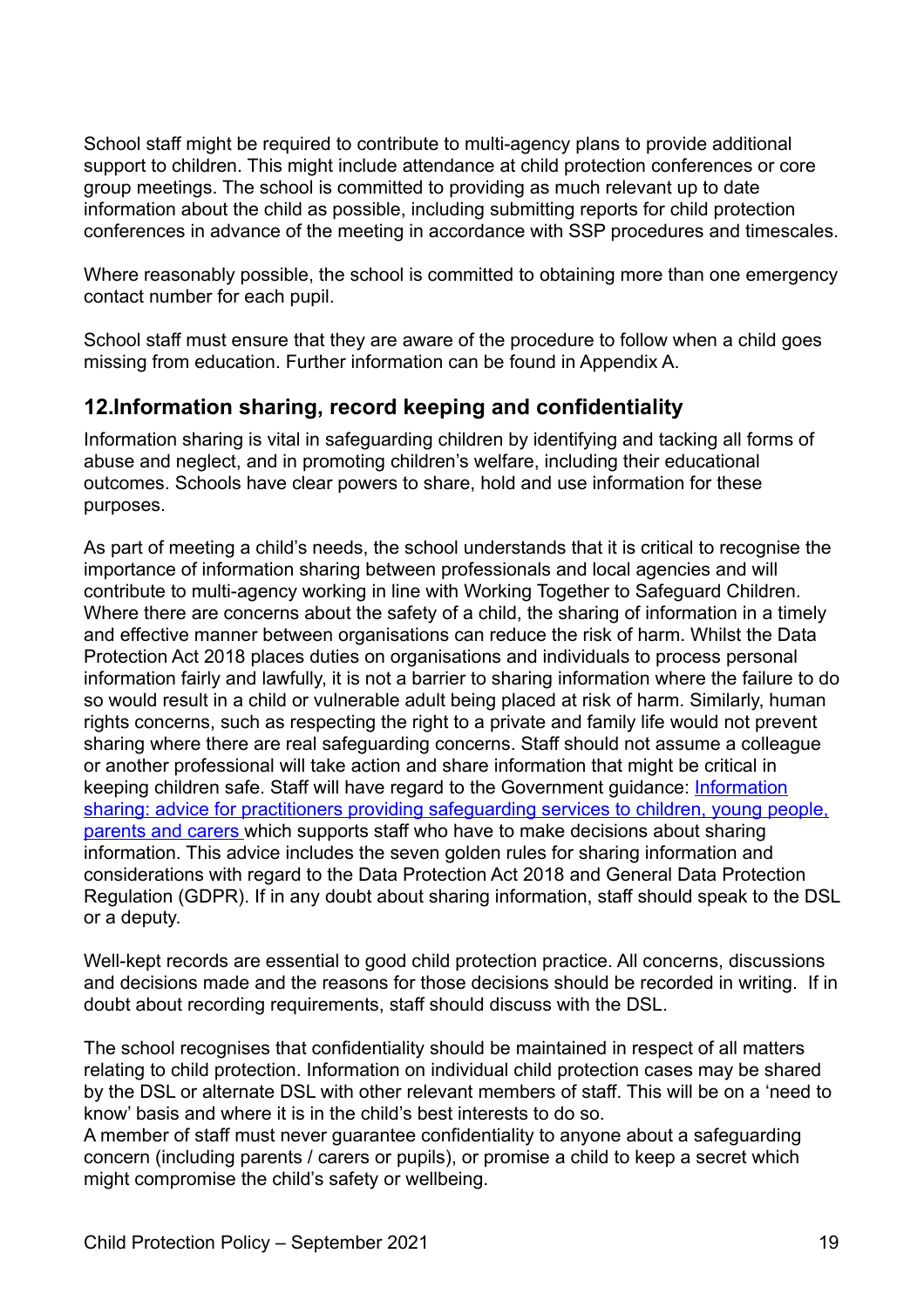As well as allowing for information sharing, in circumstances where it is warranted because it would put a child at risk of serious harm, the DPA 2018 and the GDPR allow schools to withhold information. This may be particularly relevant where a child is affected by domestic abuse perpetuated by a parent or carer.

Ordinarily, the school will always undertake to share its intention to refer a child to Social Care with their parents /carers unless to do so could put the child at greater risk of harm, or impede a criminal investigation. If in doubt, staff will consult with the MASH Professional Consultation Line on this point.

The school will have regard to SCC Guidance for schools on maintaining and transferring pupil safeguarding/child protection records. Where a child leaves the school, the DSL will ensure their child protection file is transferred to the new school as soon as possible (within 5 days for an in-year transfer or within the first 5 days of the start of a new term). The file will be transferred separately from the main pupil file, ensuring secure transit, and confirmation of receipt should be obtained.

#### **13.Managing allegations made against teachers, including supply teachers, other staff, volunteers and contractors**

The school will follow the SSP [Arrangements for Managing Allegations of Abuse Against](https://suffolksp.org.uk/assets/Working-with-Children-Adults/LADO/2019-12-10-Arrangements-for-Managing-Allegations-of-Abuse-v9.pdf)  [People Who Work With Children or Those Who Are in A Position of Trust if an allegation i](https://suffolksp.org.uk/assets/Working-with-Children-Adults/LADO/2019-12-10-Arrangements-for-Managing-Allegations-of-Abuse-v9.pdf)s made against an adult in a position of trust. An allegation is any information which indicates that a member of staff /volunteer may have:

- **E** behaved in a way that has harmed a child, or may have harmed a child;
- possibly committed a criminal offence against or related to a child; or
- **EXED** behaved towards a child or children in a way that indicates he/she may pose a risk of harm to children; and/or
- $\blacksquare$  behaved or may have behaved in a way that indicates they may not be suitable to work with children.

This applies to any child the member of staff, supply teacher, volunteer or contractor has contact with in their personal, professional or community life. It also applies regardless of whether the alleged abuse took place in our school.

If any member of staff has concerns that a colleague, supply teacher, volunteer or contractor might pose a risk to children, it is their duty to report these to the headteacher. Where the concerns or allegations are about the headteacher, these should be referred to the Chair of Governors.

The headteacher/Chair of Governors should report the concern to the Local Authority Designated Officer (LADO) within one working day.

The corporate director for Children and Young People's Services, has identified dedicated staff to undertake the role of LADO. LADOs can be contacted via email on [LADO@suffolk.gov.uk](mailto:LADO@suffolk.gov.uk) or by using the LADO central telephone number: **0300 123 2044** for allegations against all staff and volunteers.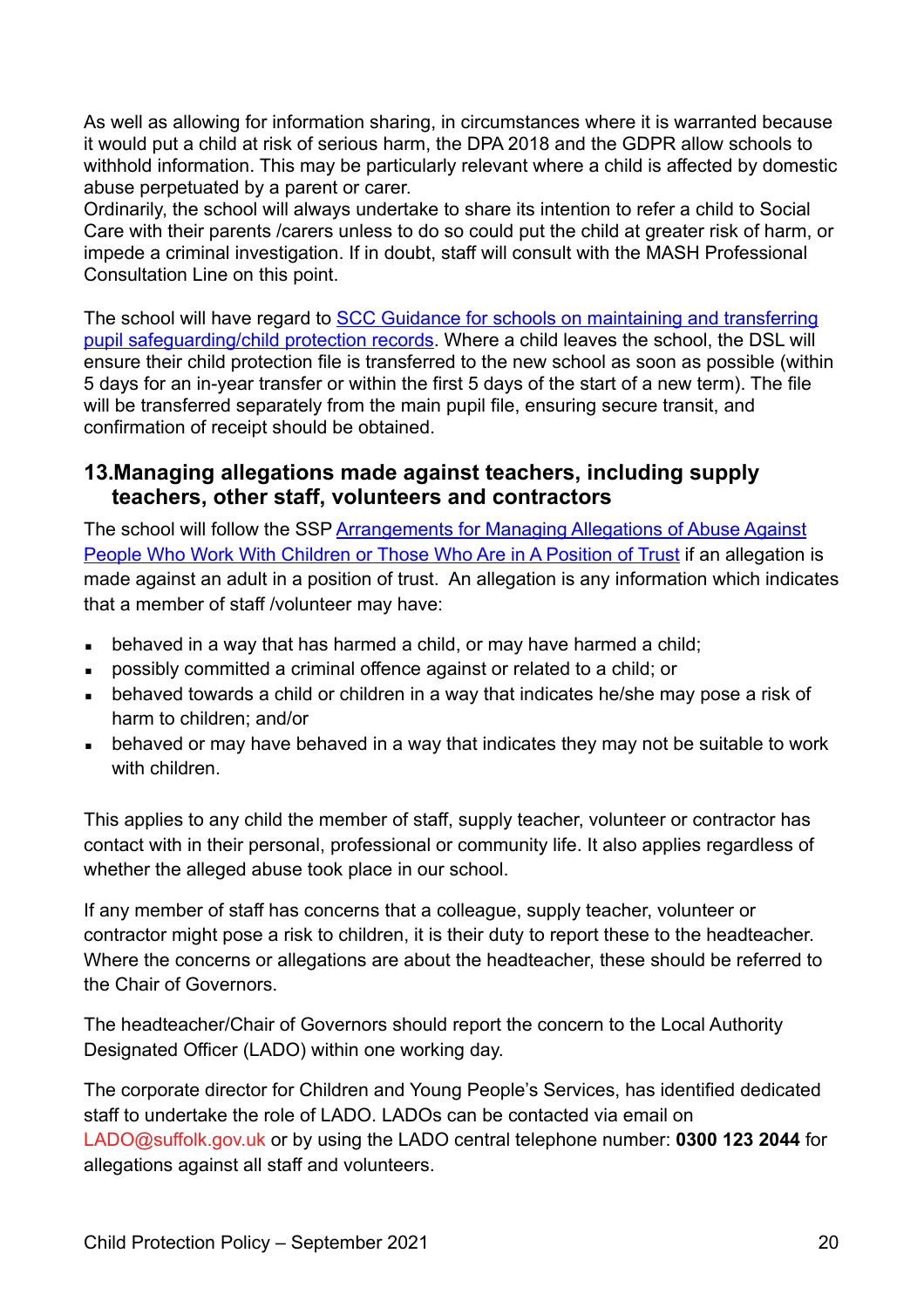### **14. Use of school premises for non-school activities**

The governing body/proprietor will ensure that where school facilities/premises are hired or rented out to organisations or individuals, sports associations or service providers to run community or extracurricular activities appropriate arrangements are in place to keep children safe.

The governing body/proprietor will seek assurance that the body concerned has appropriate child protection and safeguarding policies and procedures in place, including inspecting these as needed. Arrangements will also be put in place for the body hiring or renting the school facilities or premises to liaise with the school on these matters where appropriate.

Where a lease or hire agreement is entered into the governing body/proprietor will ensure safeguarding requirements are included as a condition of use and occupation of the premises; this will make clear that any failure to comply would lead to termination of the agreement.

### **15.Whistleblowing**

The governing body/proprietor recognises that children cannot be expected to raise concerns in an environment where staff fail to do so.

Whistleblowing is 'making a disclosure in the public interest' and occurs when a worker (or member of the wider school community) raises a concern about danger or illegality that affects others, for example, pupils in the school or members of the public.

All staff should be aware of their duty to raise concerns, where they exist, about the management of child protection, which may include the attitude or actions/inactions of colleagues, poor or unsafe practice and potential failures in the school's safeguarding arrangements.

The governing body/proprietor would wish for everyone in the school community to feel able to report any child protection/safeguarding concerns through existing procedures within school, including the whistleblowing procedure adopted by governors/proprietor where necessary (a model Whistleblowing policy is available from Schools' Choice where schools buy into that service). However, for members of staff who do not feel able to raise such concerns internally, there is a NSPCC whistleblowing helpline. Staff can call 0800 028 0285 (line available from 8.00am to 8.00pm, Monday to Friday) or email: help@nspcc.org.uk

#### **16.Useful Contacts:**

Multi-agency Safeguarding Hub (MASH) Professional Helpline: 0345 606 1499

Customer First (Professional Referral Line) for use in emergencies only: 0345 606 6167

Customer First: 0808 800 4005

Police (emergency only): 999

Suffolk Police main switchboard: 01473 613500 Suffolk Police Cybercrime Unit: 101

Suffolk Local Safeguarding Partnership [www.suffolksp.org.uk](http://www.suffolksp.org.uk) 

Suffolk County Council: [www.suffolk.gov.uk/community-and-safety/staying-safe-online/e-safer](http://www.suffolk.gov.uk/community-and-safety/staying-safe-online/e-safer-suffolk/)[suffolk/](http://www.suffolk.gov.uk/community-and-safety/staying-safe-online/e-safer-suffolk/)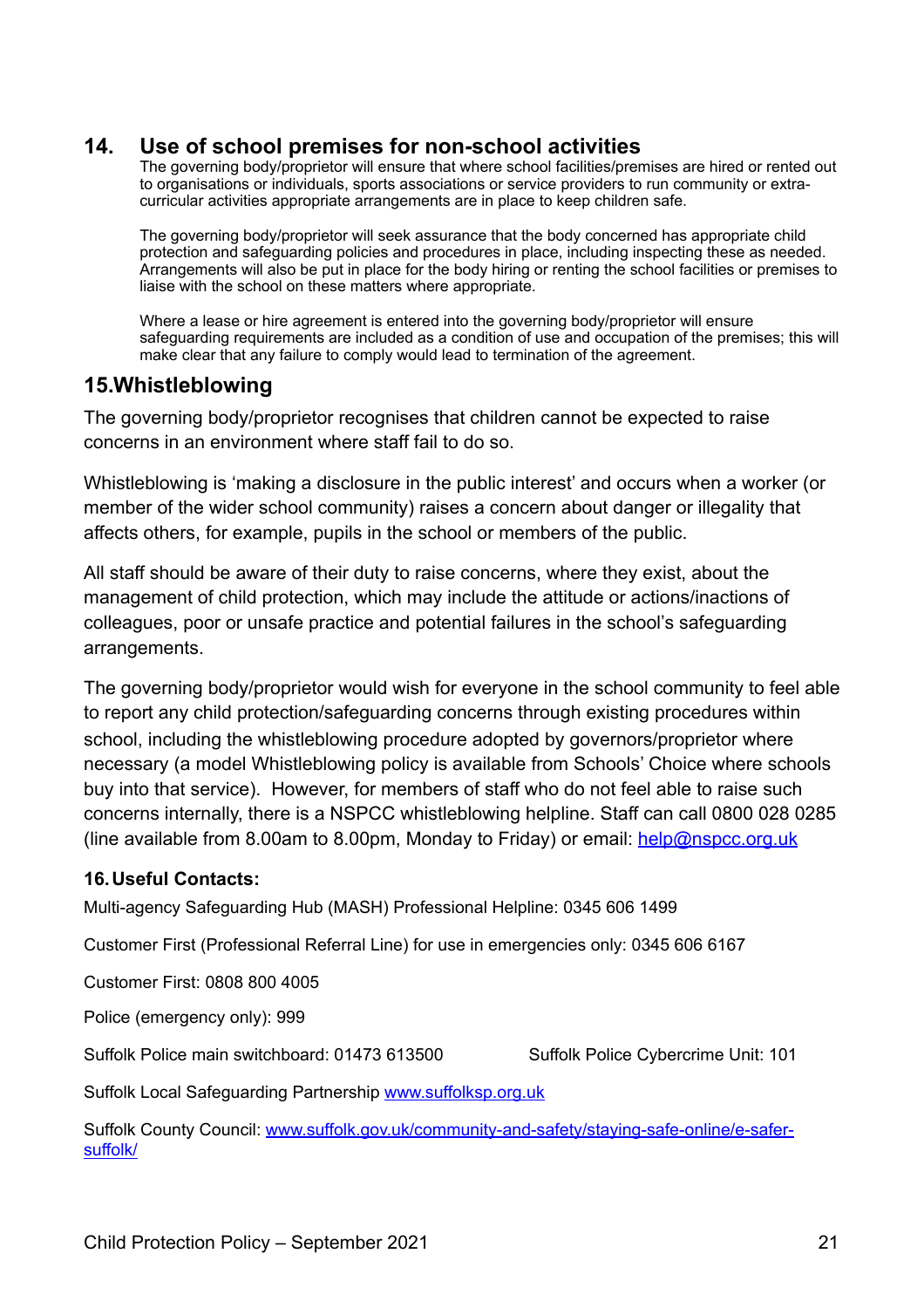### **17.Appendix A**

#### **Further information on specific safeguarding issues** (source: Annex B, KCSiE)

#### **Child abduction and community safety incidents**

Child abduction is the unauthorised removal or retention of a minor from a parent or anyone with legal responsibility for the child. Child abduction can be committed by parents or other family members; by people known but not related to the victim (such as neighbours, friends and acquaintances; and by strangers.

Other community safety incidents in the vicinity of a school can raise concerns amongst children and parents, for example, people loitering nearby or unknown adults engaging children in conversation.

As children get older and are granted more independence (for example, as they start walking to school on their own) it is important they are given practical advice on how to keep themselves safe. Many schools provide outdoor-safety lessons run by teachers or by local police staff.

Is it important that lessons focus on building children's confidence and abilities rather than simply warning them about all strangers. Further information is available at: [www.actionagainstabduction.org](http://www.actionagainstabduction.org) and [www.clevernevergoes.org](https://clevernevergoes.org/).

#### **Children and the court system**

Children are sometimes required to give evidence in criminal courts, either for crimes committed against them or for crimes they have witnessed. There are two age appropriate guides to support children [5-11 year olds](https://www.gov.uk/government/publications/young-witness-booklet-for-5-to-11-year-olds) and [12-17 year olds](https://www.gov.uk/government/publications/young-witness-booklet-for-12-to-17-year-olds).

They explain each step of the process and support and special measures that are available. There are diagrams illustrating the courtroom structure and the use of video links is explained.

Making child arrangements via the family courts following separation can be stressful and entrench conflict in families. This can be stressful for children. The Ministry of Justice has launched and online [child arrangements information tool](https://helpwithchildarrangements.service.justice.gov.uk/) with clear and concise information on the dispute resolution service. This may be useful for some parents and carers.

#### **Children missing from education**

All staff should be aware that children going missing, particularly repeatedly, can act as a vital warning sign of a range of safeguarding possibilities. This may include abuse and neglect, which may include sexual abuse or exploitation and can also be a sign of child criminal exploitation including involvement in county lines. It may indicate mental health problems, risk of substance abuse, risk of travelling to conflict zone, risk of female genital mutilation, 'honour'-based abuse or risk of forced marriage. Early intervention is necessary to identify the existence of any underlying safeguarding risk and to help prevent the risks of a child going missing in future. Staff should be aware of their school or college's unauthorised absence and children missing from education procedures.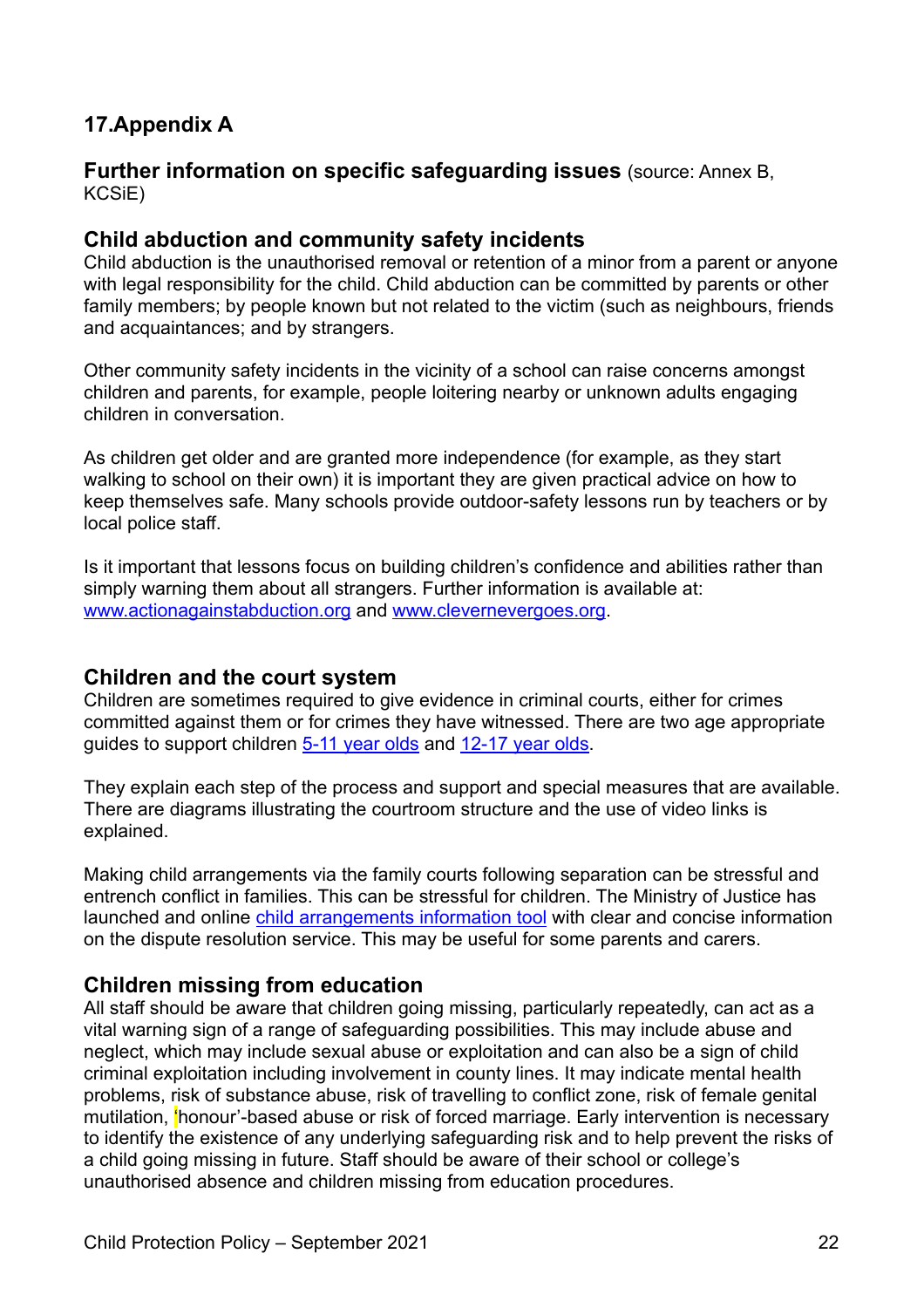#### **Children with family members in prison**

Approximately 200,000 children in England and Wales have a parent sent to prison each year. These children are at risk of poor outcomes including poverty, stigma, isolation and poor mental health. [NICCO](https://www.nicco.org.uk/) provides information designed to support professionals working with offenders and their children, to help mitigate negative consequences for those children.

### **Child Criminal Exploitation (CCE)** and Child Sexual Exploitation (CSE)

We know that different forms of harm often overlap, and that perpetrators may subject children and young people to multiple forms of abuse, such as criminal exploitation (including county lines) and sexual exploitation.

In some case the exploitation or abuse will be in exchange for something the victim needs or wants (for example, money, gifts or affection), and/or will be to the financial benefit or other advantage, such as increased status, of the perpetrator or facilitator.

Children can be exploited by adult males or females, as individuals or in groups. They may also be exploited by other children, who themselves may be experiencing exploitation – where this is the case, it is important that the child perpetrator is also recognised as a victim.

Whilst the age of the child may be a contributing factor for an imbalance of power, there are a range of other factors that could make a child more vulnerable to exploitation, including gender, sexual identity, cognitive ability, learning difficulties, communication ability, physical strength, status, and access to economic or other resources.

Some of the following can be indicators of both child criminal and sexual exploitation where children:

- **EXECTE:** appear with unexplained gifts or new possessions;
- **EXE** associate with other young people involved in exploitation;
- **EXECUTE:** suffer from changes in emotional well-being;
- misuse drugs and alcohol;
- **.** go missing for periods of time or regularly come home late; and
- regularly miss school or education or do not take part in education.

Children who have been exploited will need additional support to help maintain them in education.

CSE can be a one-off occurrence or a series of incidents over time and range from opportunistic to complex organised abuse. It can involve force and/or enticement-based methods of compliance and may, or may not, be accompanies by violence or threats of violence.

Some additional specific indicators that may be present in CSE are children who:

- have older boyfriends or girlfriends; and
- **EXECT** suffer from sexually transmitted infections, display sexual behaviours beyond expected sexual development or become pregnant.

Further information on signs of a child's involvement in sexual exploitation is available in Home Office guidance: [Child sexual exploitation: guide for practitioners](https://assets.publishing.service.gov.uk/government/uploads/system/uploads/attachment_data/file/591903/CSE_Guidance_Core_Document_13.02.2017.pdf)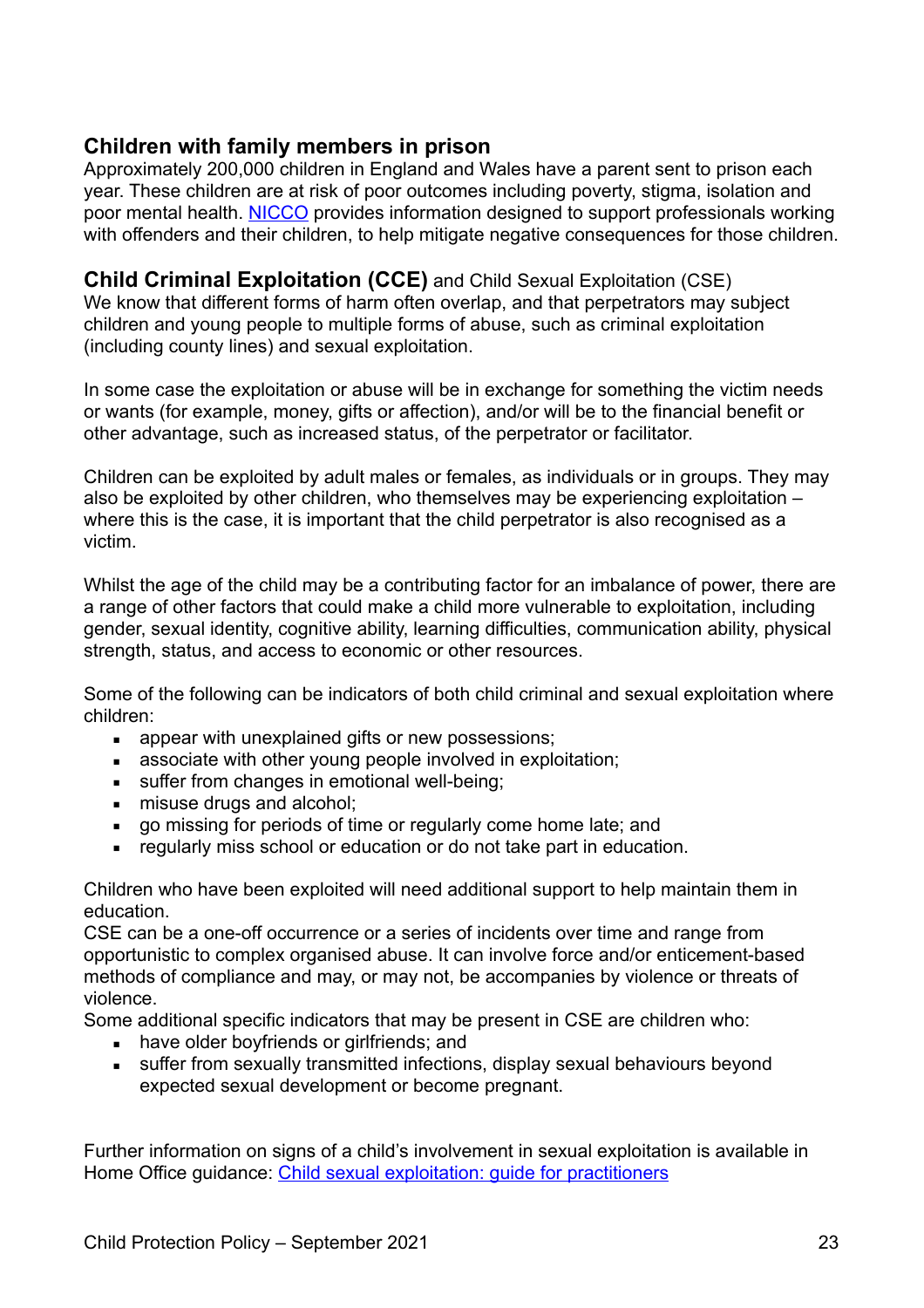#### County lines

County lines is a term used to describe gangs and organised criminal networks involved in exporting illegal drugs (primarily crack cocaine and heroin) into one or more importing areas (within the UK), using dedicated mobile phone lines or other form of "deal line". This activity can happen locally as well as across the UK – no specific distance of travel is required. Children and vulnerable adults are exploited to move, store and sell drugs and money. Offenders will often use coercion, intimidation, violence (including sexual violence) and weapons to ensure compliance of victims.

Children can be recruited into county lines in a number of locations including schools (mainstream and special), further and higher educational institutions, pupil referral units, children's home and care homes

Children are also increasingly being targeted and recruited online using social media. Children can easily become trapped by this type of exploitation as county lines gangs can manufacture drug debts which need to be worked off or threaten serious violence and kidnap towards victims (and their families) if they attempt to leave the county lines network.

.A number of the indicators for CSE and CCE as detailed above may be applicable to where children are involved in county lines. Some additional specific indicators that may be present where a child is criminally exploited through involvement in county lines are children who:

- **go missing and are subsequently found in areas away from their home;**
- have been the victim or perpetrator of serious violence 9e.g. knife crime)
- are involved in receiving requests for drugs via a phone line, moving drugs, handing over and collecting money for drugs;
- **EXEDENT Are exposed to techniques such as 'plugging', where drugs are concealed internally** to avoid detection;
- are found in accommodation that they have no connection with, often called a 'trap house or cuckooing' or hotel room where there is drug activity;
- owe a 'debt bond' to their exploiters;
- have their bank accounts used to facilitate drug dealing.

Further information on the signs of a young person's involvement in county lines is available in guidance published by the [Home Office.](https://assets.publishing.service.gov.uk/government/uploads/system/uploads/attachment_data/file/863323/HOCountyLinesGuidance_-_Sept2018.pdf)

#### Modern Slavery and the National Referral Mechanism

Modern slavery encompasses human trafficking and slavery, servitude and forced or compulsory labour. Exploitation can take many forms, including: sexual exploitation, forced labour, slavery, servitude, forced criminality and the removal of organs.

Further information on the signs that someone may be a victim of modern slavery, the support available to victims and how to refer them to the NRM is available in the Modern Slavery Statutory Guidance. Modern slavery: how to identify and support victims – GOV.UK ([www.gov.uk](http://www.gov.uk))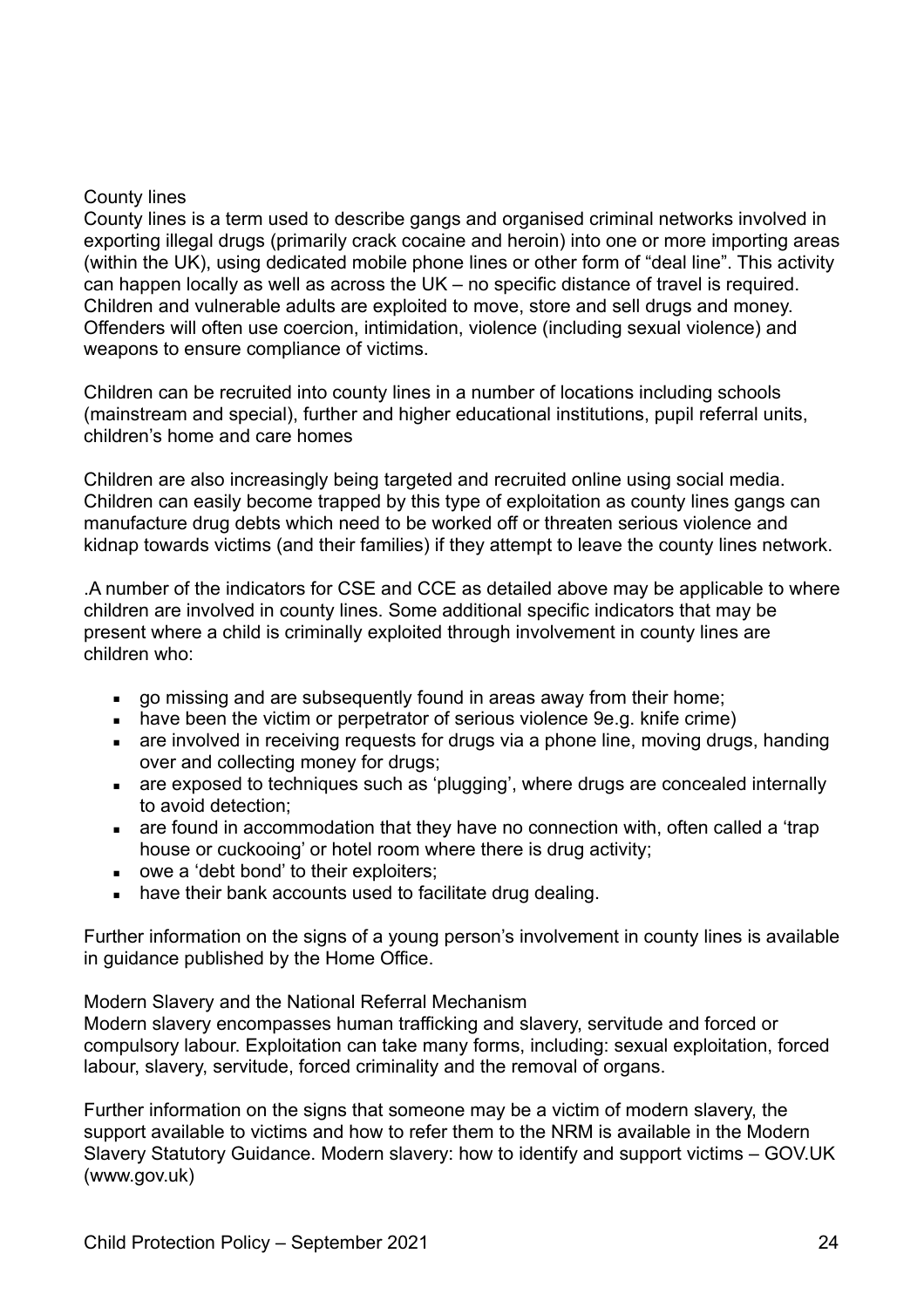#### **Cybercrime**

Cybercrime is criminal activity committed using computers and/or the internet. It is broadly categorised as either 'cyber-enabled' 9crimes that can happen off-line but are enabled at scale and at speed on-line) or 'cyber-dependent' (crimes that can be committed only by using a computer). Cyber-dependent crimes include:

- unauthorised access to computers (illegal 'hacking'), for example accessing a school's computer network to look for test paper answers or change grades awarded;
- denial of service (Dos or DDos) attacks or 'booting'. These are attempts to make a computer, network or website unavailable by overwhelming it with internet traffic from multiple sources; and
- **EXECT** making, supplying or obtaining malware (malicious software) such as viruses, spyware, ransomware, botnets and Remote Access Trojans with the intent to commit further offence, including those above.

Children with particular skill in computing and technology may inadvertently or deliberately stray into cyber-dependent crime.

If there are concerns about a child in this area, the DSL (or a deputy), should consider referring into the Cyber Choices programme. This is a nationwide police programme supported by the Home Office and led by the National Crime Agency, working with regional and local policing. It aims to intervene where young people are at risk of committing, or being drawn into, low level cyber-dependent offences and divert them to a more positive use of their skills and interests.

Note that Cyber Choices does not currently cover 'cyber-enabled' crime such as fraud, purchasing of illegal drugs on-line and child sexual abuse and exploitation, not other areas of concern such as on-line bullying or general on-line safety.

Additional advice can be found at [Cyber Choices,](https://nationalcrimeagency.gov.uk/what-we-do/crime-threats/cyber-crime/cyberchoices) ['NSPCC – When to call the Police'](https://www.npcc.police.uk/documents/Children%2520and%2520Young%2520people/When%2520to%2520call%2520the%2520police%2520guidance%2520for%2520schools%2520and%2520colleges.pdf) and [National Cyber Security Centre – NCSC.GOV.UK](https://www.ncsc.gov.uk/) 

#### Domestic abuse

The Domestic Abuse Act 2021 received Royal Assent on 29 April 2021. The Act introduces the first ever statutory definition of domestic abuse and recognises the impact of domestic abuse on children, as victims in their own right, if they see, hear or experience the effects of abuse. The statutory definition of domestic abuse, based on the previous cross-government definition, ensures the different types of relationship are captures, including ex-partners and family members. The definition captures a range of different abusive behaviours, including physical, emotional and economic abuse and coercive and controlling behaviour. Both the person who is carrying out the behaviour and the person to the behaviour is directed towards must be aged 16 or over and they must be 'personally connected' (as defined in section 2 of the 2021 Act).

Types of domestic abuse include intimate partner violence, abuse by family members, teenage relationship abuse and child/adolescent to parent violence and abuse.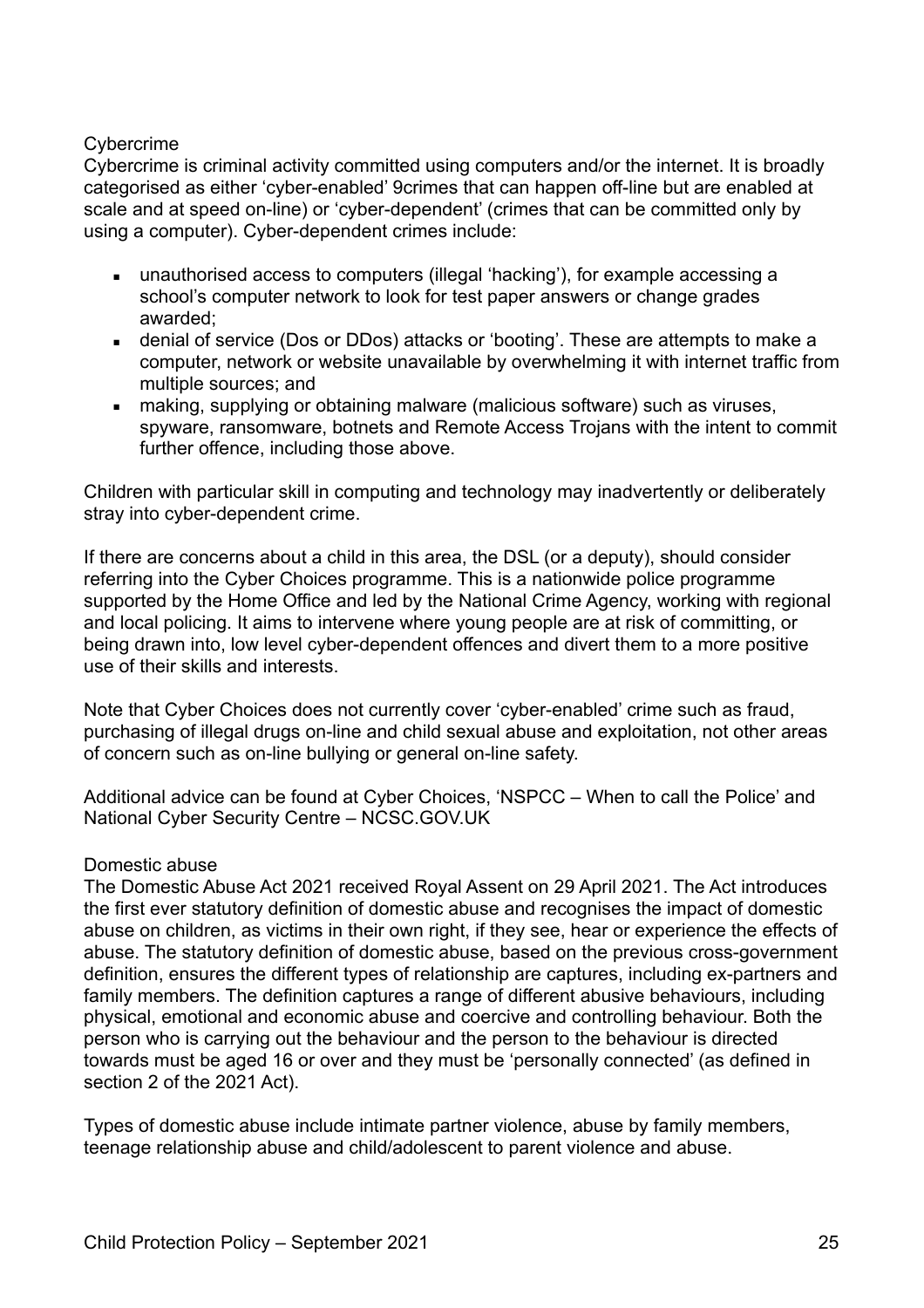Anyone can be a victim of domestic abuse, regardless of gender, age, ethnicity, socioeconomic status, sexuality or background and domestic abuse can take place inside or outside of the home. The government will issue statutory guidance to provide further information for those working with domestic abuse victims and perpetrators, including the impact on children.

All children can witness and be adversely affected by domestic abuse in the context of their home life where domestic abuse occurs between family members. Experiencing domestic abuse and/or violence can have a serious, long lasting emotional and psychological impact on children. In some cases, a child may blame themselves for the abuse or may have had to leave the family home as a result.

Young people can also experience domestic abuse within their own intimate relationships. This form of peer on peer abuse is sometimes referred to as 'teenage relationship abuse'. Depending on the age of the young people this may not be recognised in law under the statutory definition of 'domestic abuse' (if one or both parties are under 16). However, as with any child under 18, where there are concerns about safety or welfare, child safeguarding procedures should be followed and both young victims and young perpetrators should be offered support. The Act's provisions, including the new definition, will be commenced over the coming months.

#### Operation Encompass

[Operation Encompass](https://www.operationencompass.org/) operates in all police forces across England. It helps police and schools work together to provide emotional and practical help to children. The systems ensures that when police are called to an incident of domestic abuse, where there are children in the household who have experiences the domestic incident, the police will inform the key adult (usually the DSL) in school before the child or children arrive at school the following day. This ensures that the school has up to date relevant information about the child's circumstances and can enable immediate support to be put in place, according to the child's needs. Operation Encompass does not replace statutory safeguarding procedures. Where appropriate, the police and/or schools should make a referral to children's social care if they are concerned about a child's welfare. More information about the scheme and how schools can become involved in available in the Operation Encompass website.

#### National Domestic Abuse Helpline

Refuge runs the National Domestic Abuse Helpline, which can be called free of charge and in confidence, 24 hours a day on 0808 2000 247. Its website provides guidance and support for potential victims, as well as those who are worried about friends and loved ones. It also has a form through which a safe time from the team for a call can be booked.

Additional advice on identifying children who are affected by domestic abuse and how they can be helped is available at:

[NSPCC-UK domestic-abuse signs symptoms effects](https://www.nspcc.org.uk/preventing-abuse/child-abuse-and-neglect/domestic-abuse/signs-symptoms-effects/)

[Refuge what is domestic violence/effects of domestic violence on children](http://www.refuge.org.uk/get-help-now/support-for-women/what-about-my-children/)

[Safelives: young people and domestic abuse](http://www.safelives.org.uk/knowledge-hub/spotlights/spotlight-3-young-people-and-domestic-abuse)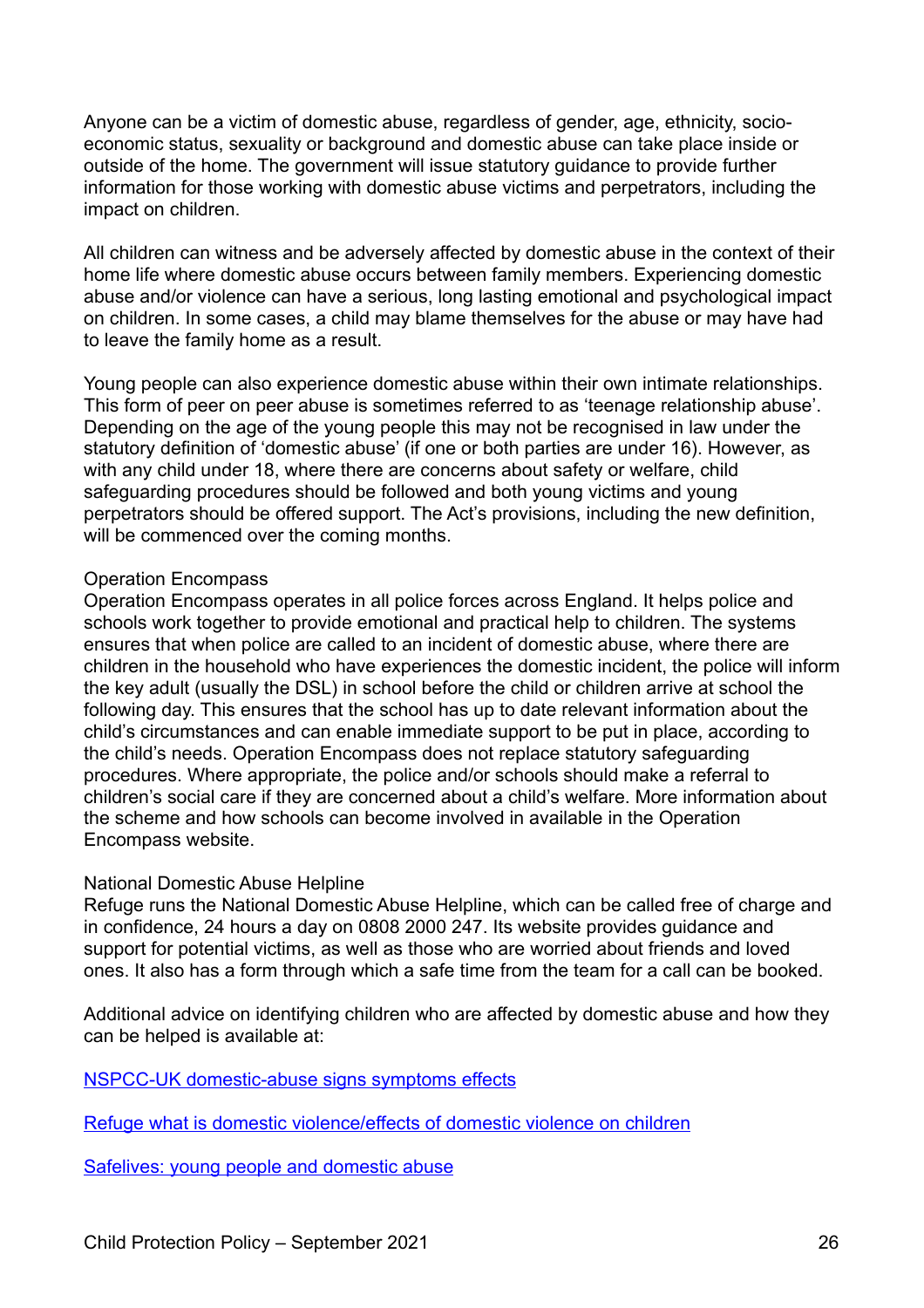[Domestic abuse: specialist sources of support - GOV.UK \(www.gov.uk\) \(includes](https://www.gov.uk/government/publications/domestic-abuse-get-help-for-specific-needs-or-situations/domestic-abuse-specialist-sources-of-support)  [information for adult victims, young people facing abuse in their own relationships and](https://www.gov.uk/government/publications/domestic-abuse-get-help-for-specific-needs-or-situations/domestic-abuse-specialist-sources-of-support)  [parents experiencing child to parent violence/abuse\)](https://www.gov.uk/government/publications/domestic-abuse-get-help-for-specific-needs-or-situations/domestic-abuse-specialist-sources-of-support) 

[Home: Operation Encompass \(includes information for schools on the impact of domestic](https://www.operationencompass.org/)  [abuse on children\)](https://www.operationencompass.org/)

#### **Homelessness**

Being homeless or at risk of becoming homeless presents a real risk to a child's welfare. The designated safeguarding lead (and any deputies) should be aware of contact details and referral routes in to the Local Housing Authority so they can raise/progress concerns at the earliest opportunity. Indicators that a family may be at risk of homelessness include household debt, rent arrears, domestic abuse and anti-social behaviour, as well as the family being asked to leave a property. Whilst referrals and/or discussion with the Local Housing Authority should be progressed as appropriate, this does not, and should not, replace a referral into children's social care where a child has been harmed or is at risk of harm.

The Homelessness Reduction Act 2017 places a new legal duty on English councils so that everyone who is homeless or at risk of homelessness will have access to meaningful help including an assessment of their needs and circumstances, the development of a personalised housing plan, and work to help them retain their accommodation or find a new place to live. The following factsheets usefully summarise the new duties. [Homeless](https://www.gov.uk/government/publications/homelessness-reduction-bill-policy-factsheets)  [Reduction Act Factsheets](https://www.gov.uk/government/publications/homelessness-reduction-bill-policy-factsheets). The new duties shift focus to early intervention and encourage those at risk to seek support as soon as possible, before they are facing a homelessness crisis.

In most cases school and college staff will be considering homelessness in the context of children who live with their families, and intervention will be on that basis. However, it should also be recognised in some cases 16- and 17-year olds could be living independently from their family home, and will require a different level of intervention and support. Children's services will be the lead agency for these young people and the designated safeguarding lead (or a deputy) should ensure appropriate referrals are made based on the child's circumstances. The department and the Ministry of Housing, Communities and Local Government have just published joint statutory guidance on the provision of accommodation for 16 and 17 year olds who may be homeless and/or require accommodation: [here](https://www.gov.uk/government/publications/homelessness-reduction-bill-policy-factsheets)

### **So-called 'honour'-based abuse (including Female Genital Mutilation and Forced Marriage)**

So-called honour-based abuse (HBV) encompasses incidents or crimes which have been committed to protect or defend the honour of the family and/or the community, including female genital mutilation (FGM), forced marriage, and practices such as breast ironing, Abuse committed in the context of preserving "honour" often involves a wider network of family or community pressure and can include multiple perpetrators. It is important to be aware of this dynamic and additional risk factors when deciding what form of safeguarding action to take. All forms of HBV are abuse (regardless of the motivation) and should be handled and escalated as such.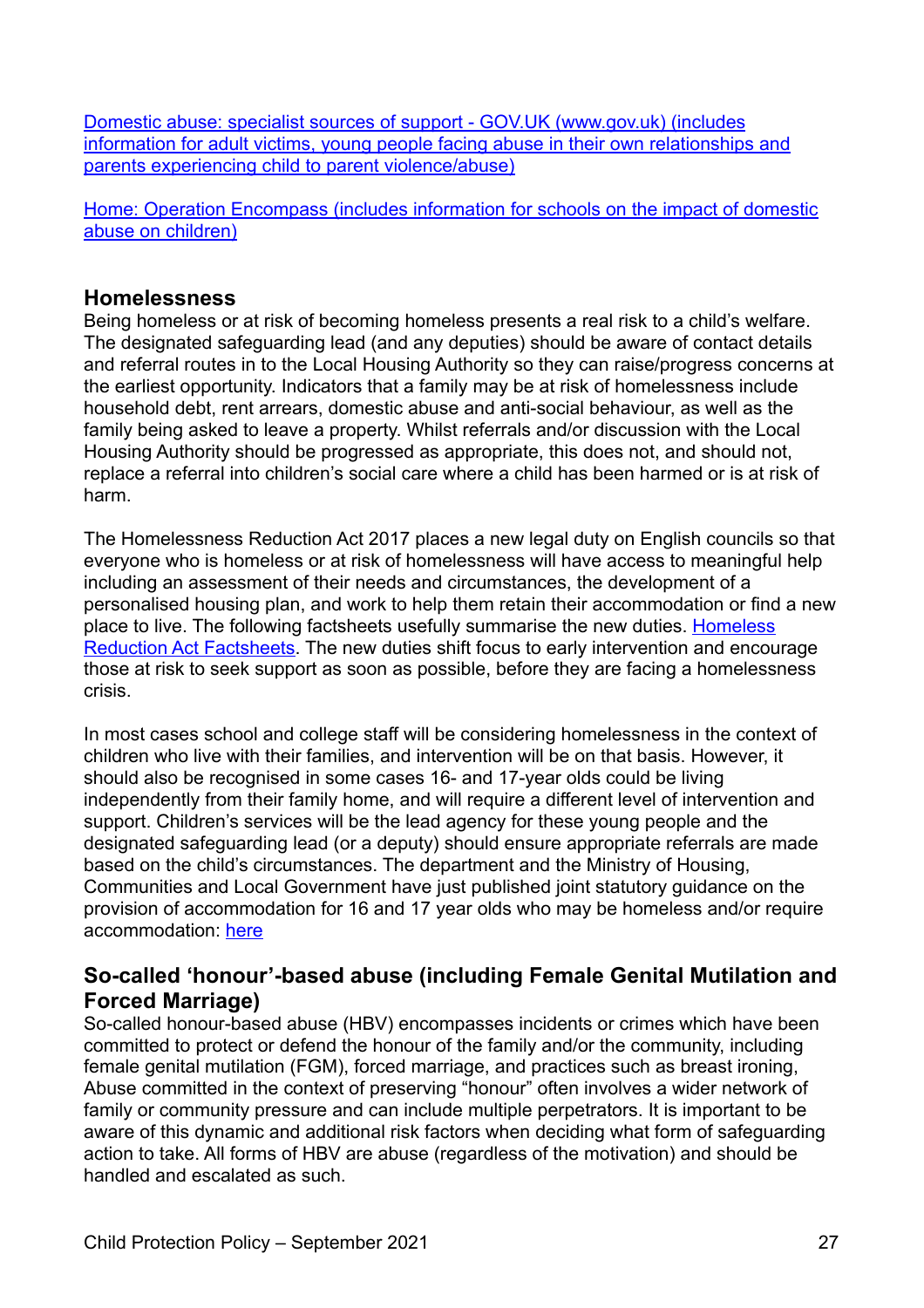Professionals in all agencies, and individuals and groups in relevant communities, need to be alert to the possibility of a child being at risk of HBV, or already having suffered HBV.

#### **Actions**

If staff have a concern regarding a child that might be at risk of HBV or who has suffered from HBV, they should speak to the designated safeguarding lead (or deputy). As appropriate, they will activate local safeguarding procedures, using existing national and local protocols for multiagency liaison with police and children's social care. Where FGM has taken place, since 31 October 2015 there has been a mandatory reporting duty placed on **teachers**<sup>[8](#page-27-0)</sup> that requires a different approach (see following section).

#### <span id="page-27-2"></span>**FGM**

FGM comprises all procedures involving partial or total removal of the external female genitalia or other injury to the female genital organs. It is illegal in the UK and a form of child abuse with long-lasting harmful consequences.

#### **FGM mandatory reporting duty for teachers**

Section 5B of the Female Genital Mutilation Act 2003 (as inserted by section 74 of the Serious Crime Act 2016) places a statutory duty upon **teachers** along with regulated health and social care professionals in England and Wales, to report to the police where they discover (either through disclosure by the victim or visual evidence) that FGM appears to have been carried out on a girl under 18. Those failing to report such cases will face disciplinary sanctions. It will be rare for teachers to see visual evidence and they should **not** be examining pupils, but the same definition of what is meant by "to discover that an act of FGM appears to have been carried out" is used for all professionals to whom this mandatory reporting duty applies. Information on when and how to make a report can be found at: [Mandatory reporting of female genital mutilation procedural information](https://www.gov.uk/government/publications/mandatory-reporting-of-female-genital-mutilation-procedural-information).

<span id="page-27-3"></span>Teachers **must** personally report to the police cases where they discover that an act of FGM appears to have been carried out.<sup>[9](#page-27-1)</sup> Unless the teacher has good reason not to, they should still consider and discuss any such case with the school or college's designated safeguarding lead (or deputy) and involve children's social care as appropriate. The duty does not apply in relation to at risk or suspected cases (i.e. where the teacher does not discover that an act of FGM appears to have been carried out, either through disclosure by the victim or visual evidence) or in cases where the woman is 18 or over. The following is a useful summary of the FGM mandatory reporting duty: [FGM Fact Sheet](https://assets.publishing.service.gov.uk/government/uploads/system/uploads/attachment_data/file/496415/6_1639_HO_SP_FGM_mandatory_reporting_Fact_sheet_Web.pdf).

[Further information can be found in the Multi-agency statutory guidance on female genital](https://assets.publishing.service.gov.uk/government/uploads/system/uploads/attachment_data/file/912996/6-1914-HO-Multi_Agency_Statutory_Guidance_on_FGM__-_MASTER_V7_-_FINAL__July_2020.pdf)  [mutilation and the FGM resource pack particularly section 13.](https://assets.publishing.service.gov.uk/government/uploads/system/uploads/attachment_data/file/912996/6-1914-HO-Multi_Agency_Statutory_Guidance_on_FGM__-_MASTER_V7_-_FINAL__July_2020.pdf)

#### **Forced marriage**

Forcing a person into marriage is a crime in England and Wales. A forced marriage is one entered into without the full and free consent one or both parties and where violence, threats or any other form of coercion is used to cause a person to enter into a marriage.

<span id="page-27-0"></span>Under Section 5B(11)(a) of the Female Genital Mutilation Act 2003, "teacher" means, in relation to England, **[8](#page-27-2)** a person within section 141A(1) of the Education Act 2002 (persons employed or engaged to carry out teaching work at schools and other institutions in England).

<span id="page-27-1"></span>[<sup>9</sup>](#page-27-3) Section 5B(6) of the Female Genital Mutilation Act 2003 states teachers need not report a case to the police if they have reason to believe that another teacher has already reported the case.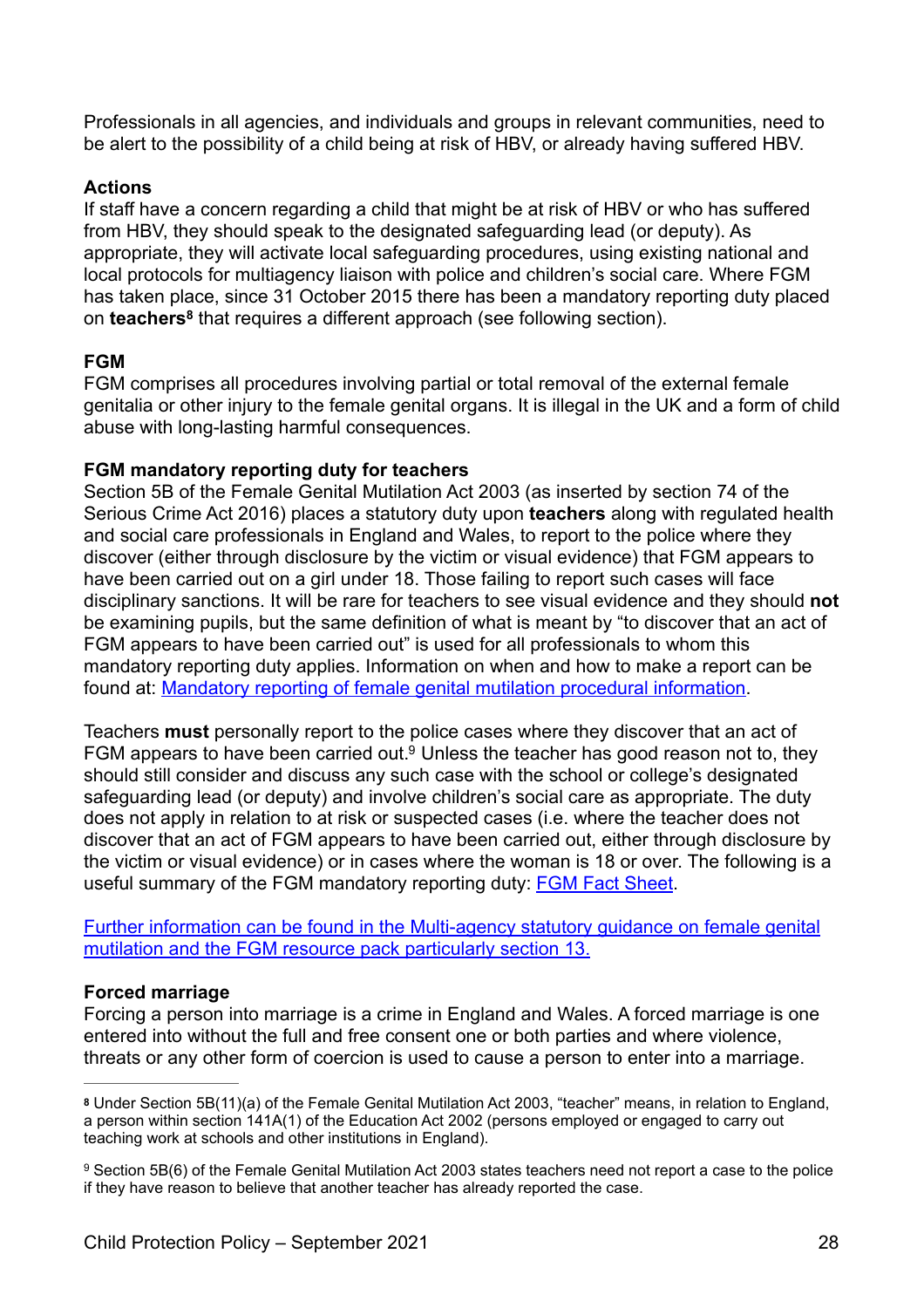Threats can be physical or emotional and psychological. A lack of full and free consent can be where a person does not consent or where they cannot consent (if they have learning disabilities, for example.) Nevertheless, some perpetrators use perceived cultural practices as a way to coerce a person into marriage, Schools and colleges can play an important role in safeguarding children from forces marriage.

The Forced Marriage Unit has published [statutory guidance](https://assets.publishing.service.gov.uk/government/uploads/system/uploads/attachment_data/file/322310/HMG_Statutory_Guidance_publication_180614_Final.pdf) and [Multi-agency guidelines,](https://assets.publishing.service.gov.uk/government/uploads/system/uploads/attachment_data/file/322307/HMG_MULTI_AGENCY_PRACTICE_GUIDELINES_v1_180614_FINAL.pdf) with pages 35-36 of which focus on the role of schools and colleges. School and college staff can contact the Forced Marriage Unit if they need advice or information: Contact: 020 7008 0151 or email [fmu@fco.gov.uk](mailto:fmu@fco.gov.uk).

#### **Preventing radicalisation**

Children are vulnerable to extremist ideology and radicalisation. Similar to protecting children from other forms of harm and abuse, protecting children from this risk should be a part of a school's or college's safeguarding approach.

<span id="page-28-3"></span>[Extremism](https://assets.publishing.service.gov.uk/government/uploads/system/uploads/attachment_data/file/470088/51859_Cm9148_Accessible.pdf)<sup>10</sup>is the vocal or active opposition to our fundamental values, including the rule of law, individual liberty and the mutual respect and tolerance of different faiths and beliefs. This also includes calling for the death of members of the armed forces.

<span id="page-28-4"></span>Radicalisation<sup>[11](#page-28-1)</sup> refers to the process by which a person comes to support terrorism and extremist ideologies associated with terrorist groups.

<span id="page-28-5"></span>Terrorism<sup>12</sup>is an action that endangers or causes serious violence to a person/people; causes serious damage to property; or seriously interferes or disrupts and electronic system. The use of threat must be designed to influence the government or to intimidate the public and is made for the purpose of advancing a political, religious or ideological cause.

There is no single way of identifying whether a child is likely to be susceptible to an extremist ideology. Background factors combined with specific influences such as family and friends may contribute to a child's vulnerability. Similarly, radicalisation can occur through many different methods (such as social media) and settings (such as the internet).

However, it is possible to protect vulnerable people from ideology and intervene to prevent those at risk of radicalisation being radicalised. As with other safeguarding risks, staff should be alert to changes in children's behaviour which could indicate that they may be in need of help or protection. Staff should use their judgement in identifying children who may be at risk of radicalisation and act proportionately which may include the designated safeguarding lead (or deputy) making a referral to the Channel programme.

The school's DSL (and any deputies) should be aware of local procedures for making a Prevent referral.

#### **The Prevent duty**

<span id="page-28-0"></span><sup>&</sup>lt;sup>[10](#page-28-3)</sup> As defined in the Government's Counter Extremism Strategy

<span id="page-28-1"></span>[<sup>11</sup>](#page-28-4) As defined in the Revised Prevent Duty Guidance for England and Wales

<span id="page-28-2"></span><sup>&</sup>lt;sup>[12](#page-28-5)</sup> As defined in the Terrorism Act 2000 (TACT 2000)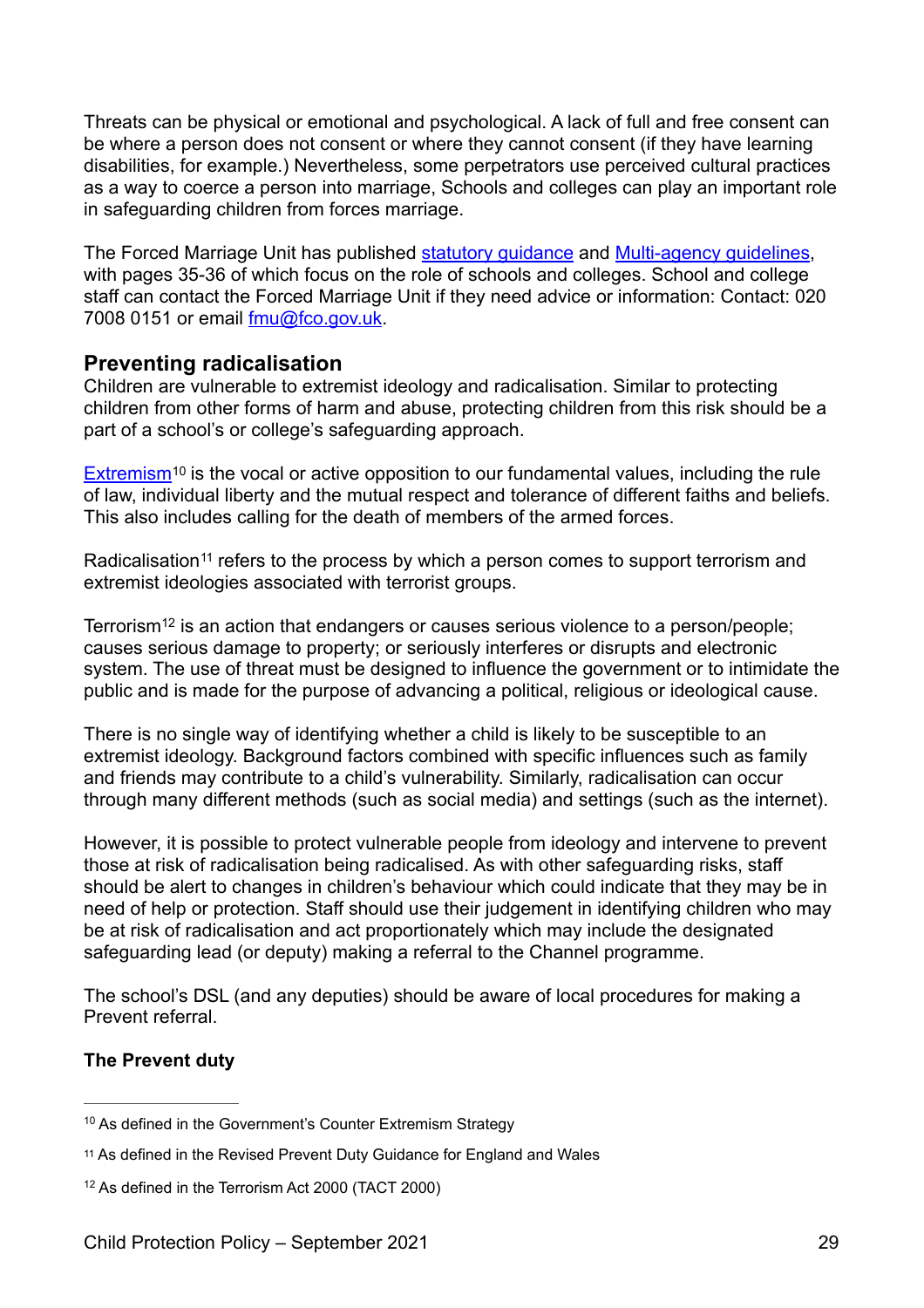<span id="page-29-3"></span><span id="page-29-2"></span>All schools and colleges are subject to a duty under section 26 of the Counter-Terrorism and Security Act 2015 (the CTSA 2015), in the exercise of their functions, to have "due regard<sup>13</sup>to the need to prevent people from being drawn into terrorism".<sup>14</sup> This duty is known as the Prevent duty.

The Prevent duty should be seen as part of schools' and colleges' wider safeguarding obligations. Designated safeguarding leads and other senior leaders should familiarise themselves with the [Revised Prevent duty guidance: for England and Wales,](https://www.gov.uk/government/publications/prevent-duty-guidance) especially paragraphs 57-76 which are specifically concerns with schools (and also covers childcare). The guidance is set out in terms of four general themes: Risk assessment, working in partnership, staff training, and IT policies.

#### **Channel**

Channel is a voluntary, confidential support programme which focuses on providing support at an early stage to people who are identified as being vulnerable to be drawn into terrorism. Prevent referrals may be passed to a multi-agency Channel panel, who will discuss the individual referred to determine whether they are vulnerable to being drawn into terrorism and consider the appropriate support required. A representative from the school may be asked to attend the Channel panel to help with this assessment. An individual's engagement with the programme is entirely voluntary at all stages.

The DSL should consider if it would be appropriate to share any information with the new school or college in advance of the child leaving. For example, information that would allow the new school or college to continue supporting victims of abuse or those who are currently receiving support through the 'Channel' programme, and have that support in place for when the child arrives.

Guidance on Channel is available at: [Channel Guidance](https://www.gov.uk/government/publications/channel-guidance).

#### **Additional support**

The department has published advice for schools on the [Prevent duty.](https://www.gov.uk/government/publications/protecting-children-from-radicalisation-the-prevent-duty) The advice is intended to complement the Prevent guidance and signposts other sources of advice and support.

There is additional guidance: [Prevent duty guidance: for further education institutions in](https://www.gov.uk/government/publications/prevent-duty-guidance)  [England and Wales](https://www.gov.uk/government/publications/prevent-duty-guidance) that applies to colleges.

The Home Office has developed three e-learning modules:

- **[Prevent awareness](https://www.elearning.prevent.homeoffice.gov.uk/la2/screen1.html) e-learning offers an introduction to the Prevent duty.**
- **[Prevent referrals](https://www.elearning.prevent.homeoffice.gov.uk/prevent_referrals/01-welcome.html) e-learning supports staff to make Prevent referrals that are robust,** informed and with good intention.
- **EXAMPLE 2018 IDED EXAMPLE 2018 Channel avareness e-learning is aimed at staff who may be asked to contribute to or** sit on a multi-agency Channel panel.

<span id="page-29-0"></span><sup>&</sup>lt;sup>[13](#page-29-2)</sup> According to the Prevent duty guidance 'having due regard' means that the authorities should place an appropriate amount of weight on the need to prevent people being drawn into terrorism when they consider all the other factors relevant to how they carry out their usual functions.

<span id="page-29-1"></span> $14$  "Terrorism" for these purposes has the same meaning as for the Terrorism Act 2000 (section 1(1) to (4) of that Act).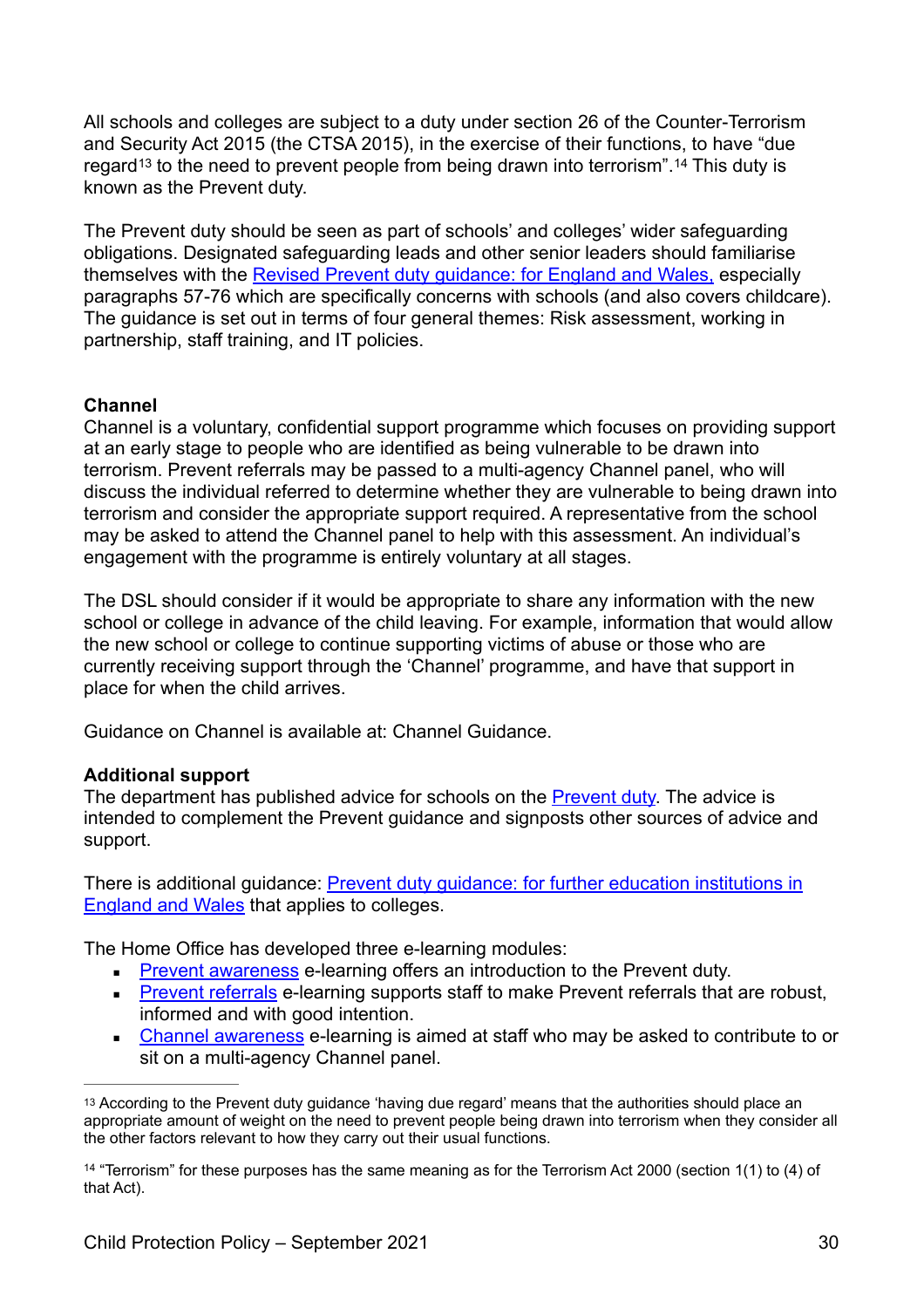[Educate Against Hate](https://educateagainsthate.com/), is a government website designed to support school teachers and leaders to help them to safeguard their students from radicalisation and extremism. The platform provides free information and resources to help school staff identify and address the risks, as well as build resilience to radicalisation.

For advice specific to further education, the Education and Training Foundation (ETF) hosts the [Prevent for FE and Training.](https://preventforfeandtraining.org.uk/) This hosts a range of free, sector specific resources to support further education settings comply with the Prevent duty. This includes the Prevent Awareness e-learning, which offers an introduction to the duty, and the Prevent Referral elearning, which is designed to support staff to make robust, informed and proportionate referrals. The ETF Online Learning environment provides online training modules for practitioners, leaders and managers, support staff and governors/Board members outlining their roles and responsibilities under the duty.

#### Peer on peer/ child on child abuse

Children can abuse other children (often referred to as peer on peer abuse) and it can take make many forms. It can happen both inside and outside school/college and online. It is important that all staff recognise the indicators and signs of peer on peer abuse and know how to identify it and respond to reports. This can include (but is not limited to): bullying (including cyberbullying, prejudice-based and discriminatory bullying); abuse within intimate partner relationships; physical abuse such as hitting, kicking, shaking, biting, hair pulling, or otherwise causing physical harm; sexual violence and sexual harassment; consensual and non-consensual sharing of nudes and semi-nudes images and/or videos; causing someone to engage in sexual activity without consent, such as forcing someone to strip, touch themselves sexually, or to engage in sexual activity with a third party; upskirting and initiation/hazing type violence and rituals. Addressing inappropriate behaviour (even if it appears to be relatively innocuous) can be an important intervention that helps prevent problematic, abusive and/or violent behaviour in the future.

Sexual violence and sexual harassment between children in schools and colleges **Context** 

Sexual violence and sexual harassment can occur between two children of any age and sex from primary to secondary stage and into colleges. It can also occur online. It can also occur through a group of children sexually assaulting or sexually harassing a single child or group of children.

Children who are victims of sexual violence and sexual harassment will likely find the experience stressful and distressing. This will, in all likelihood, adversely affect their educational attainment and will be exacerbated if the alleged perpetrator(s) attends the same school or college. Sexual violence and sexual harassment exist on a continuum and may overlap, they can occur online and offline (both physical and verbal) and are never acceptable.

It is essential that all victims are reassured that they are being taken seriously and that they will be supported and kept safe. A victim should never be given the impression that they are creating a problem by reporting sexual violence or sexual harassment. Nor should a victim ever be made to feel ashamed for making a report.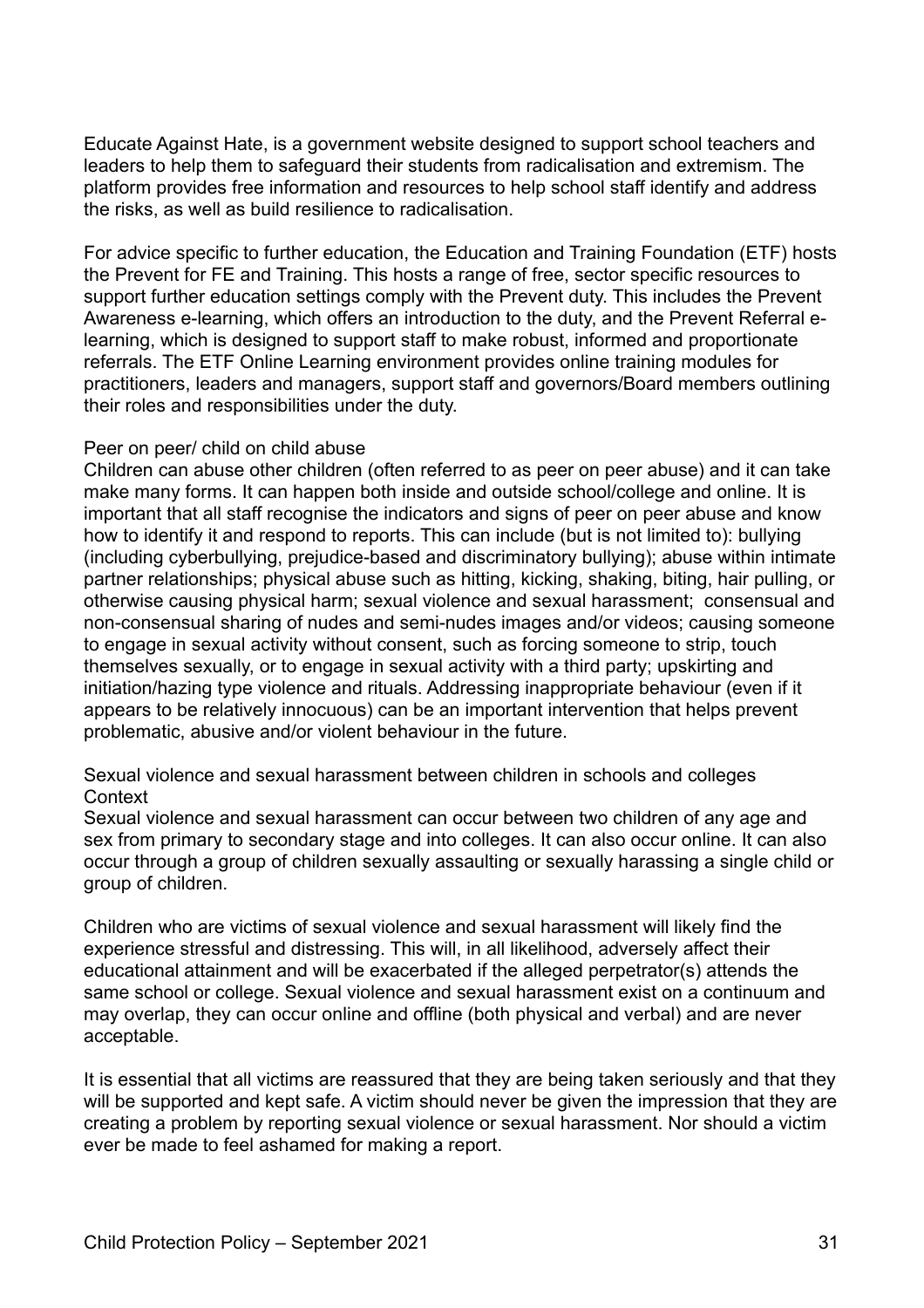Staff should be aware that some groups are potentially more at risk. Evidence shows girls, children with SEND and LGBT children are at greater risk.

Staff should be aware of the importance of:

- Challenging inappropriate behaviours;
- making clear that sexual violence and sexual harassment is not acceptable, will never be tolerated and is not an inevitable part of growing up;
- not tolerating or dismissing sexual violence or sexual harassment as "banter", "part of growing up", "just having a laugh" or "boys being boys"; and
- challenging behaviours (potentially criminal in nature), such as grabbing bottoms, breasts and genitalia, flicking bras and lifting up skirts. Dismissing or tolerating such behaviours risk normalising them.

What is sexual violence and sexual harassment? Sexual violence

It is important that school and college staff are aware of sexual violence and the fact children can, and sometimes do, abuse their peers in this way and that it can happen both inside and outside of school/college. When referring to sexual violence we are referring to sexual offences un the Sexual Offences Act 200[315](#page-31-0) as described below:

<span id="page-31-2"></span>Rape: A person (A) commits an offence of rape if: he intentionally penetrates the vagina, anus or mouth of another person (B) with his penis, B does not consent to the penetration and A does not reasonably believe that B consents.

Assault by Penetration: A person (A) commits an offence if: s/he intentionally penetrates the vagina or anus of another person (B) with a part of her/his body or anything else, the penetration is sexual, B does not consent to the penetration and A does not reasonably believe that B consents.

Sexual Assault: A person (A) commits an offence of sexual assault if: s/he intentionally touches another person (B), the touching is sexual, B does not consent to the touching and A does not reasonably believe that B consents. (Schools should be aware that sexual assault covers a very wide range of behaviour so a single act of kissing someone without consent, or touching someone's bottom/breasts/genitalia without consent can still constitute sexual assault.)

Causing someone to engage in sexual activity without consent: A person (A) commits an offence of: s/he intentionally causes another person (B) to engage in an Activity, the activity is sexual, B does not consent to engaging in the activity, and A does not reasonably believe that B consents. (This could include forcing someone to strip, touch themselves sexually, or to engage in sexual activity with a third party.)

<span id="page-31-3"></span>What is consent[?16](#page-31-1) Consent is about having the freedom and capacity to choose. Consent to sexual activity may be given to one sort of sexual activity but not another, e.g. to vaginal

<span id="page-31-0"></span>[<sup>15</sup>](#page-31-2) [Legislation.gov.uk](https://www.legislation.gov.uk/ukpga/2003/42/contents)

<span id="page-31-1"></span>It is important school and college staff (and especially designated safeguarding leads and their deputies) **[16](#page-31-3)** understand consent. This will be especially important if a child is reporting they have been raped, More information [here](https://www.disrespectnobody.co.uk/consent/what-is-consent/)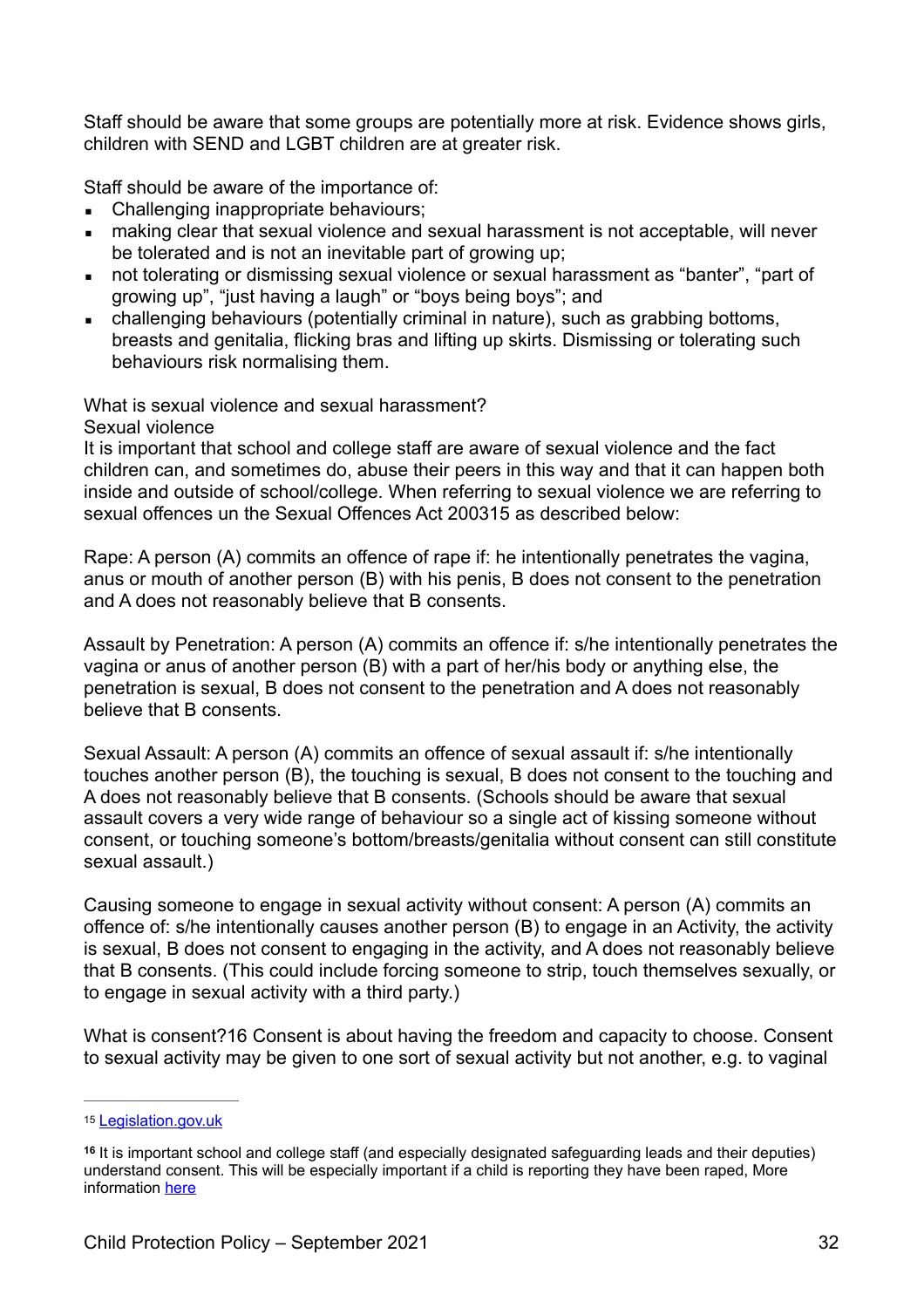but not anal sex or penetration with conditions, such as wearing a condom. Consent can be withdrawn at any time during sexual activity and each time activity occurs. Someone consents to vaginal, anal or oral penetration only if s/he agrees by choice to that penetration and has the freedom and capacity to make that choice. [17](#page-32-0) Further information about consent can be found here: [Rape Crisis England & Wales – Sexual consent](https://rapecrisis.org.uk/).

- <span id="page-32-4"></span> $\blacksquare$  A child under the age of 13 can never consent to any sexual activity;
- <span id="page-32-5"></span>■ The age of consent is 16:[18](#page-32-1)
- Sexual intercourse without consent is rape.

#### Sexual harassment

When referring to sexual harassment we mean 'unwanted conduct of a sexual nature' that can occur online and offline and both inside and outside of school/college. When we reference sexual harassment, we do so in the context of child on child sexual harassment. Sexual harassment is likely to: violate a child's dignity, and/or make them feel intimidated, degraded or humiliated and/or create a hostile, offensive or sexualised environment.

Whilst not intended to be an exhaustive list, sexual harassment can include:

- sexual comments, such as: telling sexual stories, making lewd comments, making sexual remarks about clothes and appearance and calling someone sexualised names;
- sexual "jokes" or taunting;
- physical behaviour, such as: deliberately brushing against someone, interfering with someone's clothes (schools and colleges should be considering when any of this crosses a line into sexual violence – it is important to talk to and consider the experience of the victim) and displaying pictures, photos or drawings of a sexual nature; and
- <span id="page-32-6"></span>online sexual harassment. This may be standalone, or part of a wider pattern of sexual harassment and/or sexual violence. [19](#page-32-2) It may include:
	- consensual and non-consensual sharing of nudes and semi-nudes images and/or [videos. As set out in UKCIS Sharing nudes and semi-nudes: advice for education](https://www.gov.uk/government/publications/sharing-nudes-and-semi-nudes-advice-for-education-settings-working-with-children-and-young-people/sharing-nudes-and-semi-nudes-advice-for-education-settings-working-with-children-and-young-people)  [settings working with children and young people](https://www.gov.uk/government/publications/sharing-nudes-and-semi-nudes-advice-for-education-settings-working-with-children-and-young-people/sharing-nudes-and-semi-nudes-advice-for-education-settings-working-with-children-and-young-people) (which provides detailed advice for schools and colleges) taking and sharing nude photographs of U18s is a criminal offence;
	- sharing of unwanted explicit content;
	- $\blacksquare$  upskirting (is a criminal offence):[20](#page-32-3)
	- **EXAM** sexualised online bullying:
	- **EXEDENT IN A unively sexual comments and messages, including, on social media; and**
	- **EXECUSE:** sexual exploitation; coercion and threats;

<span id="page-32-7"></span><span id="page-32-0"></span><sup>&</sup>lt;sup>17</sup> [PSHE Teaching about consent](https://www.pshe-association.org.uk/curriculum-and-resources/resources/guidance-teaching-about-consent-pshe-education-key) from the PSHE association provides advice and lesson plans to teach consent at Key Stage 3 and 4.

<span id="page-32-1"></span>[<sup>18</sup>](#page-32-5) It is important to differentiate between consensual sexual activity between children of a similar age and that which involves any power imbalance, coercion or exploitation. Due to their additional training, the designated safeguarding lead (or deputy) should be involved and generally speaking leading the school or college response. If in any doubt, they should seek expert advice.

<span id="page-32-2"></span><sup>&</sup>lt;sup>19</sup> [Project deSHAME](https://www.childnet.com/our-projects/project-deshame) from Childnet provides useful research, advice and resources regarding online sexual harassment.

<span id="page-32-3"></span>[<sup>20</sup>](#page-32-7) The Voyeurism (Offences) Act 2019 which amends the Sexual Offences Act 2003 to make upskirting a specific offence of voyeurism. The Act came into force on 12 April 2019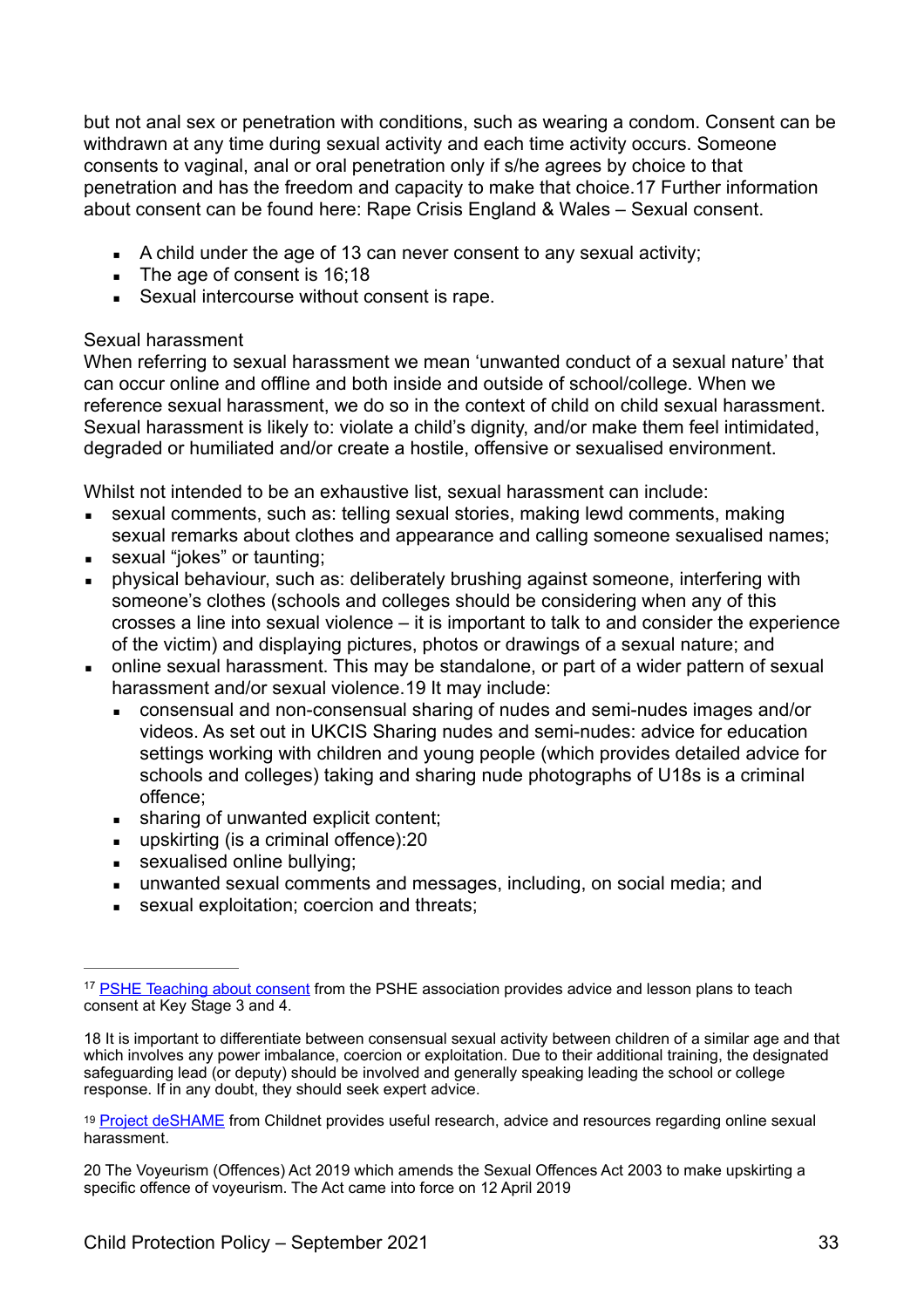#### <span id="page-33-1"></span>Upskirtin[g21](#page-33-0)‑

The Voyeurism (Offences) Act 2019, which is commonly known as the Upskirting Act, came into force on 12 April 2019. 'Upskirting' is where someone takes a picture under a persons clothing (not necessarily a skirt) without their permission and/or knowledge, with the intention of viewing their genitals or buttocks (with or without underwear) to obtain sexual gratification, or cause the victim humiliation, distress or alarm. It is a criminal offence. Anyone of any sex can be a victim.

The response to a report of sexual violence or sexual harassment

The initial response to a report from a child is incredibly important. How the school or college responds to a report can encourage or undermine the confidence of future victims of sexual violence and sexual harassment to report or come forward. Schools and colleges not recognising, acknowledging or understanding the scale of harassment and abuse and/ or downplaying of some behaviours can actually lad to a culture of unacceptable behaviour. It is essential that all victims are reassured that they are being taken seriously and that they will be supported and kept safe. A victim should never be given the impression that they are creating a problem by reporting sexual violence or sexual harassment. Nor should a victim ever be made to feel ashamed for making a report.

If staff have a concern about a child or a child makes a report to them, they should follow the referral process as set out from paragraph 23 in Part 1 of KCSiE. As is always the case, if staff are in any doubt as to what to do they should speak to the designated safeguarding lead (or a deputy).

#### **Toolkits**

- [Childnet](https://www.childnet.com/resources/star-send-toolkit) STAR SEND Toolkit equips, enables and empowers educators with the knowledge they need to support young people with special educational needs and disabilities.
- [Childnet](https://www.childnet.com/resources/just-a-joke) Just a joke? provides lesson plans, activities, a quiz and teaching quide designed to explore problematic online sexual behaviour with 9-12 year olds.
- [Childnet](https://www.childnet.com/resources/step-up-speak-up/) Step Up, Speak Up a practical campaign toolkit that addresses the issue of online sexual harassment amongst young people aged 13-17 years old.
- **Example 20 [Preventing Harmful Sexual Behaviour](https://www.stopitnow.org.uk/concerned-about-a-child-or-young-persons-sexual-behaviour/preventing-harmful-sexual-behaviour/) toolkit by the Lucy Faithfull Foundation, the toolkit** contains links to useful information, resources and support, including practical tips to prevent HSB.
- **EXECC** Harmful sexual behaviour framework An evidence-informed framework for children and young people displaying HSB.
- **Example 2 [Contextual Safeguarding Network Beyond Referrals](https://contextualsafeguarding.org.uk/portfolio-items/beyond-referrals-2-project-to-address-harmful-behaviour-in-schools/) Schools levers for addressing** HSB in schools.

<span id="page-33-0"></span>**[<sup>21</sup>](#page-33-1)** Additional information can be found at [GOV.UK](https://www.gov.uk/government/news/upskirting-law-comes-into-force)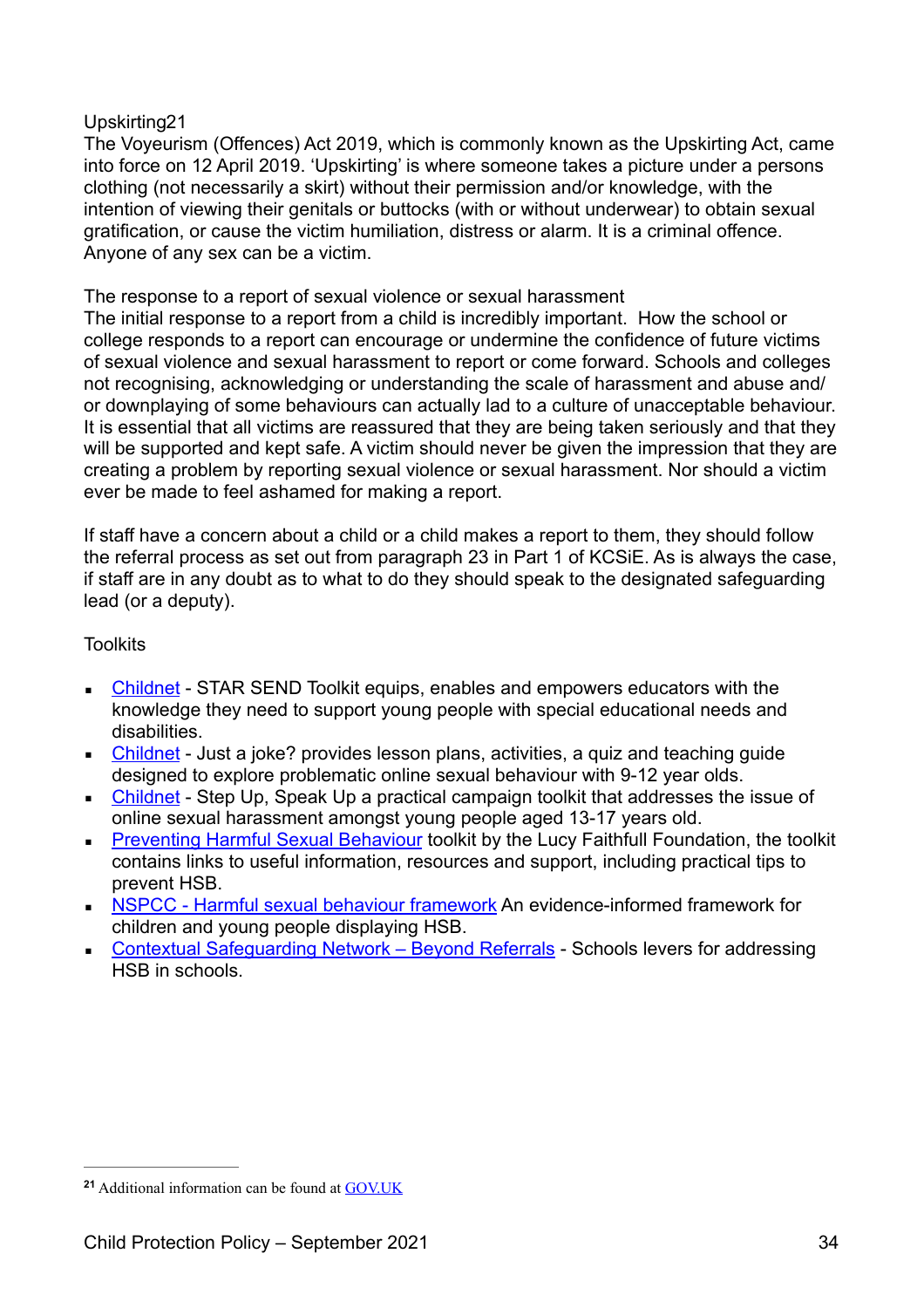### **Additional advice and support**

| Abuse or<br><b>Safeguarding</b><br><b>issue</b>                 | <b>Link to Guidance/Advice</b>                                                                                | <b>Source</b>                                                                                     |
|-----------------------------------------------------------------|---------------------------------------------------------------------------------------------------------------|---------------------------------------------------------------------------------------------------|
| Abuse                                                           | What to do if you're worried a child is being abused                                                          | DfE advice                                                                                        |
|                                                                 | Domestic abuse: Various Information/Guidance                                                                  | Home Office                                                                                       |
|                                                                 | <b>Faith based abuse: National Action Plan</b>                                                                | DfE advice                                                                                        |
|                                                                 | Relationship abuse: disrespect nobody                                                                         | Home Office website                                                                               |
|                                                                 | <b>Tackling Child Sexual Abuse Strategy</b>                                                                   | Home Office policy paper                                                                          |
|                                                                 | Together we can stop child sexual abuse                                                                       | <b>HM Government</b><br>campaign                                                                  |
| <b>Bullying</b>                                                 | <b>Preventing bullying including cyberbullying</b>                                                            | DfE advice                                                                                        |
| Children and the                                                | Advice for 5-11-year-old witnesses in criminal courts                                                         | MoJ advice                                                                                        |
| courts                                                          | Advice for 12-17-year-old witnesses in criminal courts                                                        | MoJ advice                                                                                        |
| Children missing                                                | <b>Children missing education</b>                                                                             | DfE statutory guidance                                                                            |
| from education,<br>home or care                                 | Children missing from home or care                                                                            | DfE statutory guidance                                                                            |
|                                                                 | Children and adults missing strategy                                                                          | Home Office strategy                                                                              |
| Children with<br>family members<br>in prison                    | National Information Centre on Children of Offenders                                                          | Barnardo's in partnership<br>with Her Majesty's Prison<br>and Probation Service<br>(HMPPS) advice |
| <b>Child Exploitation</b>                                       | County Lines: criminal exploitation of children and<br>vulnerable adults                                      | Home Office guidance                                                                              |
|                                                                 | Child sexual exploitation: quide for practitioners                                                            | <b>DfE</b>                                                                                        |
|                                                                 | Trafficking: safequarding children                                                                            | DfE and HO guidance                                                                               |
|                                                                 | Care of unaccompanied and trafficked children                                                                 | DfE statutory guidance                                                                            |
|                                                                 | Modern slavery: how to identify and support victims                                                           | HO statutory guidance                                                                             |
| Drugs                                                           | Drugs: advice for schools                                                                                     | DfE and ACPO advice                                                                               |
|                                                                 | Drugs strategy 2017                                                                                           | Home Office strategy                                                                              |
|                                                                 | Information and advice on drugs                                                                               | Talk to Frank website                                                                             |
|                                                                 | <b>ADEPIS platform sharing information and resources for</b><br>schools: covering drug (& alcohol) prevention | Website developed by<br><b>Mentor UK</b>                                                          |
|                                                                 | Drug and Alcohol education – teacher quidance &<br>evidence review                                            | <b>PSHE Association website</b>                                                                   |
| "Honour Based<br>Abuse" including<br>FGM and forced<br>marriage | Female genital mutilation: information and resources                                                          | Home Office                                                                                       |
|                                                                 | Female genital mutilation: multi agency statutory guidance                                                    | DfE, DH, and HO statutory<br>guidance                                                             |
| (so called)                                                     | fmu@fcdo.gov.uk                                                                                               | Forced Marrigae Unit<br>(FMU) statutory guidance                                                  |
|                                                                 | <b>FGM resource pack</b>                                                                                      | HM Government guidance                                                                            |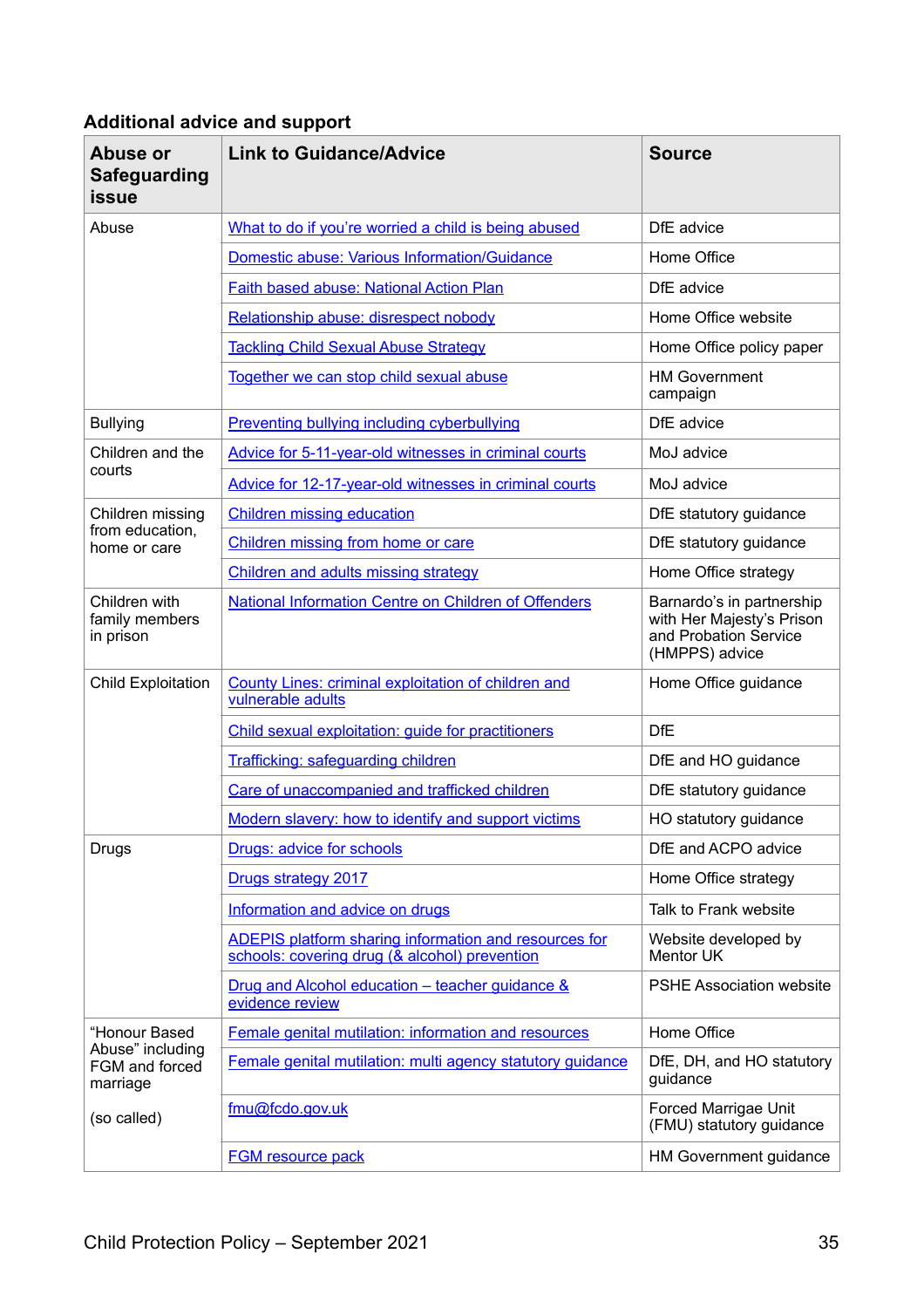| Health and Well-<br>being | <b>Fabricated or induced illness: safeguarding children</b>                                                      | DfE, Department for<br><b>Health and Home Office</b> |
|---------------------------|------------------------------------------------------------------------------------------------------------------|------------------------------------------------------|
|                           | Rise Above: Free PSHE resources on health, wellbeing<br>and resilience                                           | <b>Public Health England</b><br>resources            |
|                           | Medical conditions: supporting pupils at school                                                                  | DfE statutory guidance                               |
|                           | <b>Mental health and behaviour</b>                                                                               | DfE advice                                           |
| Homelessness              | Homelessness: How local authorities should exercise their<br>functions                                           | <b>HCLG</b>                                          |
| Private fostering         | Private fostering: local authorities                                                                             | DfE - statutory guidance                             |
| Radicalisation            | <b>Prevent duty guidance</b>                                                                                     | Home Office guidance                                 |
|                           | Prevent duty: additional advice for schools                                                                      | DfE advice                                           |
|                           | <b>Educate Against Hate Website</b>                                                                              | DfE and Home Office                                  |
|                           | <b>Prevent for FE and Training</b>                                                                               | <b>Education and Training</b><br>Foundation (ETF)    |
| Violence                  | Serious violence strategy                                                                                        | Home Office strategy                                 |
|                           | Factors linked to serious violence and how these factors<br>can be used to identify individuals for intervention | Home office                                          |
|                           | <b>Youth Endowment Fund</b>                                                                                      | Home Office                                          |
|                           | Gangs and youth violence: for schools and colleges                                                               | Home Office advice                                   |
|                           | Ending violence against women and girls 2016-2020<br>strategy                                                    | Home Office strategy                                 |
|                           | Violence against women and girls: national statement of<br>expectations for victims                              | Home Office guidance                                 |
|                           | Sexual violence and sexual harassment between children<br>in schools and colleges                                | DfE advice                                           |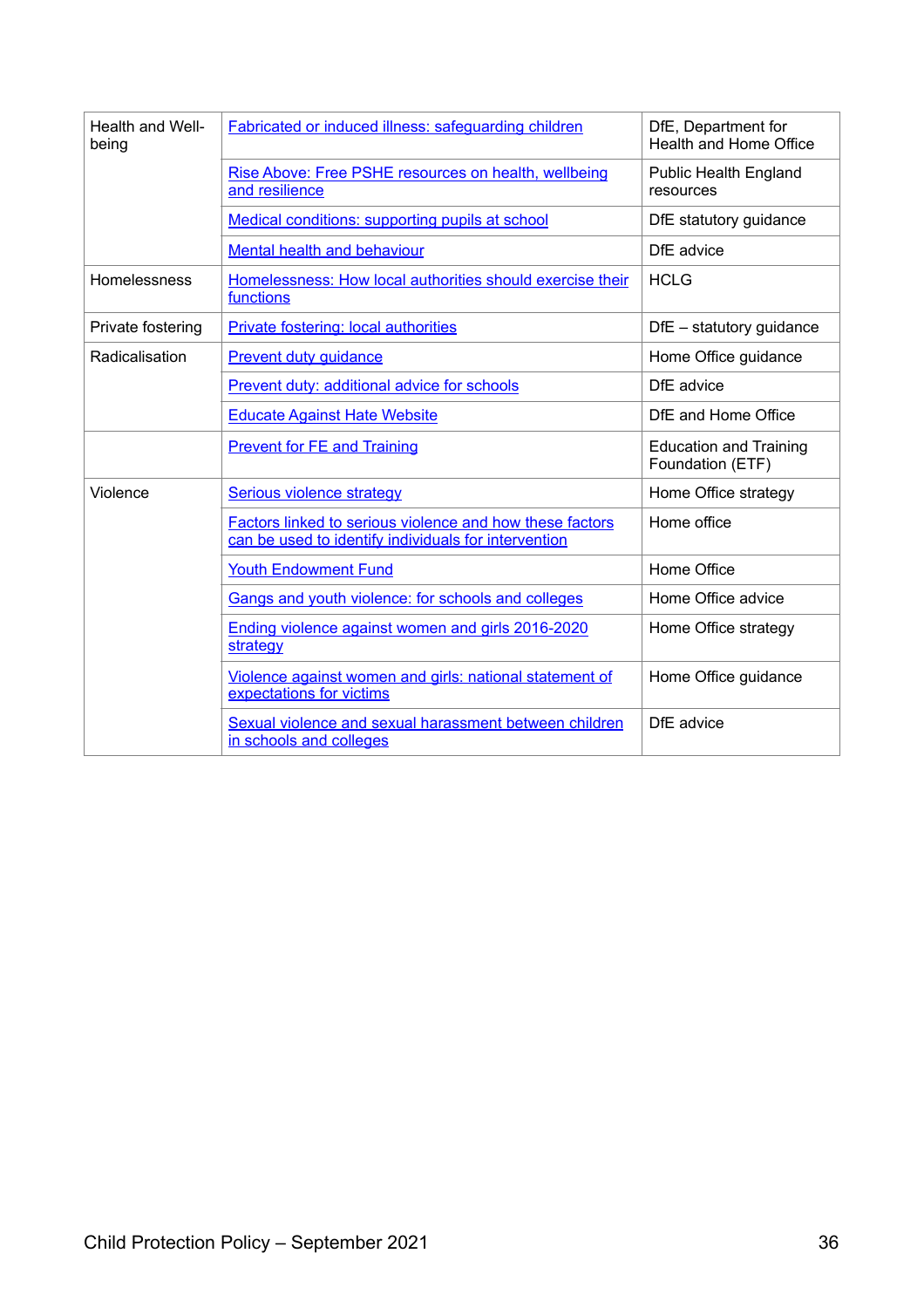### **18.Appendix B Record of concern about a child/young person's safety and welfare**

Part 1 (for use by any staff – must be handwritten and legible)

| Pupil's name:                                                                                                                                                                                                                                                                                                                                                          | Date of birth:               | Class/Form: |
|------------------------------------------------------------------------------------------------------------------------------------------------------------------------------------------------------------------------------------------------------------------------------------------------------------------------------------------------------------------------|------------------------------|-------------|
| Date & time of incident:                                                                                                                                                                                                                                                                                                                                               | Date & time<br>(of writing): |             |
|                                                                                                                                                                                                                                                                                                                                                                        | Job title:                   |             |
|                                                                                                                                                                                                                                                                                                                                                                        |                              |             |
| Record the following factually:<br>Nature of concern, e.g.<br>disclosure, change in<br>behaviour, demeanour,<br>appearance, injury, witnesses<br>etc. (please include as much<br>detail in this section as<br>possible. Remember - the<br>quality of your information will<br>inform the level of intervention<br>initiated. Attach additional<br>sheets if necessary. |                              |             |
| What is the pupil's perspective?                                                                                                                                                                                                                                                                                                                                       |                              |             |
| Professional opinion, where<br>relevant (how and why might<br>this have happened?)                                                                                                                                                                                                                                                                                     |                              |             |
| Any other relevant information.<br>Previous concerns etc.<br>(distinguish between fact and<br>opinion)                                                                                                                                                                                                                                                                 |                              |             |
| Note actions, including names<br>of anyone to whom your<br>information was passed and<br>when                                                                                                                                                                                                                                                                          |                              |             |

Check to make sure your report is clear to someone else reading it. **Please pass this form to your DSL without delay**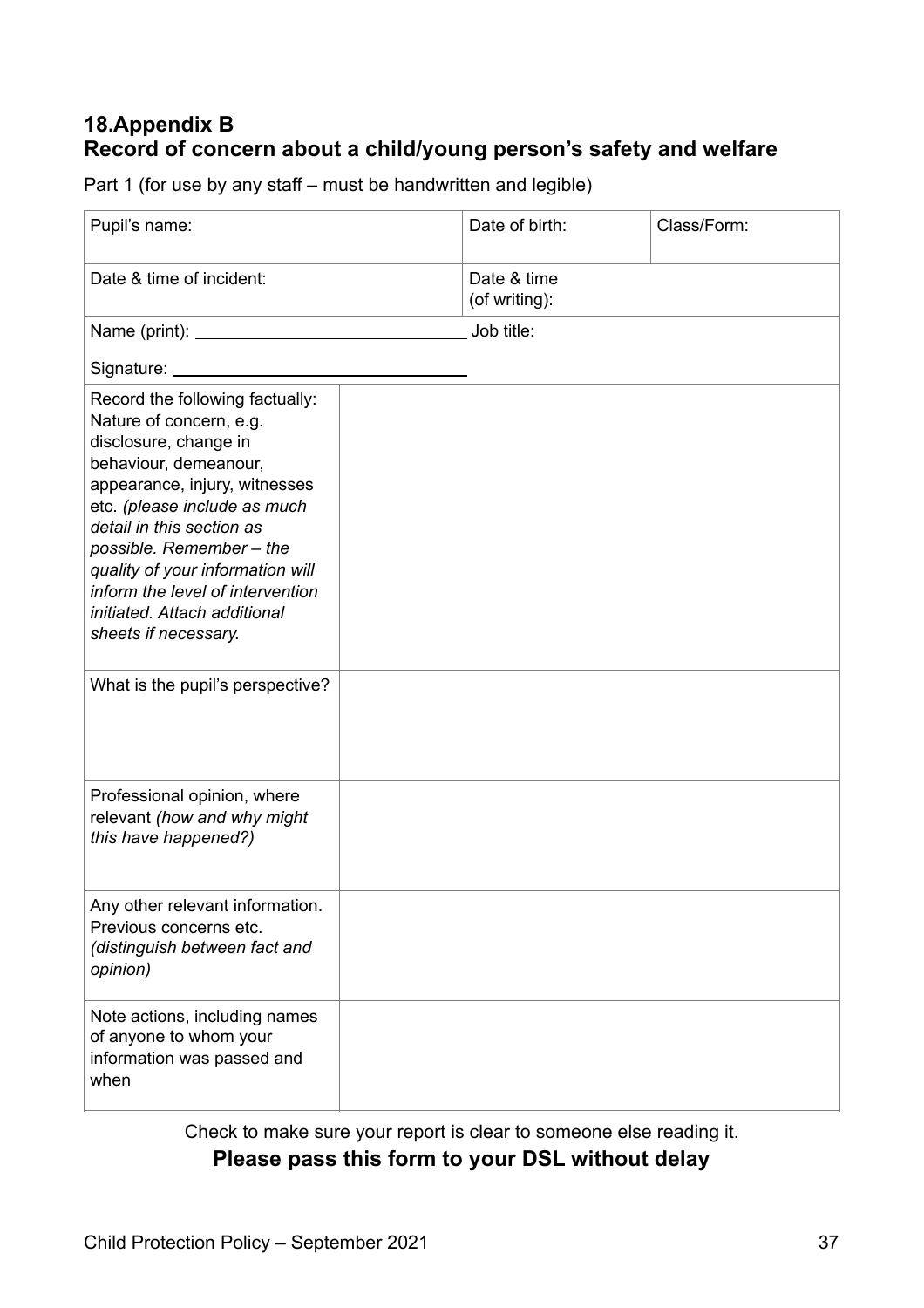# **Record of concern about a child/young person's safety and welfare**

Part 2 (for use by DSL)

| Information<br>received by DSL:                                                             | Date:                                                       |                  |                 | Time completed: |          | From whom:               |          |
|---------------------------------------------------------------------------------------------|-------------------------------------------------------------|------------------|-----------------|-----------------|----------|--------------------------|----------|
| Any advice<br>sought, if                                                                    | Date:                                                       |                  | Time completed: |                 |          | From: name/organisation: |          |
| applicable                                                                                  |                                                             | Advice received: |                 |                 |          |                          |          |
| Action taken with<br>reasons recorded                                                       | Date:                                                       |                  | Time completed: |                 | By whom: |                          |          |
| (e.g. MARF<br>completed,<br>monitoring advice<br>given to<br>appropriate staff,<br>CAF etc) |                                                             |                  |                 |                 |          |                          |          |
| Outcome                                                                                     | Date:                                                       |                  |                 | Time completed: |          | By whom:                 |          |
|                                                                                             |                                                             |                  |                 |                 |          |                          |          |
| Parent/carer<br>informed?                                                                   | Y                                                           | Who spoken to:   |                 | Date:           |          | Time:                    | By whom: |
|                                                                                             | N                                                           | Detail reason:   |                 |                 |          |                          |          |
| Is any additional<br>detail held, if so<br>where?                                           |                                                             |                  |                 |                 |          |                          |          |
| Prior                                                                                       | No. of previous records of concern:                         |                  |                 |                 |          |                          |          |
| safeguarding<br>history                                                                     | Has the child been subject of CAF/Early Help<br>assessment? |                  |                 |                 |          |                          |          |
|                                                                                             | Currently on CP Plan (CPP) / Child in Need Plan (CiN)       |                  |                 |                 |          |                          |          |
|                                                                                             | Previously on CP Plan (CPP) / Child in Need Plan (CiN)      |                  |                 |                 |          |                          |          |
|                                                                                             | Is child known to other agencies?<br>Y/N                    |                  |                 |                 |          |                          |          |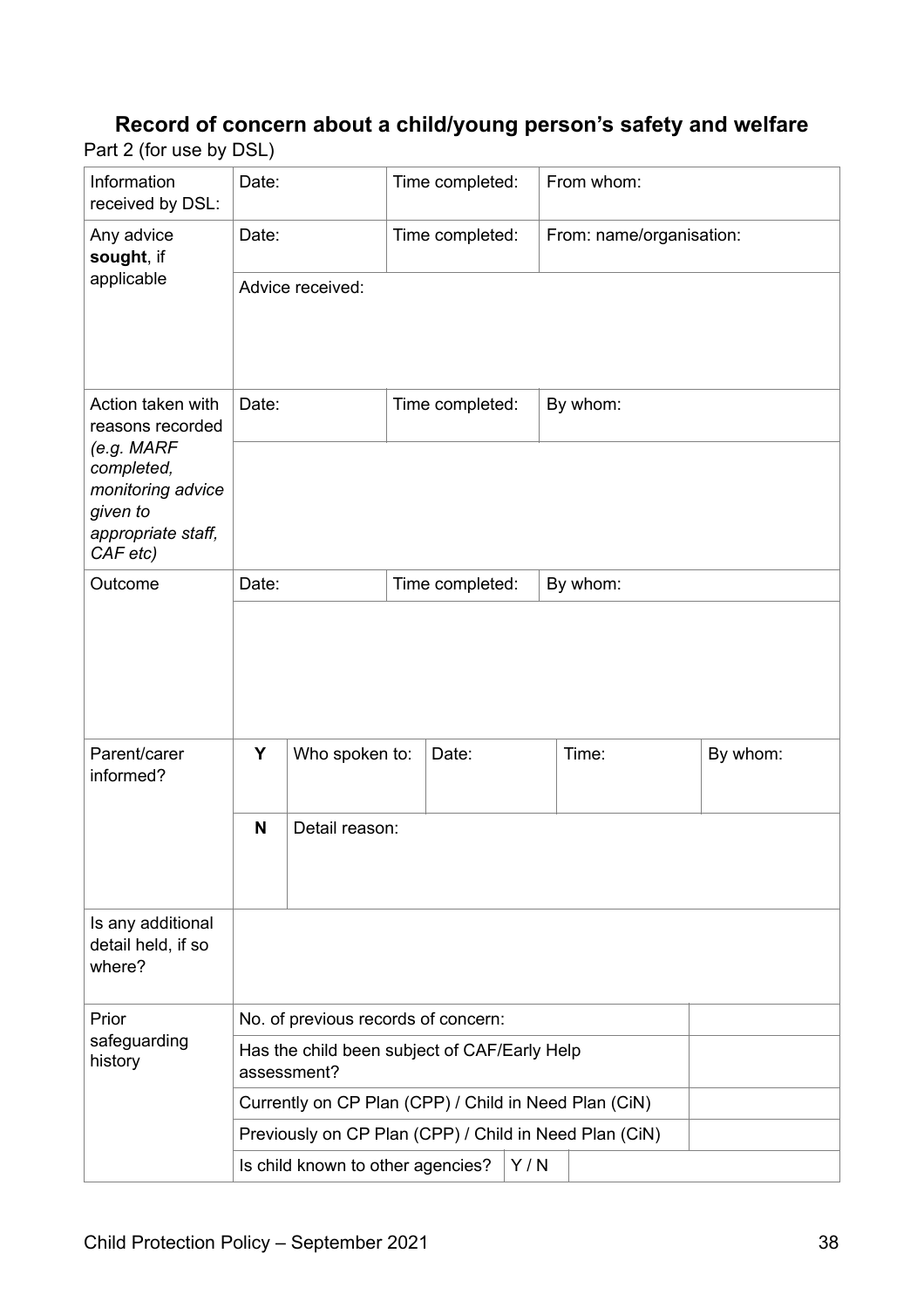| Name of DSL: | Signature: |  |
|--------------|------------|--|
|              |            |  |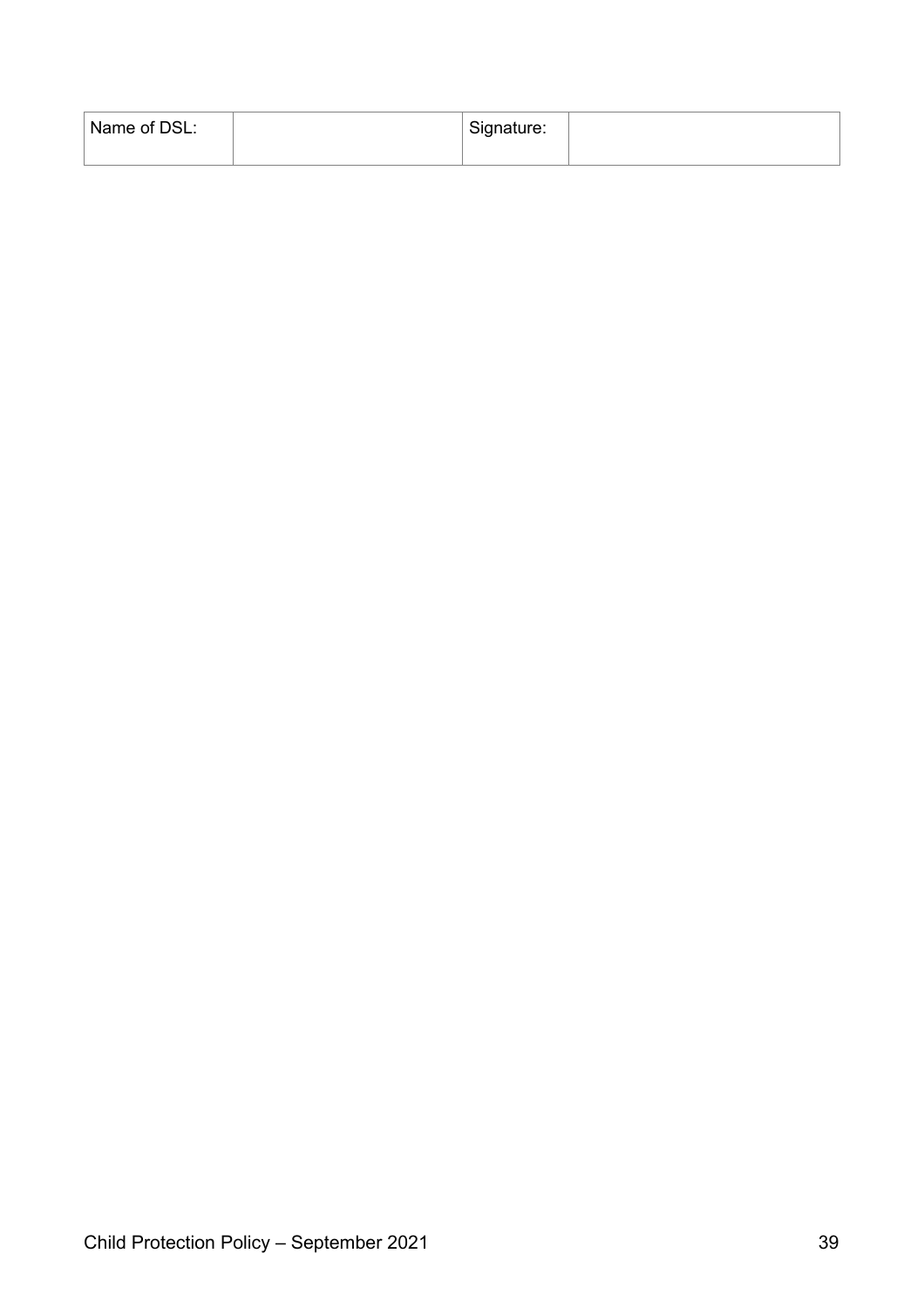# **19.Appendix C**

| <b>BODYMAP</b>                                  |                                                    |
|-------------------------------------------------|----------------------------------------------------|
| (This must be completed at time of observation) |                                                    |
| Name of Pupil:                                  | Date of Birth:                                     |
| Name of Staff:                                  | Job title:                                         |
| Date and time of observation:                   |                                                    |
|                                                 | $\left\{\begin{matrix}1\\1\\1\end{matrix}\right\}$ |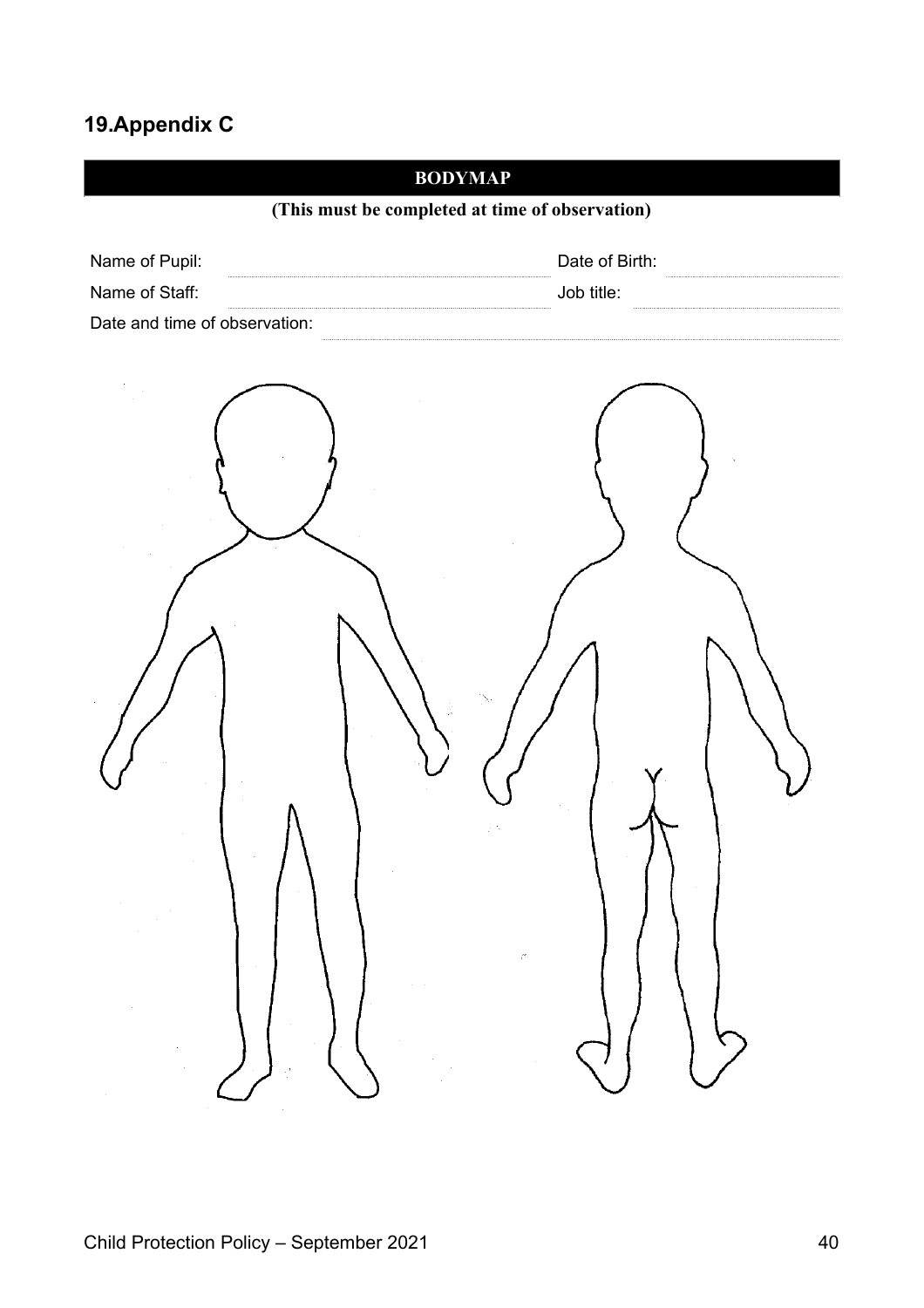Name of pupil:  $\blacksquare$ observation:



**RIGHT LEFT**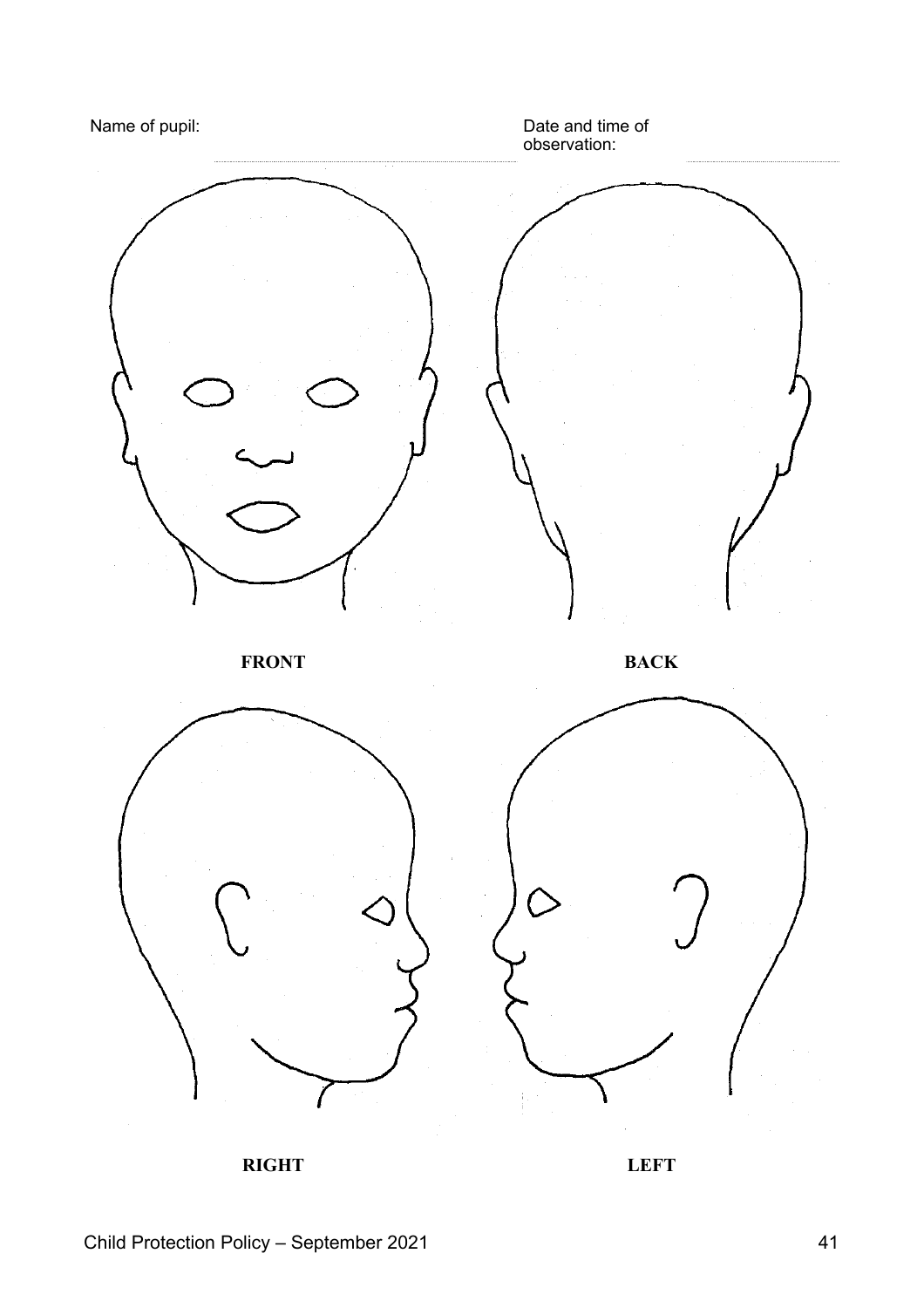

**BACK**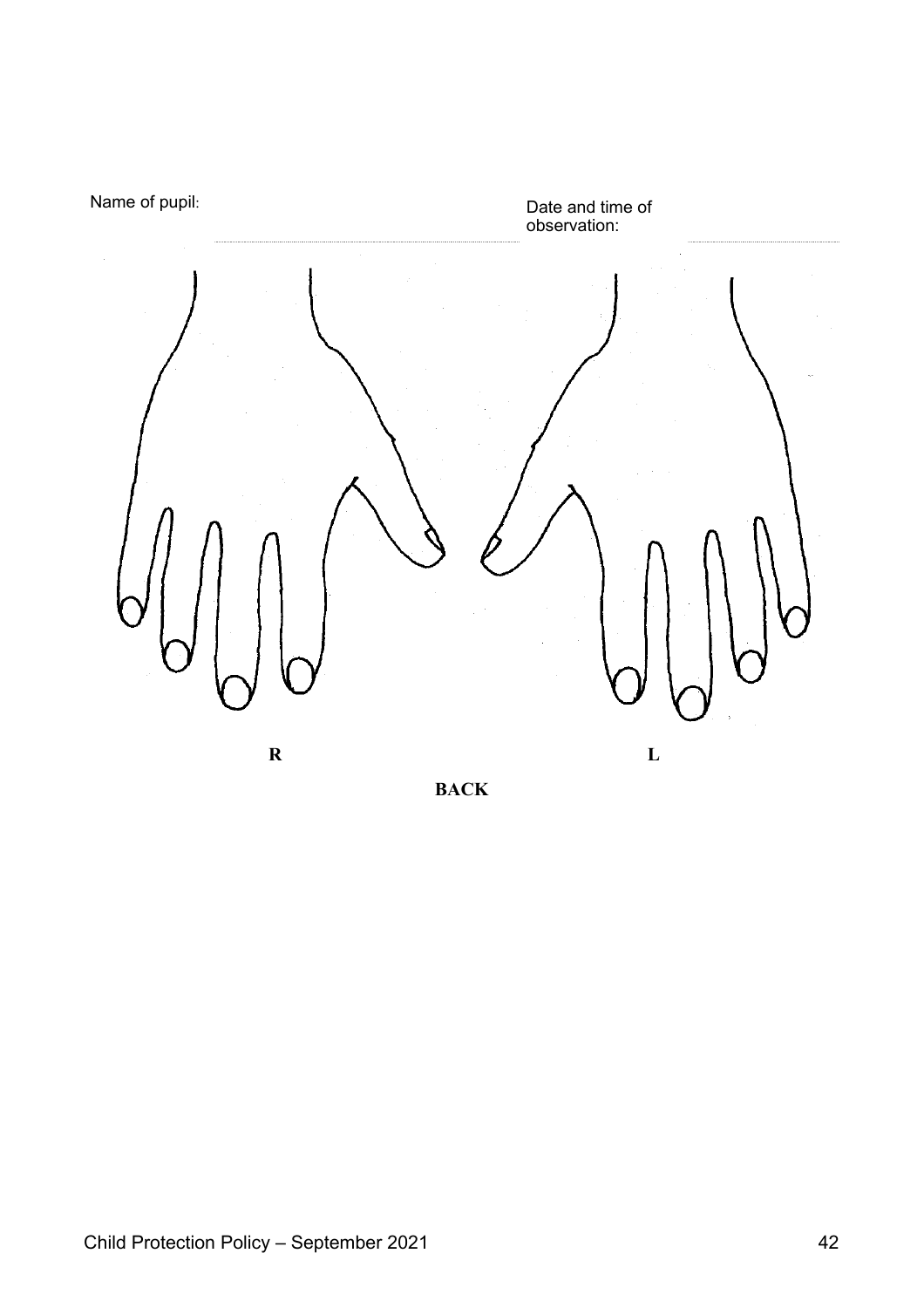